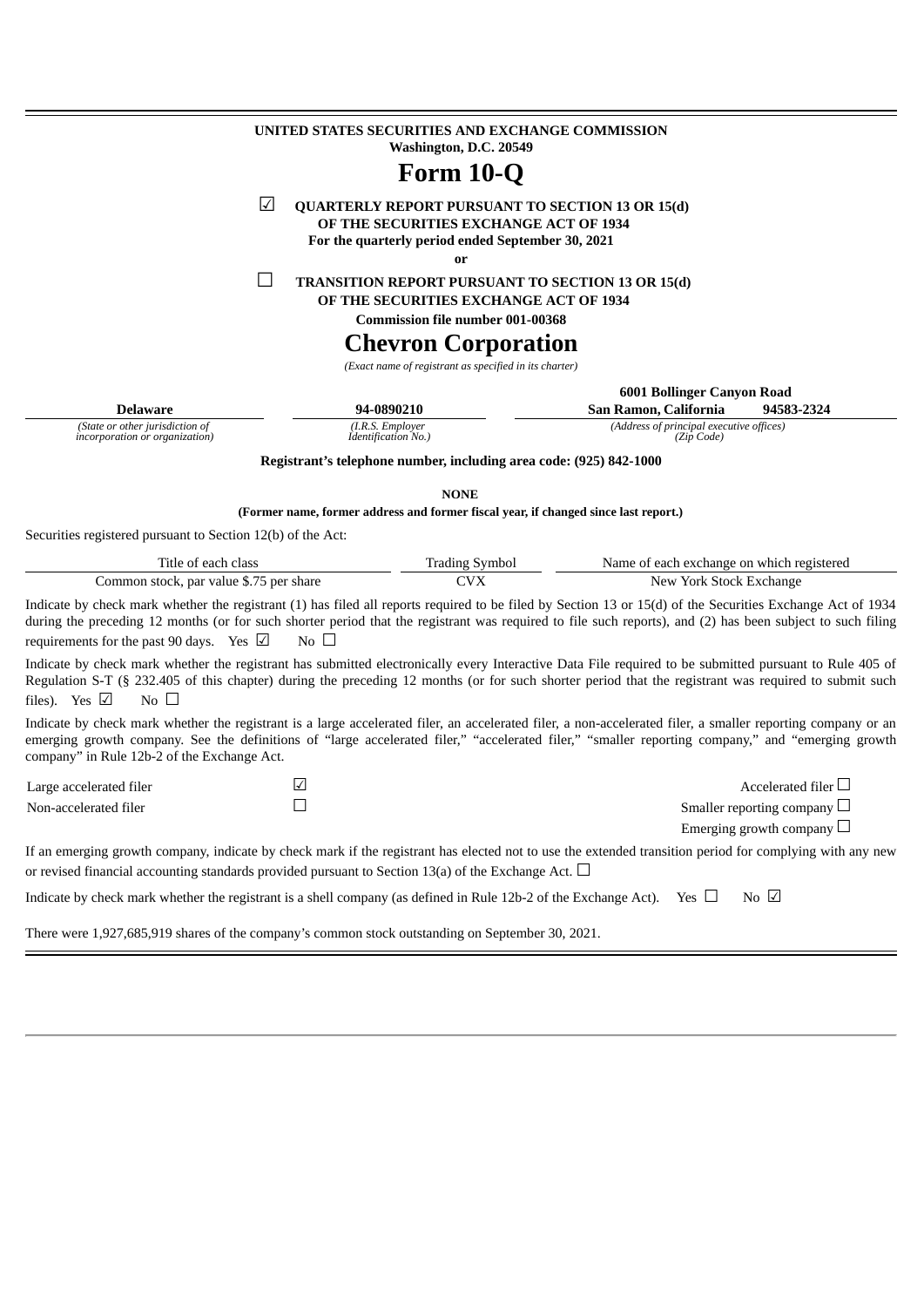# **TABLE OF CONTENTS**

<span id="page-1-0"></span>

|           |                                                                                                                                                                      | Page No.       |
|-----------|----------------------------------------------------------------------------------------------------------------------------------------------------------------------|----------------|
|           | Cautionary Statements Relevant to Forward-Looking Information for the Purpose of "Safe Harbor" Provisions of the Private<br>Securities Litigation Reform Act of 1995 | $\overline{2}$ |
|           | <b>PART I</b><br><b>FINANCIAL INFORMATION</b>                                                                                                                        |                |
| Item 1.   | <b>Consolidated Financial Statements —</b>                                                                                                                           |                |
|           | Consolidated Statement of Income for the Three and Nine Months Ended September 30, 2021 and 2020                                                                     | 3              |
|           | Consolidated Statement of Comprehensive Income for the Three and Nine Months Ended September 30, 2021 and 2020                                                       | 4              |
|           | Consolidated Balance Sheet at September 30, 2021, and December 31, 2020                                                                                              | 5              |
|           | Consolidated Statement of Cash Flows for the Nine Months Ended September 30, 2021 and 2020                                                                           | 6              |
|           | Consolidated Statement of Equity for the Three and Nine Months Ended September 30, 2021 and 2020                                                                     |                |
|           | <b>Notes to Consolidated Financial Statements</b>                                                                                                                    | 8              |
| Item 2.   | Management's Discussion and Analysis of Financial Condition and Results of Operations                                                                                | 22             |
| Item 3.   | Quantitative and Qualitative Disclosures About Market Risk                                                                                                           | 37             |
| Item 4.   | <b>Controls and Procedures</b>                                                                                                                                       | 37             |
|           | <b>PART II</b>                                                                                                                                                       |                |
|           | <b>OTHER INFORMATION</b>                                                                                                                                             |                |
| Item 1.   | <b>Legal Proceedings</b>                                                                                                                                             | 37             |
| Item 1A.  | <b>Risk Factors</b>                                                                                                                                                  | 38             |
| Item 2.   | <b>Unregistered Sales of Equity Securities and Use of Proceeds</b>                                                                                                   | 38             |
| Item 5.   | <b>Other Information</b>                                                                                                                                             | 38             |
| Item 6.   | <b>Exhibits</b>                                                                                                                                                      | 39             |
| Signature |                                                                                                                                                                      | 40             |
|           |                                                                                                                                                                      |                |
|           |                                                                                                                                                                      |                |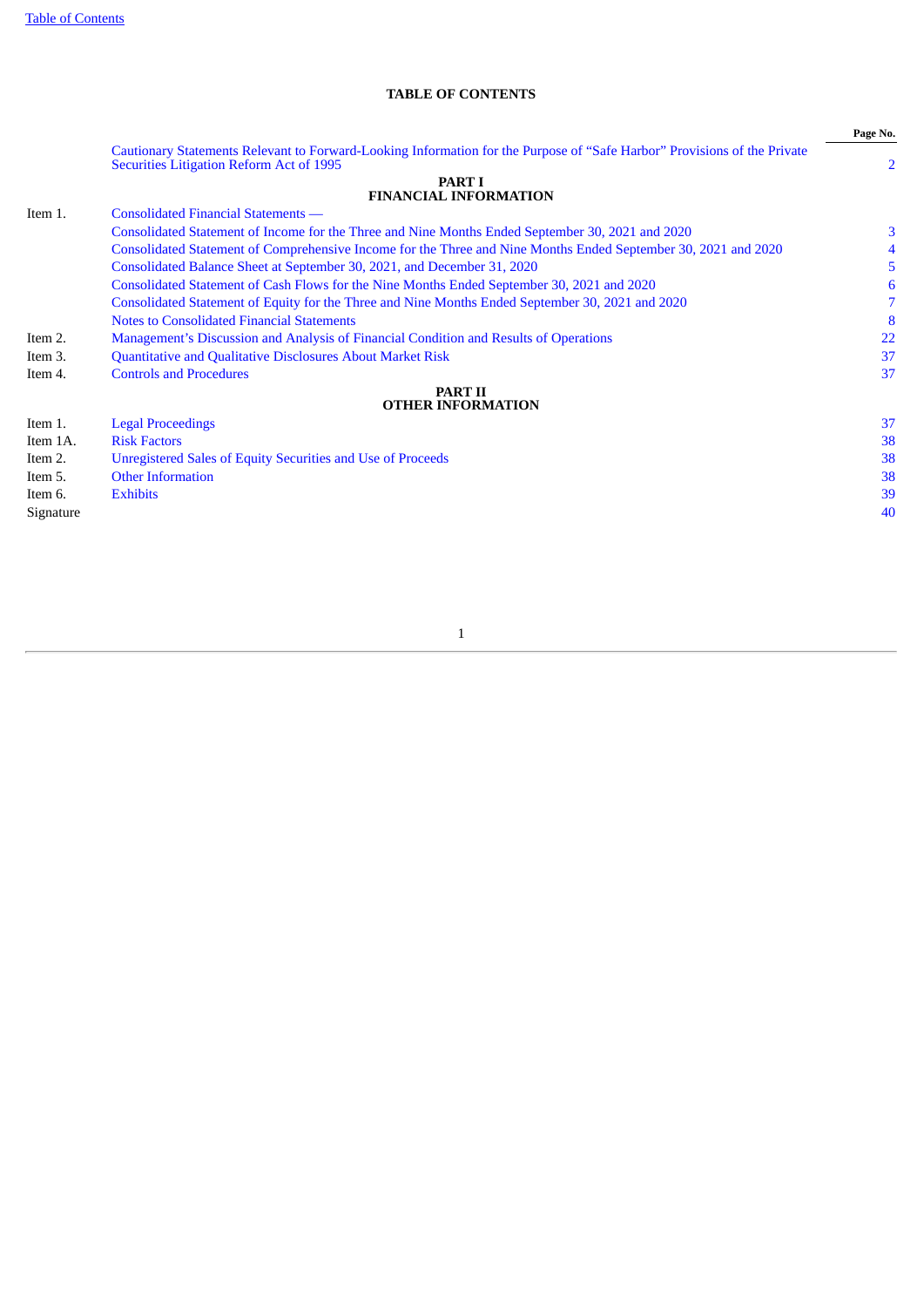#### **CAUTIONARY STATEMENTS RELEVANT TO FORWARD-LOOKING INFORMATION FOR THE PURPOSE OF "SAFE HARBOR" PROVISIONS OF THE PRIVATE SECURITIES LITIGATION REFORM ACT OF 1995**

This quarterly report on Form 10-Q of Chevron Corporation contains forward-looking statements relating to Chevron's operations and energy transition plans that are based on management's current expectations, estimates and projections about the petroleum, chemicals and other energy-related industries. Words or phrases such as "anticipates," "expects," "intends," "plans," "targets," "advances," "commits," "drives," "aims," "forecasts," "projects," "believes," "approaches," "seeks," "schedules," "estimates," "positions," "pursues," "may," "can," "could," "should," "will," "budgets," "outlook," "trends," "guidance," "focus," "on track," "goals," "objectives," "strategies," "opportunities," "poised," "potential," "ambitions," "aspires" and similar expressions are intended to identify such forward-looking statements. These statements are not guarantees of future performance and are subject to certain risks, uncertainties and other factors, many of which are beyond the company's control and are difficult to predict. Therefore, actual outcomes and results may differ materially from what is expressed or forecasted in such forward-looking statements. The reader should not place undue reliance on these forward-looking statements, which speak only as of the date of this report. Unless legally required, Chevron undertakes no obligation to update publicly any forward-looking statements, whether as a result of new information, future events or otherwise.

<span id="page-2-0"></span>Among the important factors that could cause actual results to differ materially from those in the forward-looking statements are: changing crude oil and natural gas prices and demand for the company's products, and production curtailments due to market conditions; crude oil production quotas or other actions that might be imposed by the Organization of Petroleum Exporting Countries and other producing countries; technological advancements; changes to government policies in the countries in which the company operates; development of large carbon capture and offset markets; public health crises, such as pandemics (including coronavirus (COVID-19)) and epidemics, and any related government policies and actions; disruptions in the company's global supply chain, including supply chain constraints; changing economic, regulatory and political environments in the various countries in which the company operates; general domestic and international economic and political conditions; changing refining, marketing and chemicals margins; the company's ability to realize anticipated cost savings, expenditure reductions and efficiencies associated with enterprise transformation initiatives; actions of competitors or regulators; timing of exploration expenses; timing of crude oil liftings; the competitiveness of alternate-energy sources or product substitutes; the results of operations and financial condition of the company's suppliers, vendors, partners and equity affiliates, particularly during the COVID-19 pandemic; the inability or failure of the company's joint-venture partners to fund their share of operations and development activities; the potential failure to achieve expected net production from existing and future crude oil and natural gas development projects; potential delays in the development, construction or startup of planned projects; the potential disruption or interruption of the company's operations due to war, accidents, political events, civil unrest, severe weather, cyber threats, terrorist acts, or other natural or human causes beyond the company's control; the potential liability for remedial actions or assessments under existing or future environmental regulations and litigation; significant operational, investment or product changes undertaken or required by existing or future environmental statutes and regulations, including international agreements and national or regional legislation and regulatory measures to limit or reduce greenhouse gas emissions; the potential liability resulting from pending or future litigation; the company's future acquisitions or dispositions of assets or shares or the delay or failure of such transactions to close based on required closing conditions; the potential for gains and losses from asset dispositions or impairments; government mandated sales, divestitures, recapitalizations, taxes and tax audits, tariffs, sanctions, changes in fiscal terms or restrictions on scope of company operations; foreign currency movements compared with the U.S. dollar; material reductions in corporate liquidity and access to debt markets; the receipt of required Board authorizations to pay future dividends; the effects of changed accounting rules under generally accepted accounting principles promulgated by rule-setting bodies; the company's ability to identify and mitigate the risks and hazards inherent in operating in the global energy industry; and the factors set forth under the heading "Risk Factors" on pages 18 through 23 of the company's 2020 Annual Report on Form 10-K and in subsequent filings with the U.S. Securities and Exchange Commission. Other unpredictable or unknown factors not discussed in this report could also have material adverse effects on forward-looking statements.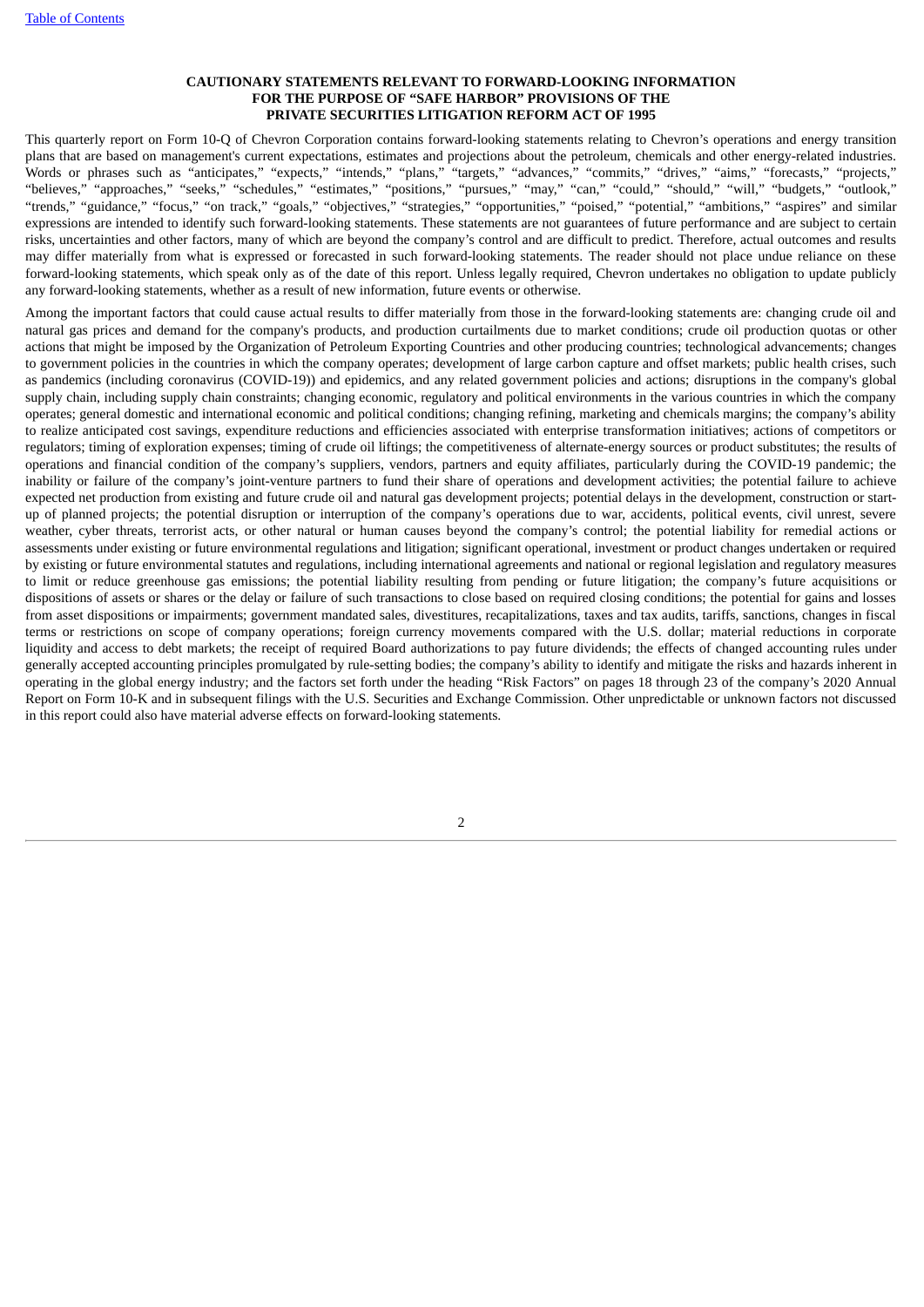## **PART I.**

## **FINANCIAL INFORMATION**

<span id="page-3-1"></span><span id="page-3-0"></span>**Item 1.** *Consolidated Financial Statements*

# **CHEVRON CORPORATION AND SUBSIDIARIES**

# **CONSOLIDATED STATEMENT OF INCOME**

**(Unaudited)**

|                                                                  |                                                 | <b>Three Months Ended</b><br>September 30 |                |             |              | <b>Nine Months Ended</b><br>September 30 |      |           |  |  |
|------------------------------------------------------------------|-------------------------------------------------|-------------------------------------------|----------------|-------------|--------------|------------------------------------------|------|-----------|--|--|
|                                                                  |                                                 | 2020<br>2021                              |                |             |              | 2021                                     | 2020 |           |  |  |
|                                                                  | (Millions of dollars, except per-share amounts) |                                           |                |             |              |                                          |      |           |  |  |
| <b>Revenues and Other Income</b>                                 |                                                 |                                           |                |             |              |                                          |      |           |  |  |
| Sales and other operating revenues                               | \$                                              | 42,552                                    | \$             | 23,997      | \$           | 109,745                                  | - \$ | 69,628    |  |  |
| Income (loss) from equity affiliates                             |                                                 | 1,647                                     |                | 510         |              | 4,000                                    |      | (1,040)   |  |  |
| Other income (loss)                                              |                                                 | 511                                       |                | (56)        |              | 591                                      |      | 858       |  |  |
| <b>Total Revenues and Other Income</b>                           |                                                 | 44,710                                    |                | 24,451      |              | 114,336                                  |      | 69,446    |  |  |
| <b>Costs and Other Deductions</b>                                |                                                 |                                           |                |             |              |                                          |      |           |  |  |
| Purchased crude oil and products                                 |                                                 | 23,834                                    |                | 13,448      |              | 62,031                                   |      | 37,101    |  |  |
| <b>Operating expenses</b>                                        |                                                 | 5,353                                     |                | 4,604       |              | 15,219                                   |      | 15,425    |  |  |
| Selling, general and administrative expenses                     |                                                 | 657                                       |                | 832         |              | 2,743                                    |      | 3,084     |  |  |
| <b>Exploration expenses</b>                                      |                                                 | 158                                       |                | 117         |              | 357                                      |      | 1,170     |  |  |
| Depreciation, depletion and amortization                         |                                                 | 4,304                                     |                | 4,017       |              | 13,112                                   |      | 15,022    |  |  |
| Taxes other than on income                                       |                                                 | 2,075                                     |                | 1,091       |              | 5,061                                    |      | 3,223     |  |  |
| Interest and debt expense                                        |                                                 | 174                                       |                | 164         |              | 557                                      |      | 498       |  |  |
| Other components of net periodic benefit costs                   |                                                 | 100                                       |                | 222         |              | 602                                      |      | 419       |  |  |
| <b>Total Costs and Other Deductions</b>                          |                                                 | 36,655                                    |                | 24,495      |              | 99,682                                   |      | 75,942    |  |  |
| <b>Income (Loss) Before Income Tax Expense</b>                   |                                                 | 8,055                                     |                | (44)        |              | 14,654                                   |      | (6, 496)  |  |  |
| <b>Income Tax Expense (Benefit)</b>                              |                                                 | 1,940                                     |                | 165         |              | 4,047                                    |      | (1,591)   |  |  |
| <b>Net Income (Loss)</b>                                         |                                                 | 6,115                                     |                | (209)       |              | 10,607                                   |      | (4,905)   |  |  |
| Less: Net income (loss) attributable to noncontrolling interests |                                                 | 4                                         |                | (2)         |              | 37                                       |      | (27)      |  |  |
| <b>Net Income (Loss) Attributable to Chevron Corporation</b>     | \$                                              | 6,111                                     | $\mathfrak{S}$ | (207)       | $\mathbf{s}$ | 10,570                                   | \$   | (4,878)   |  |  |
| <b>Per Share of Common Stock</b>                                 |                                                 |                                           |                |             |              |                                          |      |           |  |  |
| <b>Net Income (Loss) Attributable to Chevron Corporation</b>     |                                                 |                                           |                |             |              |                                          |      |           |  |  |
| - Basic                                                          | \$                                              | 3.19                                      | - \$           | $(0.12)$ \$ |              | 5.52                                     | - \$ | (2.63)    |  |  |
| - Diluted                                                        | \$                                              | 3.19                                      | \$             | $(0.12)$ \$ |              | $5.51\quad$                              |      | (2.63)    |  |  |
| <b>Weighted Average Number of Shares Outstanding (000s)</b>      |                                                 |                                           |                |             |              |                                          |      |           |  |  |
| - Basic                                                          |                                                 | 1,918,006                                 |                | 1,853,533   |              | 1,916,174                                |      | 1,856,363 |  |  |
| - Diluted                                                        |                                                 | 1,921,095                                 |                | 1,853,533   |              | 1,919,666                                |      | 1,856,363 |  |  |

<span id="page-3-2"></span>See accompanying notes to consolidated financial statements.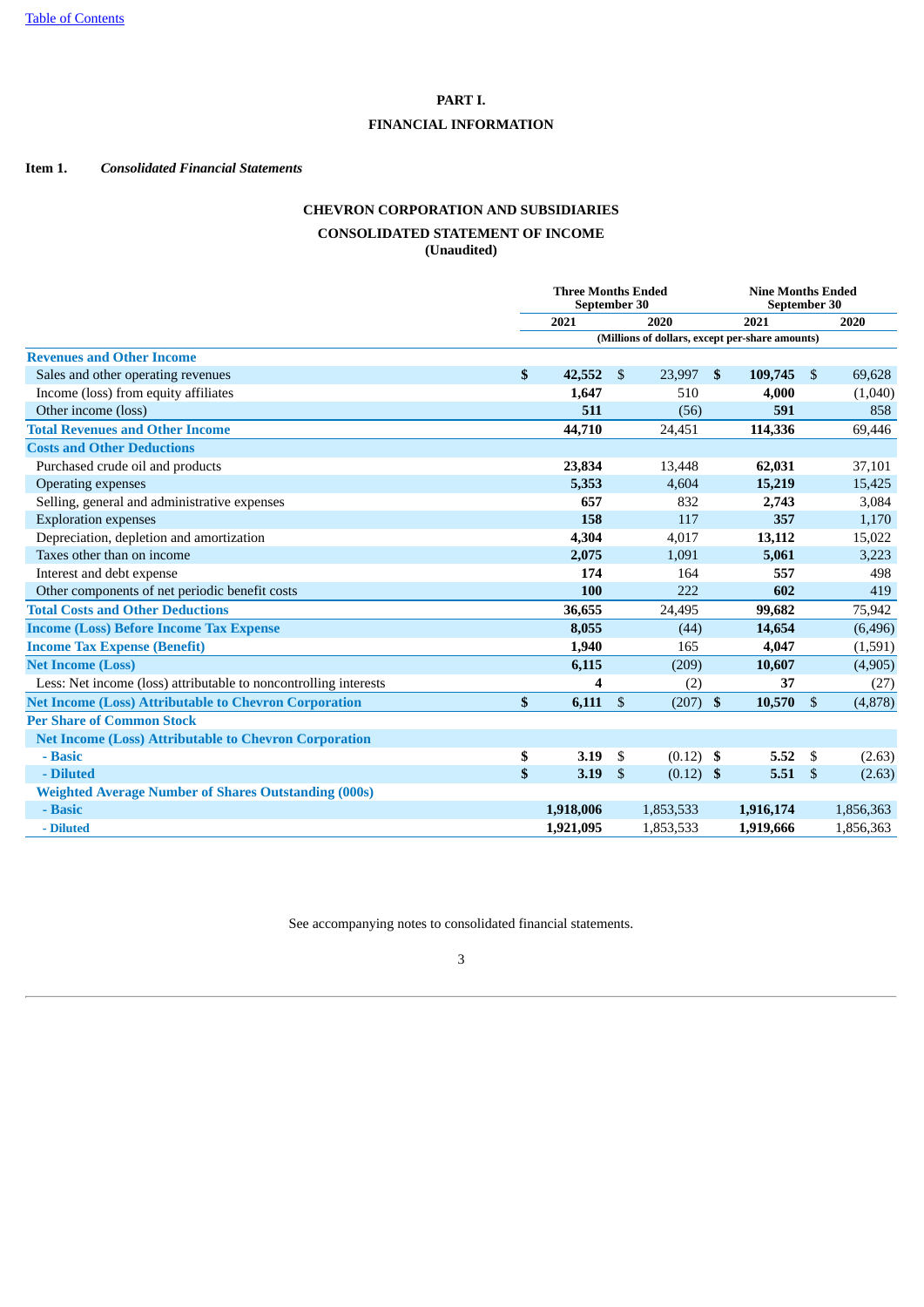# **CHEVRON CORPORATION AND SUBSIDIARIES**

# **CONSOLIDATED STATEMENT OF COMPREHENSIVE INCOME**

**(Unaudited)**

|                                                                        | <b>Three Months Ended</b> | September 30            | <b>Nine Months Ended</b><br>September 30 |                |                         |  |
|------------------------------------------------------------------------|---------------------------|-------------------------|------------------------------------------|----------------|-------------------------|--|
|                                                                        | 2021                      | 2020                    |                                          | 2021           | 2020                    |  |
|                                                                        |                           | (Millions of dollars)   |                                          |                |                         |  |
| <b>Net Income (Loss)</b>                                               | \$<br>6,115               | $\mathfrak{S}$<br>(209) | - \$                                     | 10,607         | $\mathbb{S}$<br>(4,905) |  |
| Currency translation adjustment                                        | (15)                      | 17                      |                                          | (31)           | 5                       |  |
| Unrealized holding gain (loss) on securities                           |                           |                         |                                          |                |                         |  |
| Net gain (loss) arising during period                                  | (3)                       | (1)                     |                                          | (1)            | (5)                     |  |
| <b>Derivatives</b>                                                     |                           |                         |                                          |                |                         |  |
| Net derivatives loss on hedge transactions                             | (4)                       |                         |                                          | (6)            |                         |  |
| Reclassification to net income                                         | $\overline{2}$            |                         |                                          | $\overline{2}$ |                         |  |
| Income taxes on derivatives transactions                               | 1                         |                         |                                          | 1              |                         |  |
| <b>Total</b>                                                           | (1)                       |                         |                                          | (3)            |                         |  |
| Defined benefit plans                                                  |                           |                         |                                          |                |                         |  |
| Actuarial gain (loss)                                                  |                           |                         |                                          |                |                         |  |
| Amortization to net income of net actuarial loss and settlements       | 189                       | 293                     |                                          | 866            | 628                     |  |
| Actuarial gain (loss) arising during period                            | (336)                     |                         |                                          | 681            |                         |  |
| Prior service credits (cost)                                           |                           |                         |                                          |                |                         |  |
| Amortization to net income of net prior service costs and curtailments | (5)                       | (5)                     |                                          | (13)           | (13)                    |  |
| Prior service (costs) credits arising during period                    |                           |                         |                                          |                |                         |  |
| Defined benefit plans sponsored by equity affiliates - benefit (cost)  | 7                         | $\overline{5}$          |                                          | 47             | 14                      |  |
| Income (taxes) benefit on defined benefit plans                        | 41                        | (66)                    |                                          | (355)          | (146)                   |  |
| <b>Total</b>                                                           | (104)                     | 227                     |                                          | 1,229          | 483                     |  |
| <b>Other Comprehensive Gain (Loss), Net of Tax</b>                     | (123)                     | 243                     |                                          | 1,194          | 483                     |  |
| <b>Comprehensive Income (Loss)</b>                                     | 5,992                     | 34                      |                                          | 11,801         | (4, 422)                |  |
| Comprehensive loss (income) attributable to noncontrolling interests   | (4)                       | 2                       |                                          | (37)           | 27                      |  |
| <b>Comprehensive Income (Loss) Attributable to Chevron Corporation</b> | \$<br>5,988               | 36<br>\$                | \$                                       | 11,764         | \$<br>(4,395)           |  |

<span id="page-4-0"></span>See accompanying notes to consolidated financial statements.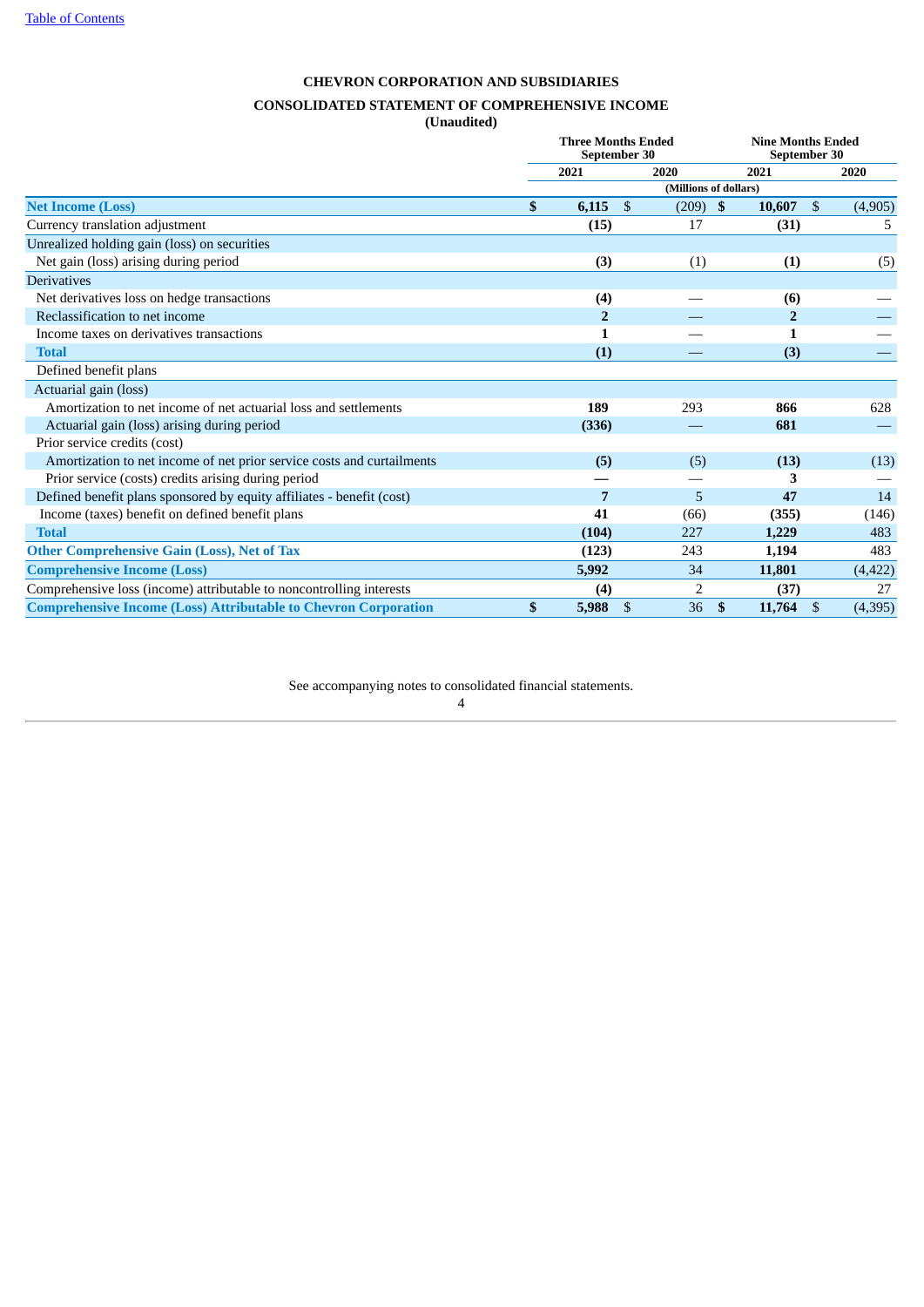# **CHEVRON CORPORATION AND SUBSIDIARIES**

# **CONSOLIDATED BALANCE SHEET**

**(Unaudited)**

|                                                                                                                                                        | At September 30,<br>2021 | At December 31,<br>2020 |           |  |  |
|--------------------------------------------------------------------------------------------------------------------------------------------------------|--------------------------|-------------------------|-----------|--|--|
|                                                                                                                                                        | (Millions of dollars)    |                         |           |  |  |
| <b>Assets</b>                                                                                                                                          |                          |                         |           |  |  |
| Cash and cash equivalents                                                                                                                              | \$<br>5,998              | \$                      | 5,596     |  |  |
| Marketable securities                                                                                                                                  | 34                       |                         | 31        |  |  |
| Accounts and notes receivable (less allowance: 2021 - \$285; 2020 - \$284)                                                                             | 16,567                   |                         | 11,471    |  |  |
| Inventories:                                                                                                                                           |                          |                         |           |  |  |
| Crude oil and petroleum products                                                                                                                       | 3,937                    |                         | 3,576     |  |  |
| Chemicals                                                                                                                                              | 621                      |                         | 457       |  |  |
| Materials, supplies and other                                                                                                                          | 1,571                    |                         | 1,643     |  |  |
| Total inventories                                                                                                                                      | 6,129                    |                         | 5,676     |  |  |
| Prepaid expenses and other current assets                                                                                                              | 3,409                    |                         | 3,304     |  |  |
| <b>Total Current Assets</b>                                                                                                                            | 32,137                   |                         | 26,078    |  |  |
| Long-term receivables (less allowance: 2021 - \$432; 2020 - \$387)                                                                                     | 644                      |                         | 589       |  |  |
| Investments and advances                                                                                                                               | 41,097                   |                         | 39,052    |  |  |
| Properties, plant and equipment, at cost                                                                                                               | 328,572                  |                         | 345,232   |  |  |
| Less: Accumulated depreciation, depletion and amortization                                                                                             | 180,627                  |                         | 188,614   |  |  |
| Properties, plant and equipment, net                                                                                                                   | 147,945                  |                         | 156,618   |  |  |
| Deferred charges and other assets                                                                                                                      | 11,743                   |                         | 11,950    |  |  |
| Goodwill                                                                                                                                               | 4,402                    |                         | 4,402     |  |  |
| Assets held for sale                                                                                                                                   | 1,980                    |                         | 1,101     |  |  |
| <b>Total Assets</b>                                                                                                                                    | \$<br>239,948            | \$                      | 239,790   |  |  |
| <b>Liabilities and Equity</b>                                                                                                                          |                          |                         |           |  |  |
| Short-term debt                                                                                                                                        | \$<br>291                | \$                      | 1,548     |  |  |
| Accounts payable                                                                                                                                       | 15,308                   |                         | 10,950    |  |  |
| <b>Accrued liabilities</b>                                                                                                                             | 6,938                    |                         | 7,812     |  |  |
| Federal and other taxes on income                                                                                                                      | 1,467                    |                         | 921       |  |  |
| Other taxes payable                                                                                                                                    | 1,184                    |                         | 952       |  |  |
| <b>Total Current Liabilities</b>                                                                                                                       | 25,188                   |                         | 22,183    |  |  |
| Long-term debt                                                                                                                                         | 37,056                   |                         | 42,767    |  |  |
| Deferred credits and other noncurrent obligations                                                                                                      | 20,298                   |                         | 20,328    |  |  |
| Noncurrent deferred income taxes                                                                                                                       | 13,546                   |                         | 12,569    |  |  |
| Noncurrent employee benefit plans                                                                                                                      | 7,138                    |                         | 9,217     |  |  |
| <b>Total Liabilities*</b>                                                                                                                              | \$<br>103,226            | \$                      | 107,064   |  |  |
| Preferred stock (authorized 100,000,000 shares; \$1.00 par value; none issued)                                                                         |                          |                         |           |  |  |
| Common stock (authorized 6,000,000,000 shares, \$0.75 par value; 2,442,676,580 shares issued at<br>September 30, 2021 and December 31, 2020)           | 1,832                    |                         | 1,832     |  |  |
| Capital in excess of par value                                                                                                                         | 17,062                   |                         | 16,829    |  |  |
| Retained earnings                                                                                                                                      | 163,044                  |                         | 160,377   |  |  |
| Accumulated other comprehensive losses                                                                                                                 | (4, 418)                 |                         | (5,612)   |  |  |
| Deferred compensation and benefit plan trust                                                                                                           | (240)                    |                         | (240)     |  |  |
| Treasury stock, at cost (514,990,661 and 517,490,263 shares at September 30, 2021 and December 31,<br>2020, respectively)                              | (41, 418)                |                         | (41, 498) |  |  |
| <b>Total Chevron Corporation Stockholders' Equity</b>                                                                                                  | 135,862                  |                         | 131,688   |  |  |
| Noncontrolling interests (includes redeemable noncontrolling interest of \$131 and \$120 at<br>September 30, 2021 and December 31, 2020, respectively) | 860                      |                         | 1,038     |  |  |
| <b>Total Equity</b>                                                                                                                                    | 136,722                  |                         | 132,726   |  |  |
| <b>Total Liabilities and Equity</b>                                                                                                                    | \$<br>239,948            | \$                      | 239,790   |  |  |
|                                                                                                                                                        |                          |                         |           |  |  |

<span id="page-5-0"></span>\* Refer to [Note](#page-16-0) 12, "Other Contingencies and Commitments" beginning on page 16.

See accompanying notes to consolidated financial statements.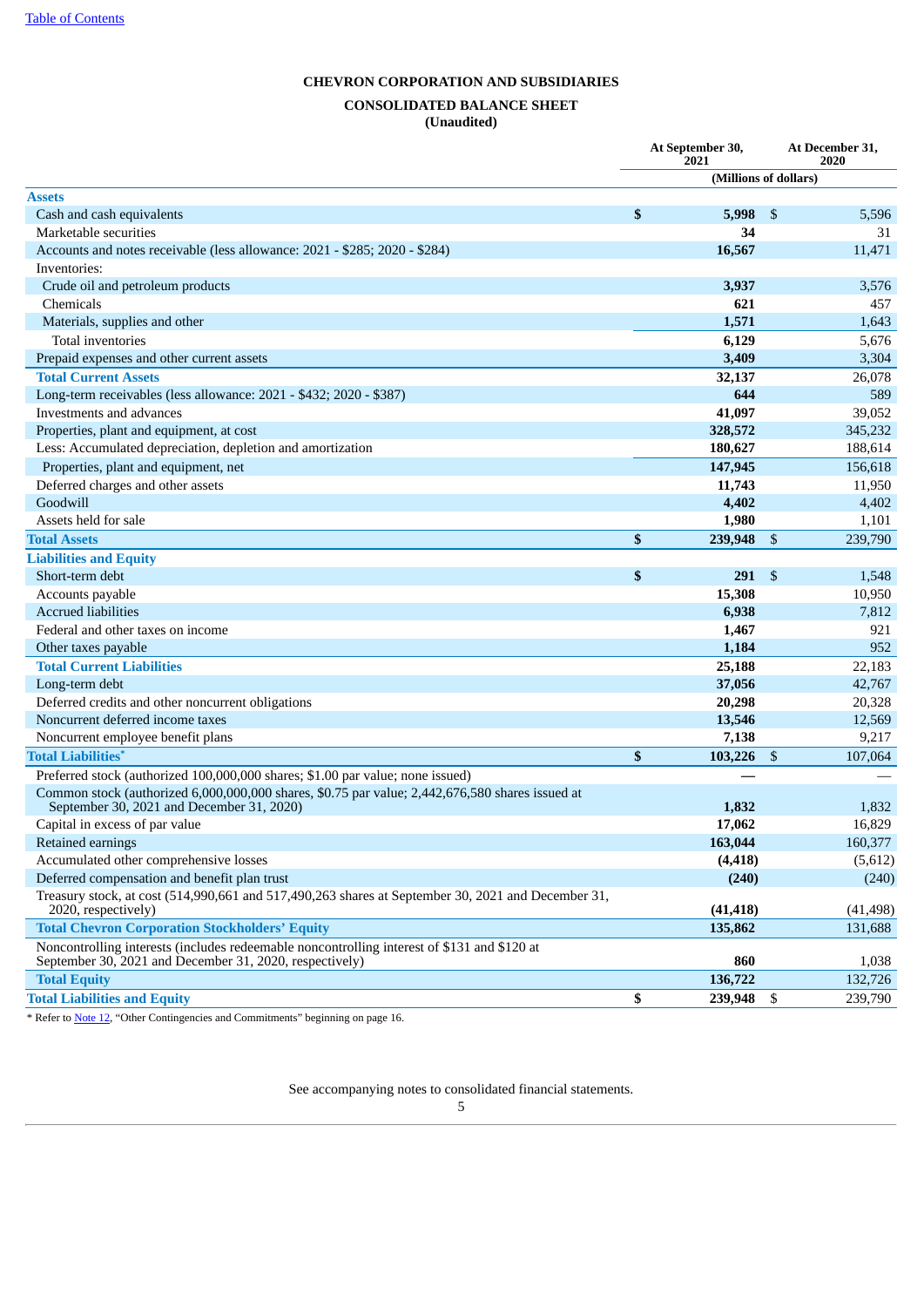# **CHEVRON CORPORATION AND SUBSIDIARIES**

# **CONSOLIDATED STATEMENT OF CASH FLOWS**

**(Unaudited)**

|                                                                                      | <b>Nine Months Ended</b><br>September 30 |                |          |  |  |
|--------------------------------------------------------------------------------------|------------------------------------------|----------------|----------|--|--|
|                                                                                      | 2021                                     |                | 2020     |  |  |
|                                                                                      | (Millions of dollars)                    |                |          |  |  |
| <b>Operating Activities</b>                                                          |                                          |                |          |  |  |
| Net Income (Loss)                                                                    | \$<br>10,607                             | $\mathfrak{s}$ | (4,905)  |  |  |
| Adjustments                                                                          |                                          |                |          |  |  |
| Depreciation, depletion and amortization                                             | 13,112                                   |                | 15,022   |  |  |
| Dry hole expense                                                                     | 55                                       |                | 848      |  |  |
| Distributions more (less) than income from equity affiliates                         | (2, 162)                                 |                | 2,249    |  |  |
| Net before-tax losses (gains) on asset retirements and sales                         | (401)                                    |                | (625)    |  |  |
| Net foreign currency effects                                                         | (25)                                     |                | 190      |  |  |
| Deferred income tax provision                                                        | 472                                      |                | (3, 180) |  |  |
| Net decrease (increase) in operating working capital                                 | (1, 459)                                 |                | (21)     |  |  |
| Decrease (increase) in long-term receivables                                         | (33)                                     |                | 84       |  |  |
| Net decrease (increase) in other deferred charges                                    | (167)                                    |                | (145)    |  |  |
| Cash contributions to employee pension plans                                         | (1, 403)                                 |                | (895)    |  |  |
| Other                                                                                | 1,133                                    |                | (283)    |  |  |
| <b>Net Cash Provided by Operating Activities</b>                                     | 19,729                                   |                | 8,339    |  |  |
| <b>Investing Activities</b>                                                          |                                          |                |          |  |  |
| Capital expenditures                                                                 | (5, 450)                                 |                | (6, 855) |  |  |
| Proceeds and deposits related to asset sales and returns of investment               | 586                                      |                | 1,979    |  |  |
| Net sales (purchases) of marketable securities                                       | (1)                                      |                | 35       |  |  |
| Net repayment (borrowing) of loans by equity affiliates                              | 389                                      |                | (1,434)  |  |  |
| <b>Net Cash Used for Investing Activities</b>                                        | (4, 476)                                 |                | (6,275)  |  |  |
| <b>Financing Activities</b>                                                          |                                          |                |          |  |  |
| Net borrowings (repayments) of short-term obligations                                | (3,627)                                  |                | (606)    |  |  |
| Proceeds from issuances of long-term debt                                            |                                          |                | 12,237   |  |  |
| Repayments of long-term debt and other financing obligations                         | (3, 305)                                 |                | (3,941)  |  |  |
| Cash dividends - common stock                                                        | (7,612)                                  |                | (7, 186) |  |  |
| Net contributions from (distributions to) noncontrolling interests                   | (34)                                     |                | (10)     |  |  |
| Net sales (purchases) of treasury shares                                             | (245)                                    |                | (1, 545) |  |  |
| <b>Net Cash Provided by (Used for) Financing Activities</b>                          | (14, 823)                                |                | (1,051)  |  |  |
| <b>Effect of Exchange Rate Changes on Cash, Cash Equivalents and Restricted Cash</b> | (142)                                    |                | (133)    |  |  |
| Net Change in Cash, Cash Equivalents and Restricted Cash                             | 288                                      |                | 880      |  |  |
| <b>Cash, Cash Equivalents and Restricted Cash at January 1</b>                       | 6,737                                    |                | 6,911    |  |  |
| <b>Cash, Cash Equivalents and Restricted Cash at September 30</b>                    | \$<br>7,025                              | \$             | 7,791    |  |  |

<span id="page-6-0"></span>See accompanying notes to consolidated financial statements.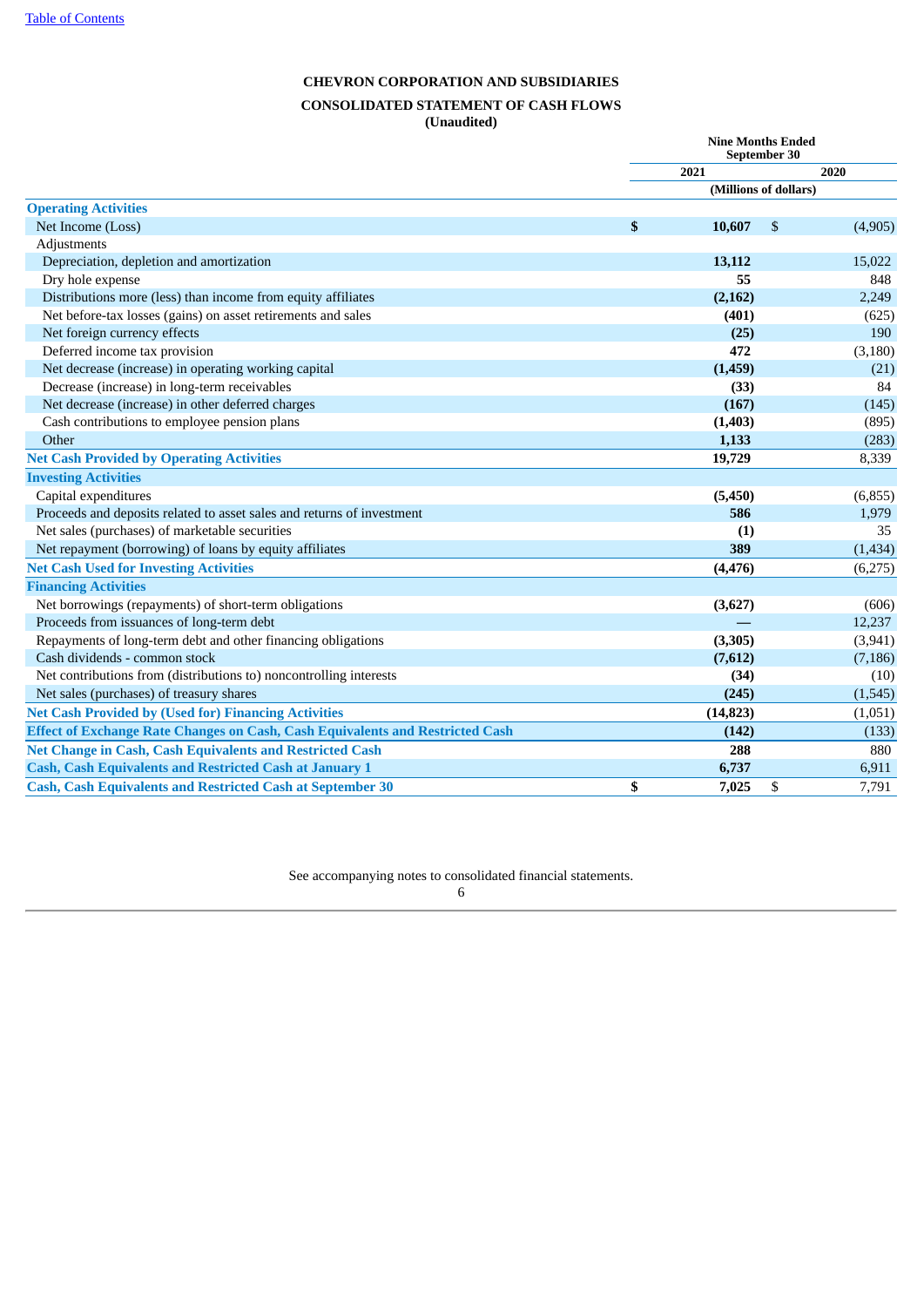# **CHEVRON CORPORATION AND SUBSIDIARIES CONSOLIDATED STATEMENT OF EQUITY**

**(Unaudited)**

| (Millions of dollars)                            | Common                 | <b>Retained</b>               | Accumulated<br>Other Comp. | <b>Treasury</b><br><b>Stock</b> | <b>Chevron Corp.</b><br>Stockholders' | Non-<br>Controlling        | <b>Total</b>        |
|--------------------------------------------------|------------------------|-------------------------------|----------------------------|---------------------------------|---------------------------------------|----------------------------|---------------------|
| Three Months Ended September 30                  | Stock <sup>(1)</sup>   | <b>Earnings</b>               | <b>Income (Loss)</b>       | (at cost)                       | <b>Equity</b>                         | <b>Interests</b>           | Equity              |
| <b>Balance at June 30, 2020</b>                  | \$<br>18,889 \$        | 166,122 \$                    | $(4,750)$ \$               | $(46, 143)$ \$                  | $134,118$ \$<br>21                    | $268 \, \text{S}$          | 134,386<br>21       |
| Treasury stock transactions<br>Net income (loss) | 21<br>ш,               | (207)                         |                            |                                 | (207)                                 | (2)                        | (209)               |
| Cash dividends                                   |                        | (2,390)                       |                            |                                 | (2,390)                               |                            | (2,390)             |
| Stock dividends                                  |                        | (1)                           | $\overline{\phantom{0}}$   |                                 | (1)                                   | -                          | (1)                 |
| Other comprehensive income                       |                        | $\overline{\phantom{0}}$      | 243                        |                                 | 243                                   |                            | 243                 |
| Purchases of treasury shares                     |                        |                               |                            |                                 |                                       |                            |                     |
| Issuances of treasury shares                     |                        |                               |                            | 5                               | 5                                     |                            | 5                   |
| Other changes, net                               |                        | (15)                          |                            |                                 | (15)                                  | (2)                        | (17)                |
| <b>Balance at September 30, 2020</b>             | \$<br>18,910 \$        | 163,509 \$                    | $(4,507)$ \$               | $(46, 138)$ \$                  | $131,774$ \$                          | $264 \,$ \$                | 132,038             |
| <b>Balance at June 30, 2021</b>                  | \$<br>18,636 \$        | 159,640 \$                    | $(4,295)$ \$               | $(40,799)$ \$                   | $133,182$ \$                          | $729$ \\$                  | 133,911             |
| Treasury stock transactions                      | 18                     |                               |                            |                                 | 18                                    |                            | 18                  |
| NBLX acquisition                                 |                        | ÷.                            |                            |                                 |                                       |                            |                     |
| Net income (loss)                                |                        | 6,111                         |                            |                                 | 6,111                                 | $\overline{4}$             | 6,115               |
| Cash dividends                                   |                        | (2,571)                       | $\overline{\phantom{0}}$   |                                 | (2,571)                               | (25)                       | (2,596)             |
| Stock dividends                                  |                        | (1)                           |                            |                                 | (1)                                   |                            | (1)                 |
| Other comprehensive income                       |                        | $\overline{\phantom{0}}$      | (123)                      | $\overline{\phantom{0}}$        | (123)                                 |                            | (123)               |
| Purchases of treasury shares                     |                        | $\overline{\phantom{0}}$      | $\equiv$                   | (625)                           | (625)                                 |                            | (625)               |
| Issuances of treasury shares                     |                        |                               |                            | 6                               | 6                                     |                            | 6                   |
| Other changes, net                               |                        | (135)                         |                            |                                 | (135)                                 | 152                        | 17                  |
| <b>Balance at September 30, 2021</b>             | \$<br>18,654 \$        | 163,044 \$                    | $(4, 418)$ \$              | $(41, 418)$ \$                  | 135,862 $\frac{1}{3}$                 | 860 \$                     | 136,722             |
| Nine Months Ended September 30                   |                        |                               |                            |                                 |                                       |                            |                     |
| <b>Balance at December 31, 2019</b>              | \$<br>18,857 \$        | 174,945 \$                    | $(4,990)$ \$               | $(44,599)$ \$                   | $144,213$ \$                          | 995 S                      | 145,208             |
| Treasury stock transactions                      | 53                     | $\overline{\phantom{0}}$      | $\equiv$                   |                                 | 53                                    |                            | 53                  |
| Net income (loss)                                |                        |                               |                            |                                 |                                       | (27)                       |                     |
| Cash dividends                                   |                        | (4,878)<br>(7, 186)           |                            |                                 | (4,878)<br>(7, 186)                   | (10)                       | (4,905)<br>(7, 196) |
| Stock dividends                                  |                        |                               | ш.                         |                                 |                                       |                            |                     |
| Other comprehensive income                       |                        | (2)                           | 483                        | $\overline{\phantom{0}}$        | (2)<br>483                            |                            | (2)<br>483          |
| Purchases of treasury shares                     |                        |                               |                            | (1,751)                         | (1,751)                               | $\overline{\phantom{a}}$   | (1,751)             |
| Issuances of treasury shares                     |                        | $\overline{\phantom{0}}$      | $\overline{\phantom{0}}$   | 212                             | 212                                   |                            | 212                 |
| Other changes, net                               |                        | 630                           |                            |                                 | 630                                   | (694)                      | (64)                |
| <b>Balance at September 30, 2020</b>             | \$<br>18,910 \$        | 163,509 \$                    | $(4,507)$ \$               | $(46, 138)$ \$                  | $131,774$ \$                          | 264 S                      | 132,038             |
|                                                  |                        |                               |                            |                                 |                                       |                            |                     |
| <b>Balance at December 31, 2020</b>              | \$<br>18,421 \$        | 160,377 \$                    | $(5,612)$ \$               | $(41, 498)$ \$                  | 131,688                               | $1,038$ \\$<br>l\$         | 132,726             |
| Treasury stock transactions                      | 95                     |                               |                            |                                 | 95                                    |                            | 95                  |
| NBLX acquisition                                 | 138                    | (148)                         | $\overline{\phantom{0}}$   | 377                             | 367                                   | (321)                      | 46                  |
| Net income (loss)                                |                        | 10,570                        |                            | ÷,                              | 10,570                                | 37                         | 10,607              |
| Cash dividends                                   |                        | (7,612)                       |                            |                                 | (7,612)                               | (51)                       | (7,663)             |
| Stock dividends                                  |                        | (2)                           | <u>e a</u>                 | ш,                              | (2)                                   |                            | (2)                 |
| Other comprehensive income                       |                        | $\overbrace{\phantom{aaaaa}}$ | 1,194                      | $\overline{\phantom{0}}$        | 1,194                                 |                            | 1,194               |
| Purchases of treasury shares                     |                        |                               | 二                          | (633)                           | (633)                                 |                            | (633)               |
| Issuances of treasury shares                     |                        |                               | ÷.                         | 336                             | 336                                   |                            | 336                 |
| Other changes, net                               |                        | (141)                         |                            |                                 | (141)                                 | 157                        | 16                  |
| <b>Balance at September 30, 2021</b>             | \$<br>18,654 \$        | 163,044 \$                    | $(4, 418)$ \$              | $(41, 418)$ \$                  | 135,862 $\vert$ \$                    | 860 S                      | 136,722             |
| (Number of Shares)                               |                        | Common Stock - 2021           |                            |                                 |                                       | <b>Common Stock - 2020</b> |                     |
| <b>Three Months Ended September 30</b>           | Is sued <sup>(2)</sup> | <b>Treasury</b>               | <b>Outstanding</b>         |                                 | Is sued <sup>(2)</sup>                | <b>Treasury</b>            | <b>Outstanding</b>  |
| <b>Balance at June 30</b>                        | 2,442,676,580          | (508, 764, 636)               | 1,933,911,944              |                                 | 2,442,676,580                         | (575, 408, 748)            | 1,867,267,832       |
| Purchases                                        |                        | (6,321,791)                   | (6,321,791)                |                                 |                                       | (2,220)                    | (2,220)             |
| Issuances                                        |                        | 95,766                        | 95,766                     |                                 |                                       | 57,836                     | 57,836              |
| <b>Balance at September 30</b>                   | 2,442,676,580          | (514, 990, 661)               | 1,927,685,919              |                                 | 2,442,676,580                         | (575, 353, 132)            | 1,867,323,448       |
| <b>Nine Months Ended September 30</b>            |                        |                               |                            |                                 |                                       |                            |                     |
| <b>Balance at December 31</b>                    | 2,442,676,580          | (517, 490, 263)               | 1,925,186,317              |                                 | 2,442,676,580                         | (560, 508, 479)            | 1,882,168,101       |
| Purchases                                        |                        | (6,395,387)                   | (6,395,387)                |                                 |                                       | (17,503,545)               | (17,503,545)        |
| Issuances                                        |                        | 8,894,989                     | 8,894,989                  |                                 |                                       | 2,658,892                  | 2,658,892           |
| <b>Balance at September 30</b>                   | 2,442,676,580          | (514, 990, 661)               | 1,927,685,919              |                                 | 2,442,676,580                         | (575, 353, 132)            | 1,867,323,448       |

<sup>(1)</sup> Beginning and ending balances for all periods include capital in excess of par, common stock issued at par for \$1,832, and \$(240) associated with Chevron's Benefit Plan Trust. Changes reflect capital in excess of par.

<span id="page-7-0"></span> $^{(2)}$  Beginning and ending total issued share balances include  $14,168,000$  shares associated with Chevron's Benefit Plan Trust for all periods.

See accompanying notes to consolidated financial statements.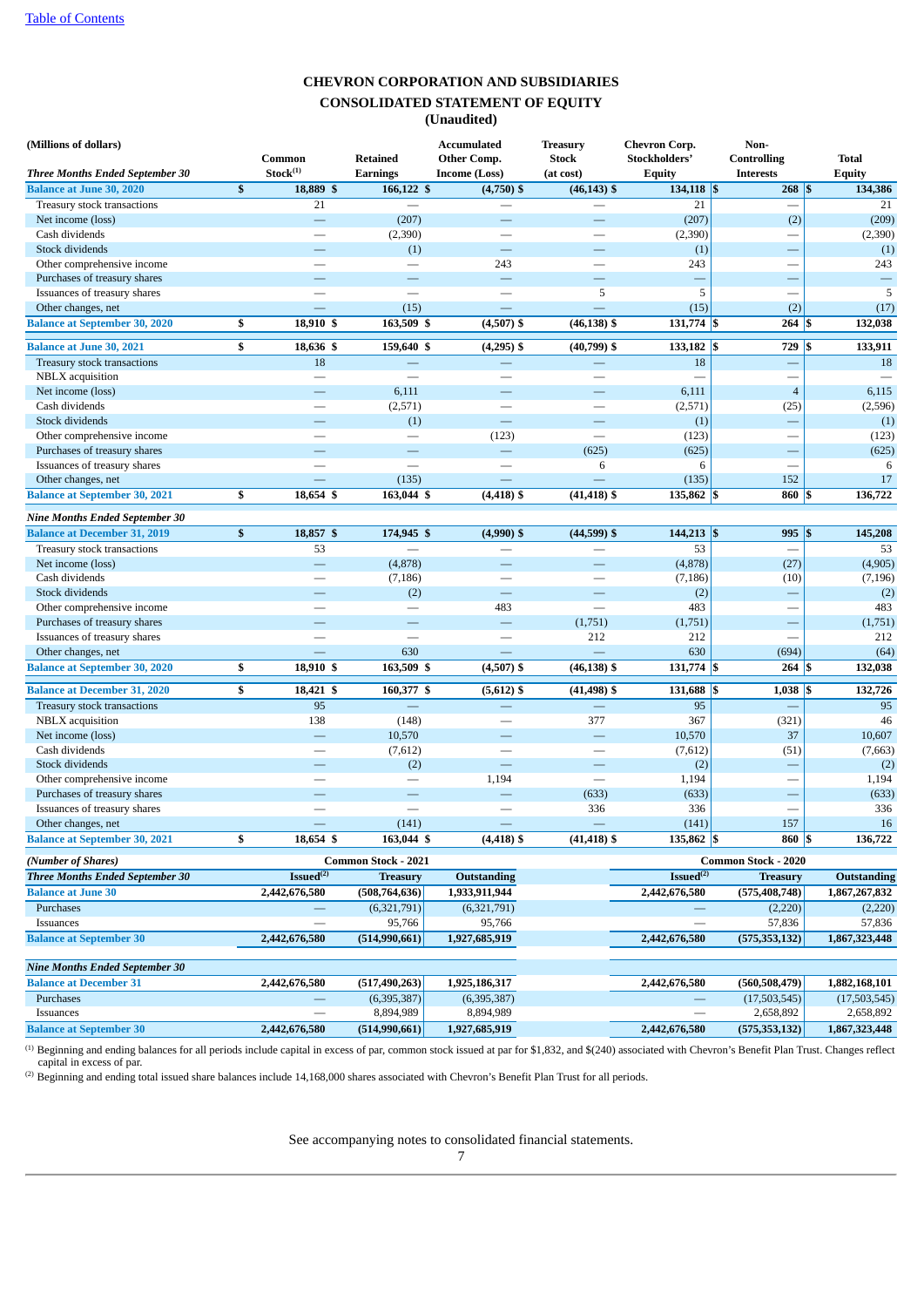#### **NOTES TO CONSOLIDATED FINANCIAL STATEMENTS**

#### **Note 1. General**

*Basis of Presentation* The accompanying consolidated financial statements of Chevron Corporation and its subsidiaries (together, Chevron or the company) have not been audited by an independent registered public accounting firm. In the opinion of the company's management, the interim data includes all adjustments necessary for a fair statement of the results for the interim periods. These adjustments were of a normal recurring nature. The results for the three- and nine-month periods ended September 30, 2021, are not necessarily indicative of future financial results. The term "earnings" is defined as net income attributable to Chevron.

Certain notes and other information have been condensed or omitted from the interim financial statements presented in this Quarterly Report on Form 10- Q. Therefore, these financial statements should be read in conjunction with the company's 2020 Annual Report on Form 10-K.

*Impact of the Coronavirus Disease 2019 (COVID-19) Pandemic* The outbreak of COVID-19 and decreases in commodity prices resulting from oversupply, government-imposed travel restrictions and other constraints on economic activity caused a significant decline in the demand for our products and created disruptions and volatility in the global marketplace beginning late in the first quarter 2020, which negatively affected our results of operations and cash flows throughout 2020. While commodity prices and demand have largely recovered, jet fuel demand is not back to pre-pandemic levels. There continues to be uncertainty around the extent to which the COVID-19 pandemic may impact our future results, which could be material.

#### **Note 2. Changes in Accumulated Other Comprehensive Losses**

The change in Accumulated Other Comprehensive Losses (AOCL) presented on the Consolidated Balance Sheet and the impact of significant amounts reclassified from AOCL on information presented in the Consolidated Statement of Income for the nine months ended September 30, 2021 and 2020 are reflected in the table below.

#### **Changes in Accumulated Other Comprehensive Income (Loss) by Component (1)**

**(Millions of dollars)**

|                                                     |     | Currency<br>Translation<br><b>Adjustment</b> | <b>Unrealized Holding</b><br>Gains (Losses) on<br><b>Securities</b> | <b>Derivatives</b> |     | <b>Defined Benefit</b><br><b>Plans</b> |     | Total    |
|-----------------------------------------------------|-----|----------------------------------------------|---------------------------------------------------------------------|--------------------|-----|----------------------------------------|-----|----------|
| <b>Balance at December 31, 2019</b>                 |     | $(142)$ \$                                   | $(8)$ \$                                                            |                    |     | $(4,840)$ \$                           |     | (4,990)  |
| Components of Other Comprehensive Income (Loss):    |     |                                              |                                                                     |                    |     |                                        |     |          |
| <b>Before Reclassifications</b>                     |     | 5                                            | (5)                                                                 |                    |     | 9                                      |     | 9        |
| Reclassifications                                   |     |                                              |                                                                     |                    |     | 474                                    |     | 474      |
| Net Other Comprehensive Income (Loss)               |     | 5                                            | (5)                                                                 |                    |     | 483                                    |     | 483      |
| <b>Balance at September 30, 2020</b>                | \$  | $(137)$ \$                                   | $(13)$ \$                                                           |                    | \$. | $(4,357)$ \$                           |     | (4,507)  |
|                                                     |     |                                              |                                                                     |                    |     |                                        |     |          |
| <b>Balance at December 31, 2020</b>                 |     | $(107)$ \$                                   | $(10)$ \$                                                           |                    | \$. | (5, 495)                               | -SS | (5,612)  |
| Components of Other Comprehensive Income (Loss):    |     |                                              |                                                                     |                    |     |                                        |     |          |
| <b>Before Reclassifications</b>                     |     | (31)                                         | (1)                                                                 | (5)                |     | 563                                    |     | 526      |
| Reclassifications <sup><math>(2)</math></sup> $(3)$ |     |                                              |                                                                     | $\mathcal{P}$      |     | 666                                    |     | 668      |
| Net Other Comprehensive Income (Loss)               |     | (31)                                         | $\left( 1\right)$                                                   | (3)                |     | 1,229                                  |     | 1,194    |
| <b>Balance at September 30, 2021</b>                | \$. | $(138)$ \$                                   | $(11)$ \$                                                           | (3)                | \$  | (4,266)                                |     | (4, 418) |

All amounts are net of tax. (1)

.

 $(2)$  Refer to **[Note](#page-19-0) 14**, Financial and Derivative Instruments for reclassified components of cash flow hedging.

<sup>(3)</sup> Refer to <u>[Note](#page-13-0) 8</u>, Employee Benefits for reclassified components, including amortization of actuarial gains or losses, amortization of prior service costs and settlement losses, totaling \$853 million that are included in employee benefit costs for the nine months ended September 30, 2021. Related income taxes for the same period, totaling \$187 million, are reflected in "Income Tax

Expense" on the Consolidated Statement of Income. All other reclassified amounts were insignificant.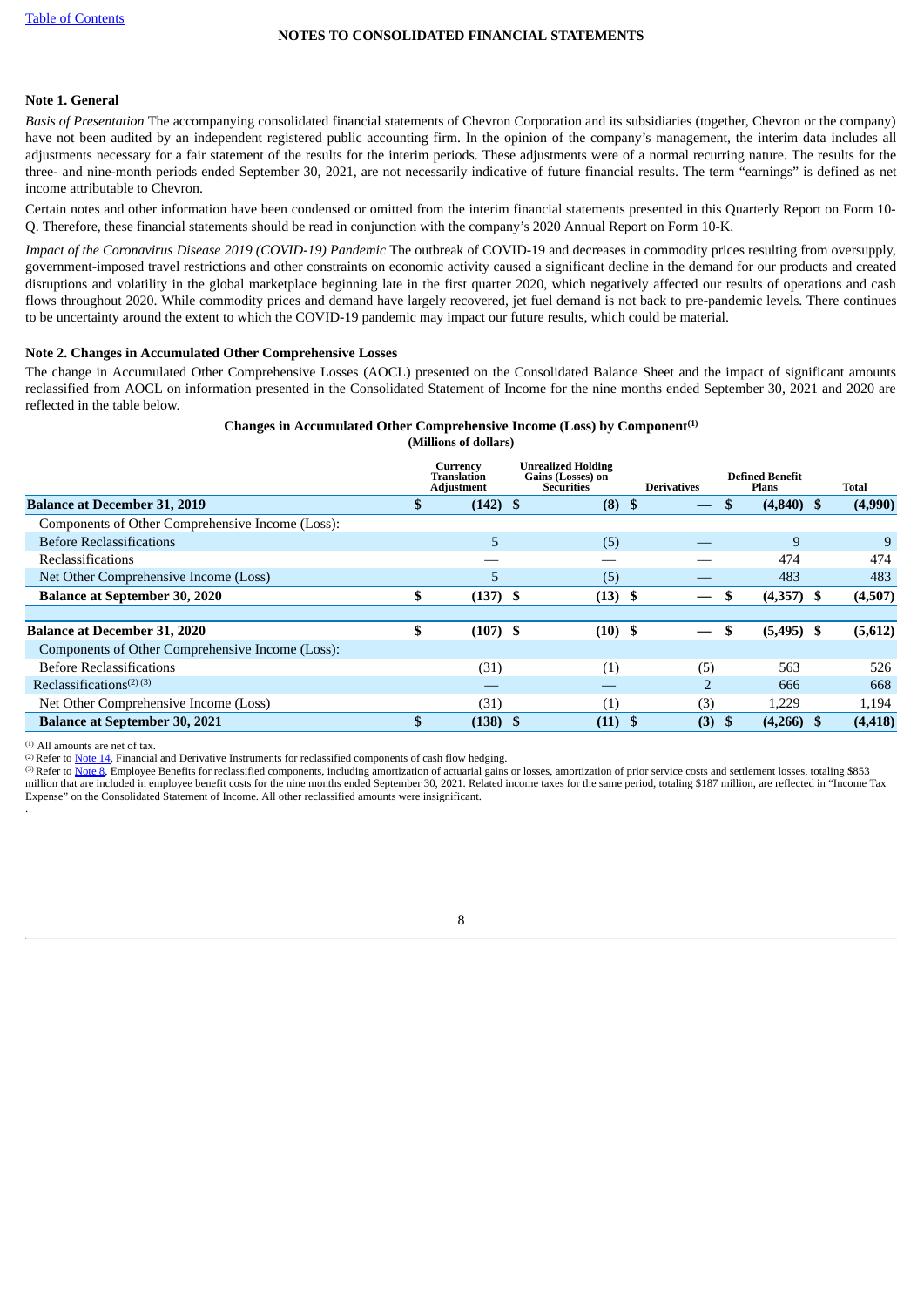### **Note 3. Information Relating to the Consolidated Statement of Cash Flows**

|                                                                                                                  |              | <b>Nine Months Ended</b><br>September 30 |                           |          |
|------------------------------------------------------------------------------------------------------------------|--------------|------------------------------------------|---------------------------|----------|
|                                                                                                                  |              | 2021                                     |                           | 2020     |
|                                                                                                                  |              | (Millions of dollars)                    |                           |          |
| Distributions more (less) than income from equity affiliates includes the following:                             |              |                                          |                           |          |
| Distributions from equity affiliates                                                                             | \$           | 1,838                                    | $\mathfrak{s}$            | 1,209    |
| (Income) loss from equity affiliates                                                                             |              | (4,000)                                  |                           | 1,040    |
| Distributions more (less) than income from equity affiliates                                                     | \$           | (2,162)                                  | \$                        | 2,249    |
| Net decrease (increase) in operating working capital was composed of the following:                              |              |                                          |                           |          |
| Decrease (increase) in accounts and notes receivable                                                             | \$           | (5,692)                                  | -\$                       | 3.601    |
| Decrease (increase) in inventories                                                                               |              | (353)                                    |                           | 201      |
| Decrease (increase) in prepaid expenses and other current assets                                                 |              | (94)                                     |                           | 632      |
| Increase (decrease) in accounts payable and accrued liabilities                                                  |              | 3,842                                    |                           | (3,609)  |
| Increase (decrease) in income and other taxes payable                                                            |              | 838                                      |                           | (846)    |
| Net decrease (increase) in operating working capital                                                             | \$           | (1, 459)                                 | \$                        | (21)     |
| Net cash provided by operating activities includes the following cash payments:                                  |              |                                          |                           |          |
| Interest on debt (net of capitalized interest)                                                                   | \$           | 427                                      | \$                        | 384      |
| Income taxes                                                                                                     |              | 2,943                                    |                           | 2,527    |
| Proceeds and deposits related to asset sales and returns of investment consisted of the following gross amounts: |              |                                          |                           |          |
| Proceeds and deposits related to asset sales                                                                     | $\mathbf{s}$ | 563                                      | $\mathbf{\mathcal{S}}$    | 1,912    |
| Returns of investment from equity affiliates                                                                     |              | 23                                       |                           | 67       |
| Proceeds and deposits related to asset sales and returns of investment                                           | \$           | 586                                      | $\mathbf{\hat{S}}$        | 1.979    |
| Net sales (purchases) of marketable securities consisted of the following gross amounts:                         |              |                                          |                           |          |
| Marketable securities purchased                                                                                  | \$           | (3)                                      | \$                        | (2)      |
| Marketable securities sold                                                                                       |              | 2                                        |                           | 37       |
| Net sales (purchases) of marketable securities                                                                   | \$           | (1)                                      | $\mathfrak{s}$            | 35       |
| Net repayment (borrowing) of loans by equity affiliates consisted of the following gross amounts:                |              |                                          |                           |          |
| Borrowing of loans by equity affiliates                                                                          | \$           | $\overline{\phantom{0}}$                 | $\mathbf{\mathcal{S}}$    | (3,925)  |
| Repayment of loans by equity affiliates                                                                          |              | 389                                      |                           | 2,491    |
| Net repayment (borrowing) of loans by equity affiliates                                                          | \$           | 389                                      | $\boldsymbol{\mathsf{S}}$ | (1, 434) |
| Net borrowings (repayments) of short-term obligations consisted of the following gross and net amounts:          |              |                                          |                           |          |
| Proceeds from issuances of short-term obligations                                                                | \$           | 4,449                                    | \$                        | 8,863    |
| Repayments of short-term obligations                                                                             |              | (6,225)                                  |                           | (7, 479) |
| Net borrowings (repayments) of short-term obligations with three months or less maturity                         |              | (1, 851)                                 |                           | (1,990)  |
| Net borrowings (repayments) of short-term obligations                                                            | \$           | (3,627)                                  | \$                        | (606)    |
| Net sales (purchases) of treasury shares consists of the following gross and net amounts:                        |              |                                          |                           |          |
| Shares issued for share-based compensation plans                                                                 | \$           | 388                                      | \$                        | 206      |
| Shares purchased under share repurchase and deferred compensation plans                                          |              | (633)                                    |                           | (1,751)  |
| Net sales (purchases) of treasury shares                                                                         | \$           | (245)                                    | \$                        | (1, 545) |
| Net contributions from (distributions to) noncontrolling interests consisted of the following gross amounts:     |              |                                          |                           |          |
| Distributions to noncontrolling interests                                                                        | \$           | (51)                                     | -\$                       | (10)     |
| Contributions from noncontrolling interests                                                                      |              | 17                                       |                           |          |
| Net contributions from (distributions to) noncontrolling interests                                               | \$           |                                          | \$                        | (10)     |
|                                                                                                                  |              | (34)                                     |                           |          |

The Consolidated Statement of Cash Flows excludes changes to the Consolidated Balance Sheet that did not affect cash.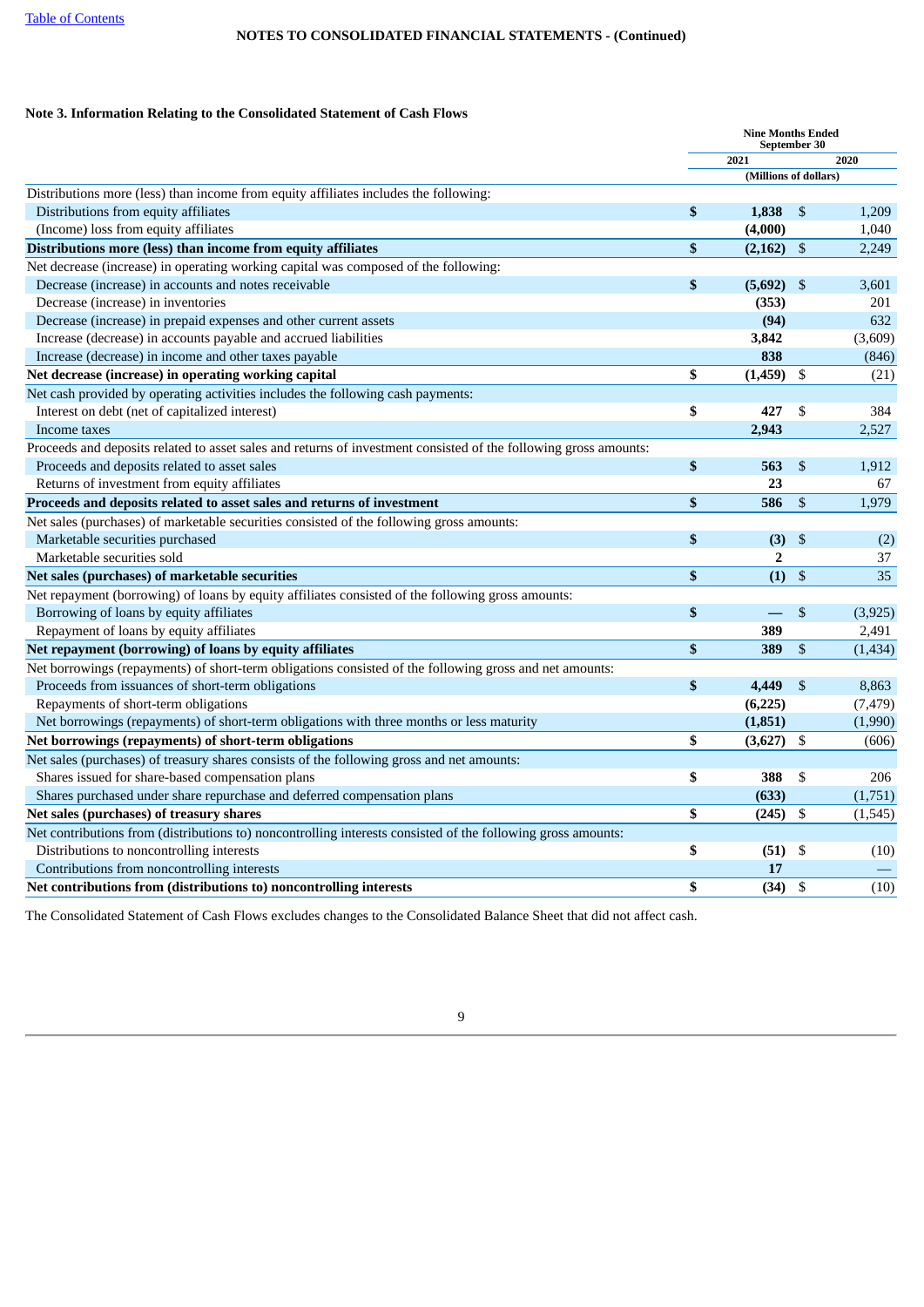The "Other" line in the Operating Activities section includes changes in postretirement benefits obligations and other long-term liabilities.

The company paid dividends of \$1.34 per share of common stock in third quarter 2021. This compares to dividends of \$1.29 per share paid in the year-ago corresponding period.

The major components of "Capital expenditures" and the reconciliation of this amount to the reported capital and exploratory expenditures, including equity affiliates, are presented in the following table:

|                                                                                   |  | <b>Nine Months Ended</b><br>September 30<br>2021<br>2020 |                       |        |  |
|-----------------------------------------------------------------------------------|--|----------------------------------------------------------|-----------------------|--------|--|
|                                                                                   |  |                                                          |                       |        |  |
|                                                                                   |  |                                                          | (Millions of dollars) |        |  |
| Additions to properties, plant and equipment                                      |  | 5,087                                                    | -S                    | 6,576  |  |
| Additions to investments                                                          |  | 309                                                      |                       | 86     |  |
| Current-year dry hole expenditures                                                |  | 55                                                       |                       | 226    |  |
| Payments for other assets and liabilities, net                                    |  | (1)                                                      |                       | (33)   |  |
| Capital expenditures                                                              |  | 5,450                                                    |                       | 6,855  |  |
| <b>Expensed exploration expenditures</b>                                          |  | 302                                                      |                       | 322    |  |
| Assets acquired through finance lease obligations and other financing obligations |  | 49                                                       |                       | 49     |  |
| Payments for other assets and liabilities, net                                    |  |                                                          |                       | 33     |  |
| Capital and exploratory expenditures, excluding equity affiliates                 |  | 5,802                                                    |                       | 7,259  |  |
| Company's share of expenditures by equity affiliates                              |  | 2,258                                                    |                       | 3,063  |  |
| Capital and exploratory expenditures, including equity affiliates                 |  | 8.060                                                    |                       | 10,322 |  |

The table below quantifies the beginning and ending balances of restricted cash and restricted cash equivalents in the Consolidated Balance Sheet:

|                                                                         | <b>At September 30</b>  |                       |     |       | <b>At December 31</b> |      |       |  |  |
|-------------------------------------------------------------------------|-------------------------|-----------------------|-----|-------|-----------------------|------|-------|--|--|
|                                                                         | 2020<br>2021            |                       |     |       | 2020                  | 2019 |       |  |  |
|                                                                         |                         | (Millions of dollars) |     |       |                       |      |       |  |  |
| Cash and cash equivalents                                               | 5,998                   | 5,596                 |     | 5,686 |                       |      |       |  |  |
| Restricted cash included in "Prepaid expenses and other current assets" | 246                     |                       | 169 |       | 365                   |      | 452   |  |  |
| Restricted cash included in "Deferred charges and other assets"         | 756<br>776<br>781       |                       |     |       |                       |      | 773   |  |  |
| Total cash, cash equivalents and restricted cash                        | 6.737<br>7.025<br>7.791 |                       |     |       |                       |      | 6.911 |  |  |

Additional information related to restricted cash is included on page 19 in [Note](#page-18-0) 13 under the heading "Restricted Cash."

#### **Note 4. Summarized Financial Data — Tengizchevroil LLP**

Chevron has a 50 percent equity ownership interest in Tengizchevroil LLP (TCO). Summarized financial information for 100 percent of TCO is presented in the following table:

|                                    |      |                       | <b>Nine Months Ended</b><br>September 30 |       |
|------------------------------------|------|-----------------------|------------------------------------------|-------|
|                                    | 2021 | 2020                  |                                          |       |
|                                    |      | (Millions of dollars) |                                          |       |
| Sales and other operating revenues |      | 10,845                |                                          | 6,757 |
| Costs and other deductions         |      | 5,568                 |                                          | 4,655 |
| Net income attributable to TCO     |      | 3,692                 |                                          | 1,483 |

#### **Note 5. Summarized Financial Data — Chevron Phillips Chemical Company LLC**

Chevron has a 50 percent equity ownership interest in Chevron Phillips Chemical Company LLC (CPChem). Summarized financial information for 100 percent of CPChem is presented in the table on the following page.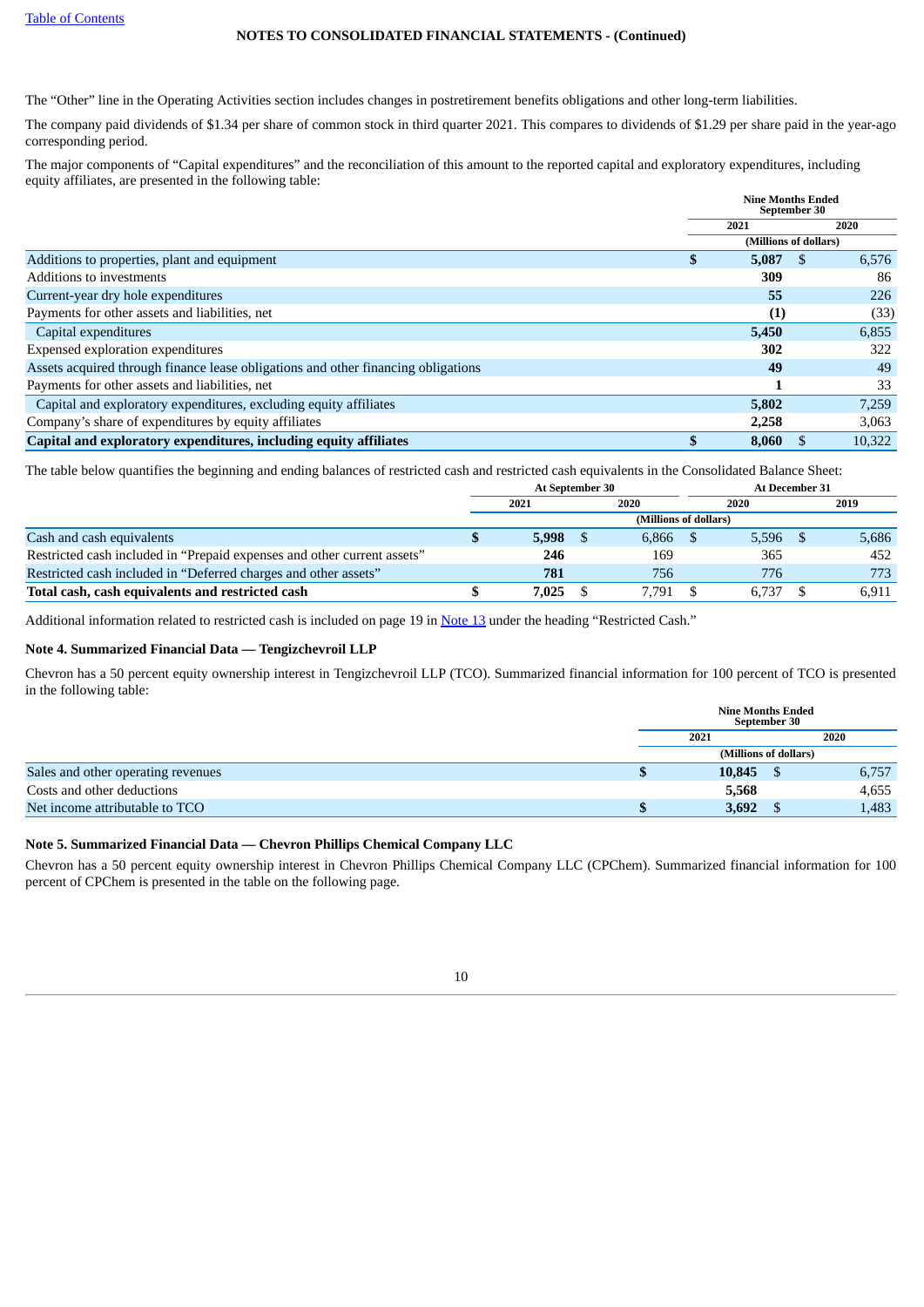### **NOTES TO CONSOLIDATED FINANCIAL STATEMENTS - (Continued)**

|                                    |              |        | <b>Nine Months Ended</b><br>September 30 |       |  |  |
|------------------------------------|--------------|--------|------------------------------------------|-------|--|--|
|                                    | 2020<br>2021 |        |                                          |       |  |  |
|                                    |              |        | (Millions of dollars)                    |       |  |  |
| Sales and other operating revenues |              | 10,414 |                                          | 6,093 |  |  |
| Costs and other deductions         |              | 7,972  |                                          | 5,179 |  |  |
| Net income attributable to CPChem  |              | 2,797  |                                          | 877   |  |  |

#### **Note 6. Summarized Financial Data — Chevron U.S.A. Inc.**

Chevron U.S.A. Inc. (CUSA) is a major subsidiary of Chevron Corporation. CUSA and its subsidiaries manage and operate most of Chevron's U.S. businesses. Assets include those related to the exploration and production of crude oil, natural gas and natural gas liquids and those associated with refining, marketing, and supply and distribution of products derived from petroleum, excluding most of the regulated pipeline operations of Chevron. CUSA also holds the company's investment in the Chevron Phillips Chemical Company LLC joint venture, which is accounted for using the equity method.

The summarized financial information for CUSA and its consolidated subsidiaries is as follows:

|                                        |      | <b>Nine Months Ended</b><br><b>September 30</b> |  |         |
|----------------------------------------|------|-------------------------------------------------|--|---------|
|                                        | 2021 | 2020                                            |  |         |
|                                        |      | (Millions of dollars)                           |  |         |
| Sales and other operating revenues     | Φ    | 85,002                                          |  | 50,360  |
| Costs and other deductions             |      | 81,553                                          |  | 54,221  |
| Net income (loss) attributable to CUSA |      | 4,184                                           |  | (2,203) |

|                            |   | At September 30,<br>2021 | At December 31,<br>2020 |
|----------------------------|---|--------------------------|-------------------------|
|                            |   | (Millions of dollars)    |                         |
| Current assets             |   | 19,081                   | 10,555<br>- \$          |
| Other assets               |   | 47,219                   | 48,054                  |
| <b>Current liabilities</b> |   | 15,922                   | 12,403                  |
| Other liabilities          |   | 21,877                   | 14,102                  |
| Total CUSA net equity      | S | 28,501                   | 32,104<br>-S            |
| Memo: Total debt           | D | 15,009                   | 7,133<br>-S             |

#### <span id="page-11-0"></span>**Note 7. Operating Segments and Geographic Data**

Although each subsidiary of Chevron is responsible for its own affairs, Chevron Corporation manages its investments in these subsidiaries and their affiliates. The investments are grouped into two business segments, Upstream and Downstream, representing the company's "reportable segments" and "operating segments." Upstream operations consist primarily of exploring for, developing and producing crude oil and natural gas; liquefaction, transportation and regasification associated with liquefied natural gas (LNG); transporting crude oil by major international oil export pipelines; processing, transporting, storage and marketing of natural gas; and a gas-to-liquids plant. Downstream operations consist primarily of the refining of crude oil into petroleum products; marketing of crude oil and refined products; transporting of crude oil and refined products by pipeline, marine vessel, motor equipment and rail car; and manufacturing and marketing of commodity petrochemicals, plastics for industrial uses, and fuel and lubricant additives. "All Other" activities of the company include worldwide cash management and debt financing activities, corporate administrative functions, insurance operations, real estate activities and technology companies.

The company's segments are managed by "segment managers" who report to the "chief operating decision maker" (CODM). The segments represent components of the company that engage in activities (a) from which revenues are earned and expenses are incurred; (b) whose operating results are regularly reviewed by the CODM, which makes decisions about resources to be allocated to the segments and assesses their performance; and (c) for which discrete financial information is available.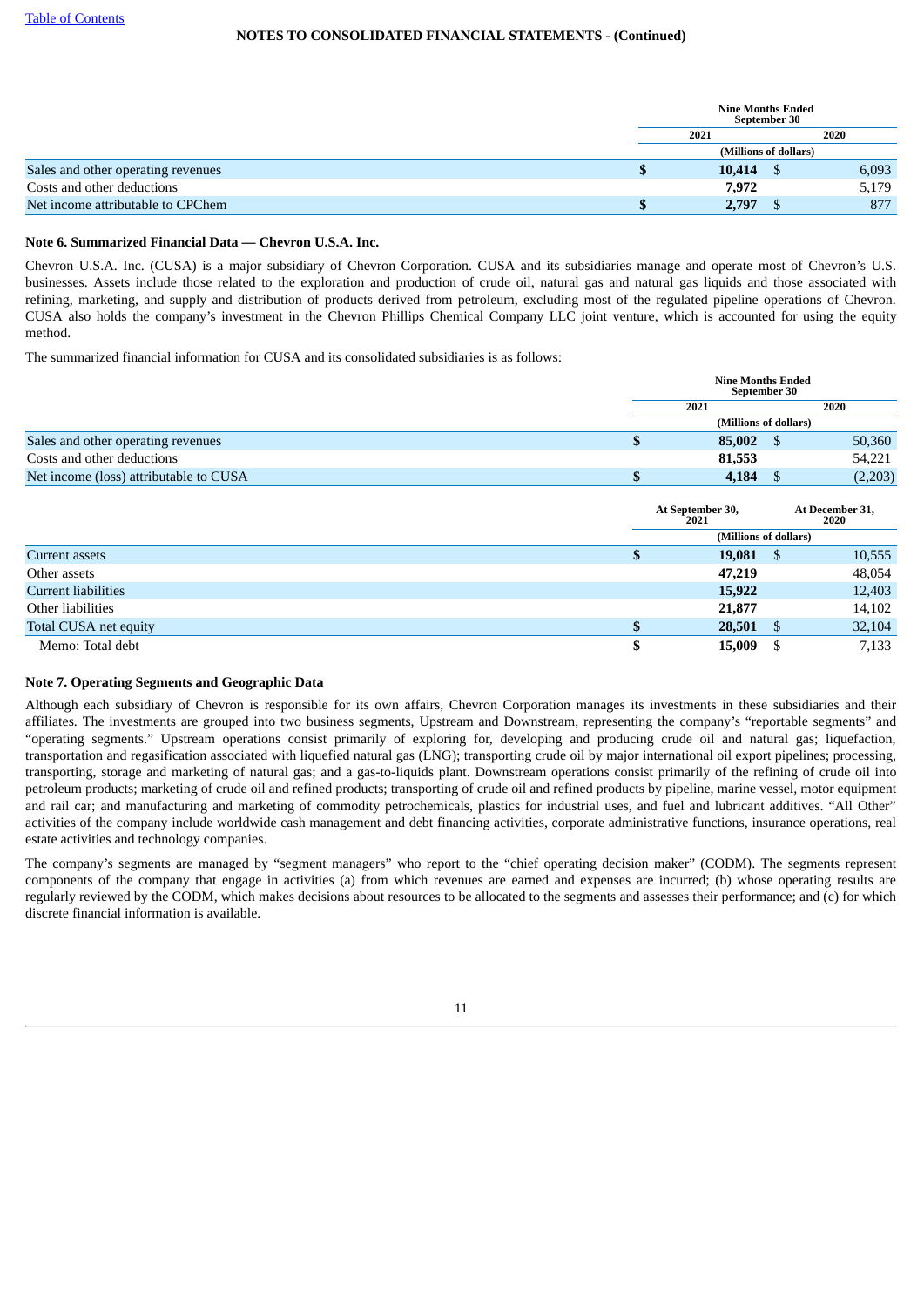The company's primary country of operation is the United States of America, its country of domicile. Other components of the company's operations are reported as "International" (outside the United States).

*Segment Earnings* The company evaluates the performance of its operating segments on an after-tax basis, without considering the effects of debt financing interest expense or investment interest income, both of which are managed by the company on a worldwide basis. Corporate administrative costs and assets are not allocated to the operating segments. However, operating segments are billed for the direct use of corporate services. Nonbillable costs remain at the corporate level in "All Other." Earnings by major operating area for the three- and nine-month periods ended September 30, 2021 and 2020, are presented in the following table:

|                                                       | <b>Three Months Ended</b><br>September 30 |             |                       | <b>Nine Months Ended</b><br>September 30 |  |  |  |
|-------------------------------------------------------|-------------------------------------------|-------------|-----------------------|------------------------------------------|--|--|--|
|                                                       | 2021                                      | 2020        | 2021                  | 2020                                     |  |  |  |
| <b>Segment Earnings</b>                               | (Millions of dollars)                     |             | (Millions of dollars) |                                          |  |  |  |
| <b>Upstream</b>                                       |                                           |             |                       |                                          |  |  |  |
| <b>United States</b>                                  | \$<br>$1,962 \quad$ \$                    | 116         | -\$<br>4,349          | (1,709)<br>- \$                          |  |  |  |
| International                                         | 3,173                                     | 119         | 6,314                 | (1,225)                                  |  |  |  |
| <b>Total Upstream</b>                                 | 5,135                                     | 235         | 10,663                | (2,934)                                  |  |  |  |
| Downstream                                            |                                           |             |                       |                                          |  |  |  |
| <b>United States</b>                                  | 1,083                                     | 141         | 1,729                 | (397)                                    |  |  |  |
| International                                         | 227                                       | 151         | 425                   | 782                                      |  |  |  |
| <b>Total Downstream</b>                               | 1,310                                     | 292         | 2,154                 | 385                                      |  |  |  |
| <b>Total Segment Earnings</b>                         | 6,445                                     | 527         | 12,817                | (2,549)                                  |  |  |  |
| <b>All Other</b>                                      |                                           |             |                       |                                          |  |  |  |
| Interest expense                                      | (160)                                     | (153)       | (517)                 | (471)                                    |  |  |  |
| Interest income                                       | 8                                         | 7           | 28                    | 43                                       |  |  |  |
| Other                                                 | (182)                                     | (588)       | (1,758)               | (1,901)                                  |  |  |  |
| <b>Net Income Attributable to Chevron Corporation</b> | \$<br>6,111                               | \$<br>(207) | \$<br>10,570          | (4,878)                                  |  |  |  |

*Segment Assets* Segment assets do not include intercompany investments or intercompany receivables. Segment assets at September 30, 2021, and December 31, 2020, are as follows:

|                                     | At September 30,<br>2021 |      | At December 31,<br>2020 |
|-------------------------------------|--------------------------|------|-------------------------|
| <b>Segment Assets</b>               | (Millions of dollars)    |      |                         |
| <b>Upstream</b>                     |                          |      |                         |
| <b>United States</b>                | \$<br>41,944             | - \$ | 42,431                  |
| International                       | 140,044                  |      | 144,476                 |
| Goodwill                            | 4,402                    |      | 4,402                   |
| <b>Total Upstream</b>               | 186,390                  |      | 191,309                 |
| <b>Downstream</b>                   |                          |      |                         |
| <b>United States</b>                | 25,722                   |      | 23,490                  |
| International                       | 18,135                   |      | 16,096                  |
| <b>Total Downstream</b>             | 43,857                   |      | 39,586                  |
| <b>Total Segment Assets</b>         | 230,247                  |      | 230,895                 |
| <b>All Other</b>                    |                          |      |                         |
| <b>United States</b>                | 4,412                    |      | 4,017                   |
| International                       | 5,289                    |      | 4,878                   |
| <b>Total All Other</b>              | 9,701                    |      | 8,895                   |
| <b>Total Assets — United States</b> | 72,078                   |      | 69,938                  |
| <b>Total Assets — International</b> | 163,468                  |      | 165,450                 |
| Goodwill                            | 4,402                    |      | 4,402                   |
| <b>Total Assets</b>                 | \$<br>239,948            | \$   | 239,790                 |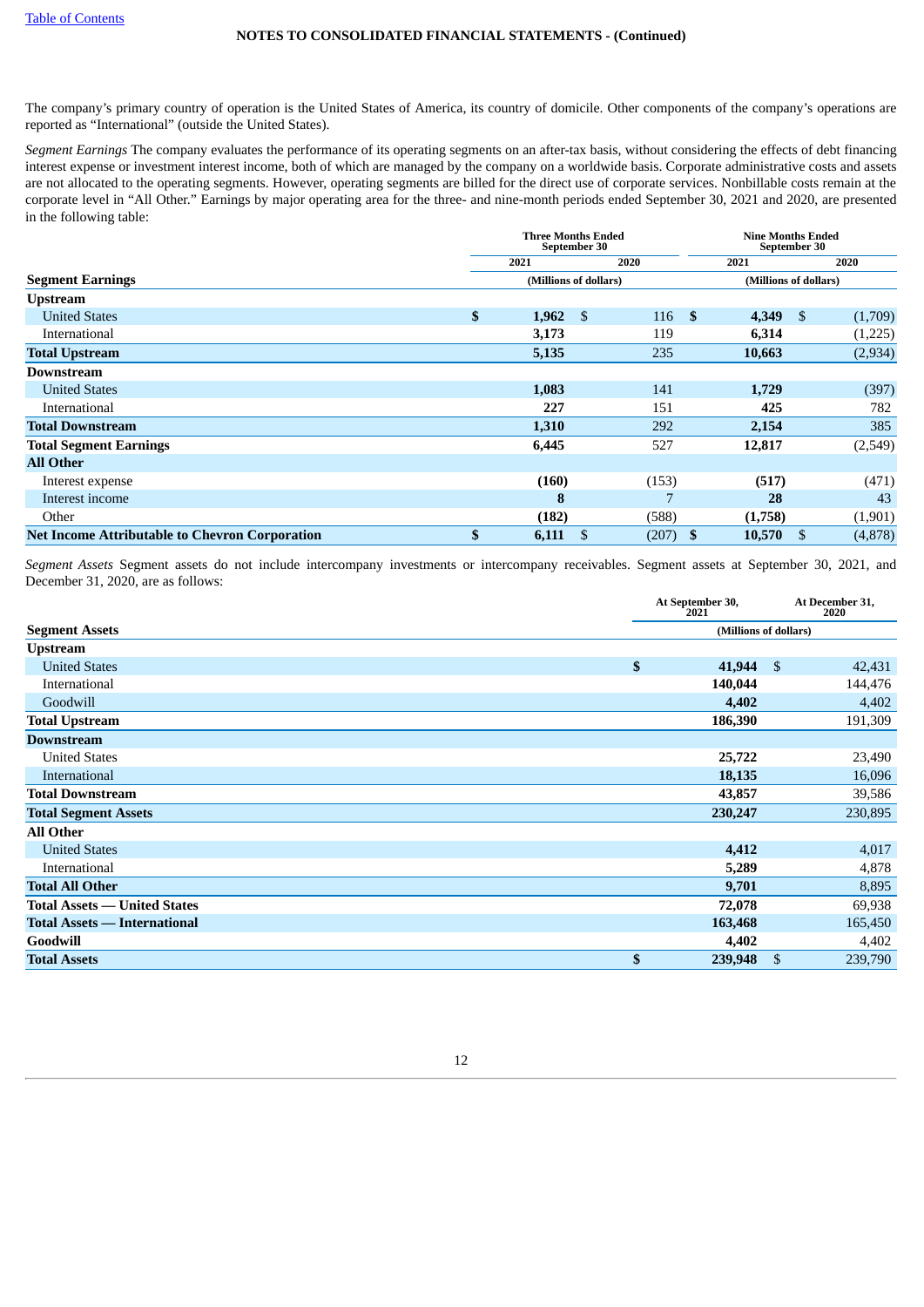*Segment Sales and Other Operating Revenues* Segment sales and other operating revenues, including internal transfers, for the three- and nine-month periods ended September 30, 2021 and 2020, are presented in the following table. Products are transferred between operating segments at internal product values that approximate market prices. Revenues for the upstream segment are derived primarily from the production and sale of crude oil and natural gas, as well as the sale of third-party production of natural gas. Revenues for the downstream segment are derived primarily from the refining and marketing of petroleum products such as gasoline, jet fuel, gas oils, lubricants, residual fuel oils and other products derived from crude oil. This segment also generates revenues from the manufacture and sale of fuel and lubricant additives and the transportation and trading of refined products and crude oil. "All Other" activities include revenues from insurance operations, real estate activities and technology companies.

|                                                 | <b>Three Months Ended</b><br>September 30 | <b>Nine Months Ended</b> | September 30                         |                          |
|-------------------------------------------------|-------------------------------------------|--------------------------|--------------------------------------|--------------------------|
|                                                 | 2021                                      | 2020                     | 2021                                 | 2020                     |
| <b>Sales and Other Operating Revenues</b>       | (Millions of dollars)                     |                          |                                      | (Millions of dollars)    |
| <b>Upstream</b>                                 |                                           |                          |                                      |                          |
| <b>United States</b>                            | \$<br>7,374                               | \$<br>3,367              | $\mathbf{s}$<br>19,199               | -\$<br>10,377            |
| International                                   | 11,262                                    | 5,911                    | 29,568                               | 19,478                   |
| Subtotal                                        | 18,636                                    | 9,278                    | 48,767                               | 29,855                   |
| Intersegment Elimination — United States        | (3,520)                                   | (1,916)                  | (9,631)                              | (6, 148)                 |
| Intersegment Elimination — International        | (3, 141)                                  | (1,661)                  | (8,277)                              | (5,223)                  |
| <b>Total Upstream</b>                           | 11,975                                    | 5,701                    | 30,859                               | 18,484                   |
| <b>Downstream</b>                               |                                           |                          |                                      |                          |
| <b>United States</b>                            | 15,984                                    | 8,147                    | 40,749                               | 24,568                   |
| International                                   | 15,496                                    | 10,649                   | 40,683                               | 29,341                   |
| Subtotal                                        | 31,480                                    | 18.796                   | 81,432                               | 53,909                   |
| Intersegment Elimination — United States        | (558)                                     | (307)                    | (1,524)                              | (1,899)                  |
| Intersegment Elimination - International        | (384)                                     | (230)                    | (1, 110)                             | (1,001)                  |
| <b>Total Downstream</b>                         | 30,538                                    | 18,259                   | 78,798                               | 51,009                   |
| <b>All Other</b>                                |                                           |                          |                                      |                          |
| <b>United States</b>                            | 87                                        | 208                      | 321                                  | 645                      |
| International                                   | 1                                         | 3                        | 1                                    | 11                       |
| Subtotal                                        | 88                                        | 211                      | 322                                  | 656                      |
| Intersegment Elimination — United States        | (48)                                      | (171)                    | (233)                                | (510)                    |
| Intersegment Elimination — International        | (1)                                       | (3)                      | (1)                                  | (11)                     |
| <b>Total All Other</b>                          | 39                                        | 37                       | 88                                   | 135                      |
| <b>Sales and Other Operating Revenues</b>       |                                           |                          |                                      |                          |
| <b>United States</b>                            | 23,445                                    | 11,722                   | 60,269                               | 35,590                   |
| International                                   | 26,759                                    | 16,563                   | 70,252                               | 48,830                   |
| Subtotal                                        | 50,204                                    | 28,285                   | 130,521                              | 84,420                   |
| Intersegment Elimination — United States        | (4, 126)                                  | (2,394)                  | (11, 388)                            | (8,557)                  |
| Intersegment Elimination — International        | (3,526)                                   | (1,894)                  | (9,388)                              | (6,235)                  |
| <b>Total Sales and Other Operating Revenues</b> | \$<br>42,552                              | \$<br>23,997             | $\boldsymbol{\mathsf{s}}$<br>109,745 | $\mathfrak{s}$<br>69,628 |

#### <span id="page-13-0"></span>**Note 8. Employee Benefits**

Chevron has defined benefit pension plans for many employees. The company typically prefunds defined benefit plans as required by local regulations or in certain situations where prefunding provides economic advantages. In the United States, all qualified plans are subject to the Employee Retirement Income Security Act minimum funding standard. The company does not typically fund U.S. nonqualified pension plans that are not subject to funding requirements under laws and regulations because contributions to these pension plans may be less economic and investment returns may be less attractive than the company's other investment alternatives.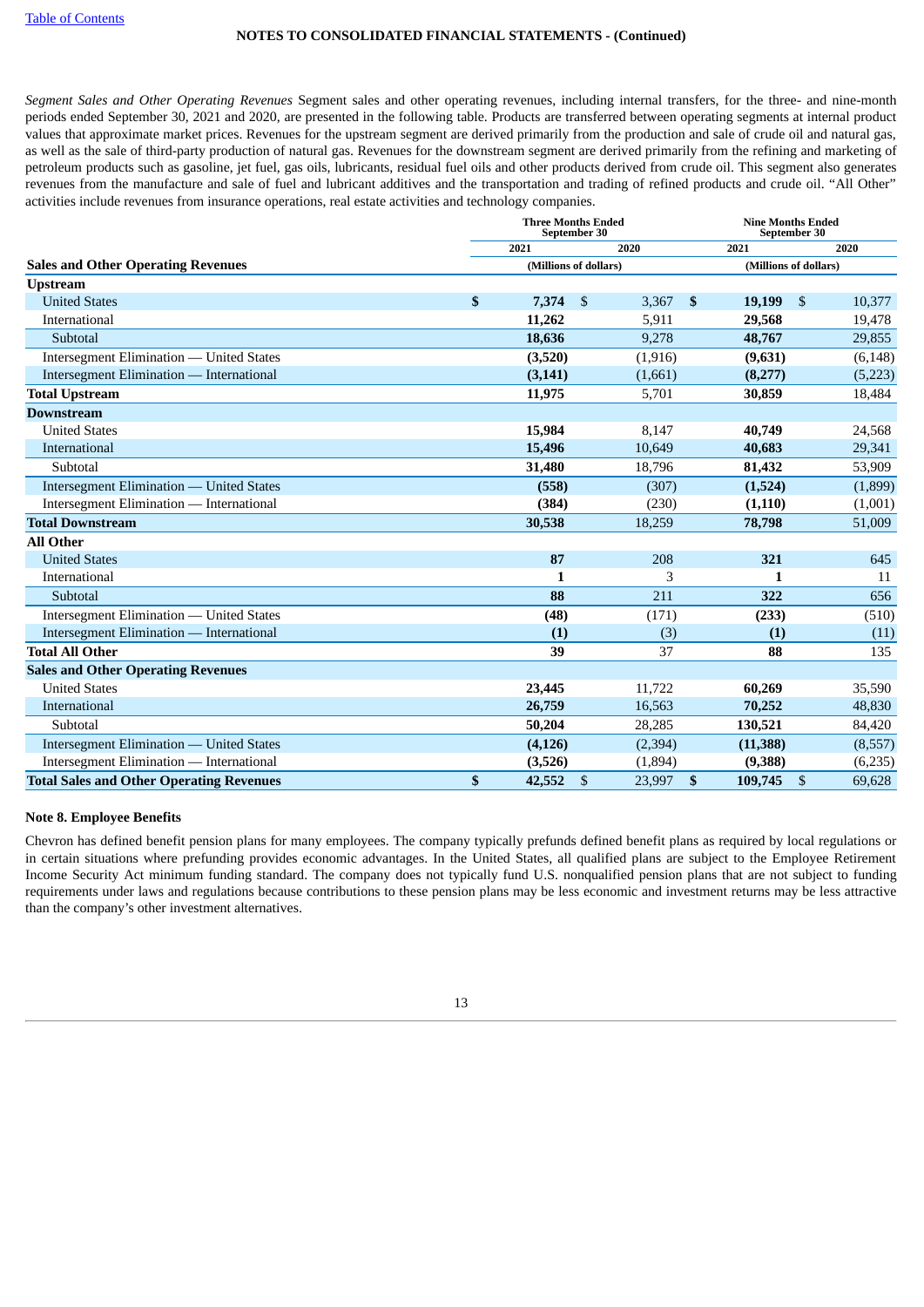The company also sponsors other postretirement employee benefit (OPEB) plans that provide medical and dental benefits, as well as life insurance for some active and qualifying retired employees. The plans are unfunded, and the company and the retirees share the costs. For the company's main U.S. medical plan, the increase to the pre-Medicare company contribution for retiree medical coverage is limited to no more than four percent each year. Certain life insurance benefits are paid by the company.

The components of net periodic benefit costs for 2021 and 2020 are as follows:

|                                               |              | <b>Three Months Ended</b> | September 30       |                | <b>Nine Months Ended</b><br>September 30 |                       |                        |       |  |  |
|-----------------------------------------------|--------------|---------------------------|--------------------|----------------|------------------------------------------|-----------------------|------------------------|-------|--|--|
|                                               |              | 2021                      |                    | 2020           |                                          | 2021                  |                        | 2020  |  |  |
|                                               |              | (Millions of dollars)     |                    |                |                                          | (Millions of dollars) |                        |       |  |  |
| <b>Pension Benefits</b>                       |              |                           |                    |                |                                          |                       |                        |       |  |  |
| <b>United States</b>                          |              |                           |                    |                |                                          |                       |                        |       |  |  |
| Service cost                                  | $\mathbf{s}$ | 112                       | $\mathbf{\hat{S}}$ | 124            | $\mathbf{s}$                             | 337                   | $\mathbf{\mathcal{S}}$ | 373   |  |  |
| Interest cost                                 |              | 56                        |                    | 89             |                                          | 175                   |                        | 265   |  |  |
| Expected return on plan assets                |              | (145)                     |                    | (163)          |                                          | (439)                 |                        | (488) |  |  |
| Amortization of prior service costs (credits) |              |                           |                    |                |                                          | 1                     |                        |       |  |  |
| Amortization of actuarial losses (gains)      |              | 68                        |                    | 96             |                                          | 245                   |                        | 288   |  |  |
| Settlement losses                             |              | 108                       |                    | 184            |                                          | 576                   |                        | 304   |  |  |
| <b>Total United States</b>                    |              | 199                       |                    | 330            |                                          | 895                   |                        | 743   |  |  |
| <b>International</b>                          |              |                           |                    |                |                                          |                       |                        |       |  |  |
| Service cost                                  |              | 27                        |                    | 33             |                                          | 98                    |                        | 97    |  |  |
| Interest cost                                 |              | 35                        |                    | 44             |                                          | 104                   |                        | 131   |  |  |
| Expected return on plan assets                |              | (42)                      |                    | (52)           |                                          | (131)                 |                        | (155) |  |  |
| Amortization of prior service costs (credits) |              | $\overline{2}$            |                    | $\overline{2}$ |                                          | 6                     |                        |       |  |  |
| Amortization of actuarial losses (gains)      |              | 11                        |                    | 12             |                                          | 35                    |                        | 33    |  |  |
| Settlement losses                             |              | (1)                       |                    |                |                                          | (1)                   |                        |       |  |  |
| <b>Total International</b>                    |              | 32                        |                    | 39             |                                          | 111                   |                        | 113   |  |  |
| <b>Net Periodic Pension Benefit Costs</b>     | \$           | 231                       | \$                 | 369            | \$                                       | 1,006                 | \$                     | 856   |  |  |
| <b>Other Benefits*</b>                        |              |                           |                    |                |                                          |                       |                        |       |  |  |
| Service cost                                  | \$           | 11                        | \$                 | 9              | \$                                       | 32                    | \$                     | 28    |  |  |
| Interest cost                                 |              | 15                        |                    | 18             |                                          | 41                    |                        | 53    |  |  |
| Amortization of prior service costs (credits) |              | (7)                       |                    | (7)            |                                          | (20)                  |                        | (21)  |  |  |
| Amortization of actuarial losses (gains)      |              | 3                         |                    | $\mathbf{1}$   |                                          | 11                    |                        | 3     |  |  |
| <b>Net Periodic Other Benefit Costs</b>       | \$           | 22                        | \$                 | 21             | \$                                       | 64                    | \$                     | 63    |  |  |

\* Includes costs for U.S. and international OPEB plans. Obligations for plans outside the United States are not significant relative to the company's total OPEB obligation.

Through September 30, 2021, a total of \$1.4 billion was contributed to employee pension plans (including \$1.3 billion to the U.S. plans). Total contributions for the full year are currently estimated to be up to \$1.75 billion (\$1.55 billion for the U.S. plans and \$200 million for the international plans). Contribution amounts are dependent upon plan investment returns, changes in pension obligations, regulatory requirements and other economic factors. Additional funding may ultimately be required if investment returns are insufficient to offset increases in plan obligations.

During the first nine months of 2021, the company contributed \$107 million to its OPEB plans. The company anticipates contributing approximately \$47 million during the remainder of 2021.

#### **Note 9. Assets Held For Sale**

<span id="page-14-0"></span>At September 30, 2021, the company classified \$1.98 billion of net properties, plant and equipment as "Assets held for sale" on the Consolidated Balance Sheet. These assets are associated with upstream operations that are anticipated to be sold in the next 12 months. The revenues and earnings contributions of these assets in 2020 and the first nine months of 2021 were not material.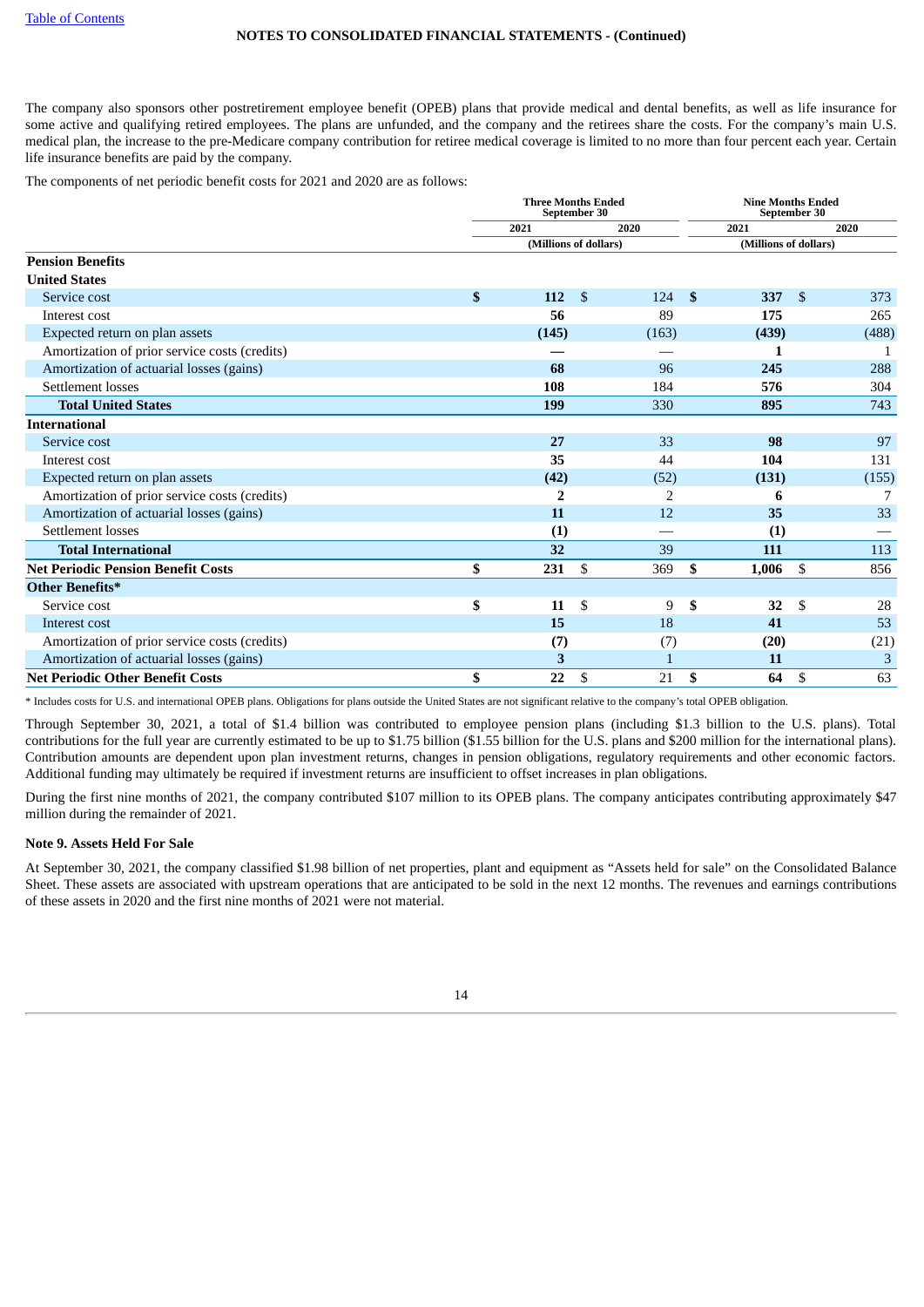#### **Note 10. Income Taxes**

The income tax expense increased between quarterly periods from \$165 million in 2020 to \$1.94 billion in 2021. The company's income before income tax expense increased \$8.10 billion from a loss of \$44 million in 2020 to income of \$8.06 billion in 2021, primarily due to higher realizations, upstream sales volumes and downstream margins. The company's effective tax rate changed between quarterly periods from negative 375 percent in 2020 to 24 percent in 2021. The change in the effective tax rate is mainly due to the consequence of mix effects, resulting from the absolute level of earnings or losses and whether they arose in higher or lower tax rate jurisdictions and the absence of a one-time tax charge in an international location.

The income tax expense increased between the nine-month periods from a benefit of \$1.59 billion in 2020 to a charge of \$4.05 billion in 2021. This increase is a direct result of the company's income before income tax expense increasing \$21.15 billion, from a loss of \$6.50 billion in 2020 to income of \$14.65 billion in 2021. The increase in income is primarily due to higher crude oil realizations, the absence of second quarter 2020 impairments and writeoffs and higher upstream sales volumes, partially offset by lower asset sale gains. The company's effective tax rate changed between nine-month periods from 24 percent in 2020 to 28 percent in 2021. The change in effective tax rate is primarily a consequence of mix effects, resulting from the absolute level of earnings or losses and whether they arose in higher or lower tax rate jurisdictions and unfavorable tax items.

Tax positions for Chevron and its subsidiaries and affiliates are subject to income tax audits by many tax jurisdictions throughout the world. For the company's major tax jurisdictions, examinations of tax returns for certain prior tax years had not been completed as of September 30, 2021. For these jurisdictions, the latest years for which income tax examinations had been finalized were as follows: United States — 2013, Nigeria — 2007, Australia — 2009, Kazakhstan — 2012 and Saudi Arabia — 2015.

The company engages in ongoing discussions with tax authorities regarding the resolution of tax matters in the various jurisdictions. Both the outcomes for these tax matters and the timing of resolution and/or closure of the tax audits are highly uncertain. However, it is reasonably possible that developments regarding tax matters in certain tax jurisdictions may result in significant increases or decreases in the company's total unrecognized tax benefits within the next 12 months. Given the number of years that still remain subject to examination and the number of matters being examined in the various tax jurisdictions, the company is unable to estimate the range of possible adjustments to the balance of unrecognized tax benefits.

#### <span id="page-15-0"></span>**Note 11. Litigation**

#### *MTBE*

Chevron and many other companies in the petroleum industry used methyl tertiary butyl ether (MTBE) as a gasoline additive. Chevron is a party to six pending lawsuits and claims, the majority of which involve numerous other petroleum marketers and refiners. Resolution of these lawsuits and claims may ultimately require the company to correct or ameliorate the alleged effects on the environment of prior release of MTBE by the company or other parties. The company's ultimate exposure related to pending lawsuits and claims is not determinable. The company no longer uses MTBE in the manufacture of gasoline in the United States.

#### *Ecuador*

Texaco Petroleum Company (Texpet), a subsidiary of Texaco Inc., was a minority member of an oil production consortium with Ecuadorian state-owned Petroecuador from 1967 until 1992. After termination of the consortium and a third-party environmental audit, Ecuador and the consortium parties entered into a settlement agreement specifying Texpet's remediation obligations. Following Texpet's completion of a three-year remediation program, Ecuador certified the remediation as proper and released Texpet and its affiliates from environmental liability. In May 2003, plaintiffs alleging environmental harm from the consortium's activities sued Chevron in the Superior Court in Lago Agrio, Ecuador. In February 2011, that court entered a judgment against Chevron for approximately \$9.5 billion plus additional punitive damages. An appellate panel affirmed, and Ecuador's National Court of Justice ratified the judgment but nullified the punitive damages, resulting in a judgment of approximately \$9.5 billion. Ecuador's highest Constitutional Court rejected Chevron's final appeal in July 2018.

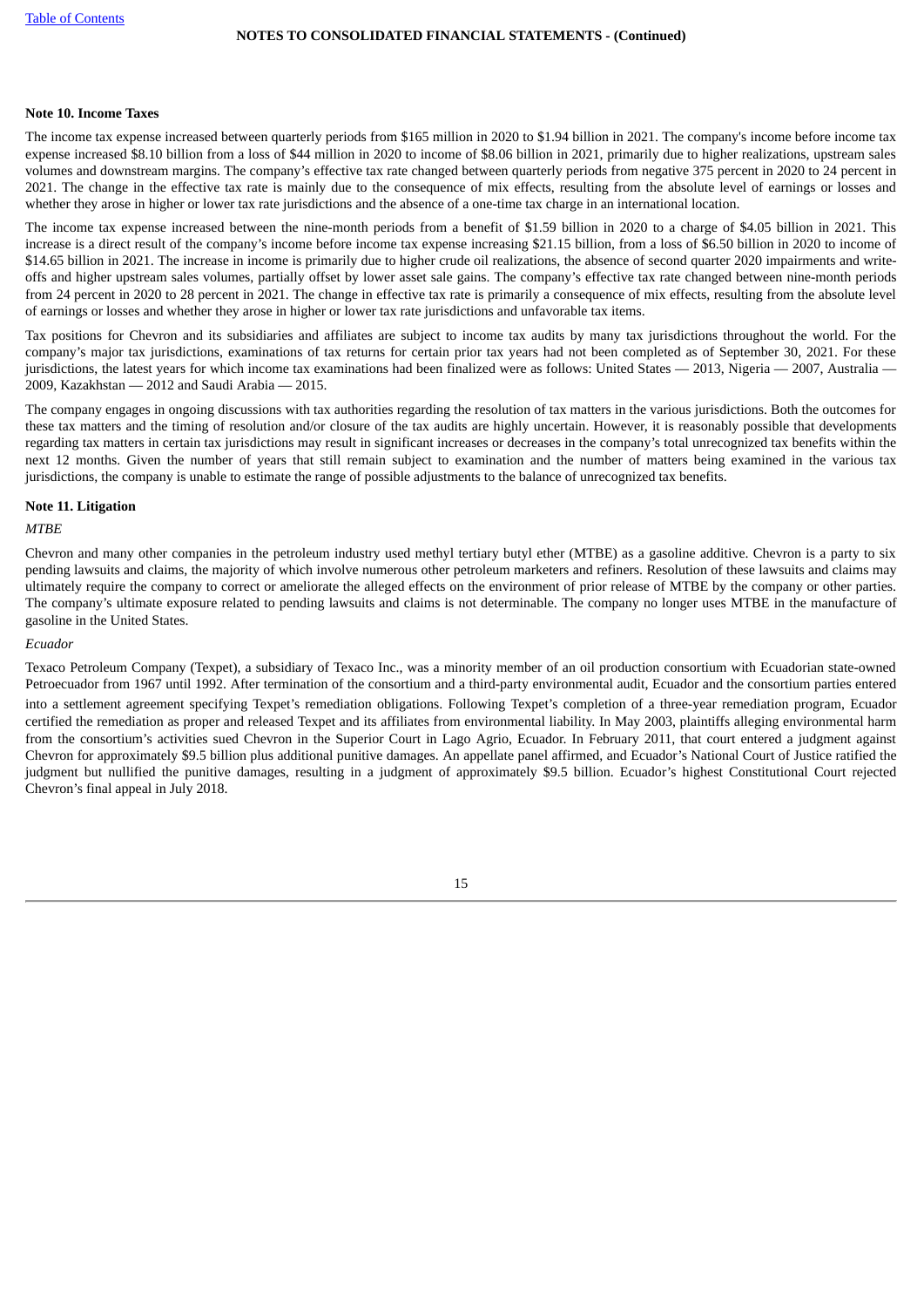In February 2011, Chevron sued the Lago Agrio plaintiffs and several of their lawyers and supporters in the U.S. District Court for the Southern District of New York (SDNY) for violations of the Racketeer Influenced and Corrupt Organizations (RICO) Act and state law. The SDNY court ruled that the Ecuadorian judgment had been procured through fraud, bribery, and corruption, and prohibited the RICO defendants from seeking to enforce the Ecuadorian judgment in the United States or profiting from their illegal acts. The Court of Appeals for the Second Circuit affirmed, and the U.S. Supreme Court denied certiorari in June 2017, rendering final the U.S. judgment in favor of Chevron. The Lago Agrio plaintiffs sought to have the Ecuadorian judgment recognized and enforced in Canada, Brazil, and Argentina. All of those recognition and enforcement actions were dismissed and resolved in Chevron's favor. Chevron and Texpet filed an arbitration claim against Ecuador in September 2009 before an arbitral tribunal administered by the Permanent Court of Arbitration in The Hague, under the United States-Ecuador Bilateral Investment Treaty. In August 2018, the Tribunal issued an award holding that the Ecuadorian judgment was based on environmental claims that Ecuador had settled and released, and that it was procured through fraud, bribery, and corruption. According to the Tribunal, the Ecuadorian judgment "violates international public policy" and "should not be recognized or enforced by the courts of other States." The Tribunal ordered Ecuador to remove the status of enforceability from the Ecuadorian judgment and to compensate Chevron for any injuries resulting from the judgment. The third and final phase of the arbitration, to determine the amount of compensation Ecuador owes to Chevron, is ongoing. In September 2020, the District Court of The Hague denied Ecuador's request to set aside the Tribunal's award, stating that it now is "common ground" between Ecuador and Chevron that the Ecuadorian judgment is fraudulent. In December 2020, Ecuador appealed the District Court's decision to The Hague Court of Appeals. In a separate proceeding, Ecuador also admitted that the Ecuadorian judgment is fraudulent in a public filing with the Office of the United States Trade Representative in July 2020.

*Management*'*s Assessment* The ultimate outcome of the foregoing matters, including any financial effect on Chevron, remains uncertain. Chevron continues to believe that the Ecuadorian judgment is illegitimate and unenforceable and that it does not provide any basis upon which an estimate of a reasonably possible loss or range of loss can be made.

#### <span id="page-16-0"></span>**Note 12. Other Contingencies and Commitments**

*Income Taxes* The company calculates its income tax expense and liabilities quarterly. These liabilities generally are subject to audit and are not finalized with the individual taxing authorities until several years after the end of the annual period for which income taxes have been calculated. Refer to [Note](#page-14-0) 10 beginning on page 15 for a discussion of the periods for which tax returns have been audited for the company's major tax jurisdictions.

Settlement of open tax years, as well as other tax issues in countries where the company conducts its businesses, are not expected to have a material effect on the consolidated financial position or liquidity of the company and, in the opinion of management, adequate provision has been made for income taxes for all years under examination or subject to future examination.

<span id="page-16-1"></span>*Guarantees* The company and its subsidiaries have certain contingent liabilities with respect to guarantees, direct or indirect, of debt of affiliated companies or third parties. Under the terms of the guarantee arrangements, the company would generally be required to perform should the affiliated company or third party fail to fulfill its obligations under the arrangements. In some cases, the guarantee arrangements may have recourse provisions that would enable the company to recover any payments made under the terms of the guarantees from assets provided as collateral.

<span id="page-16-2"></span>*Indemnifications* In the acquisition of Unocal, the company assumed certain indemnities relating to contingent environmental liabilities associated with assets that were sold in 1997. The acquirer of those assets shared in certain environmental remediation costs up to a maximum obligation of \$200 million, which had been reached at December 31, 2009. Under the indemnification agreement, after reaching the \$200 million obligation, Chevron is solely responsible until April 2022, when the indemnification expires. The environmental conditions or events that are subject to these indemnities must have arisen prior to the sale of the assets in 1997.

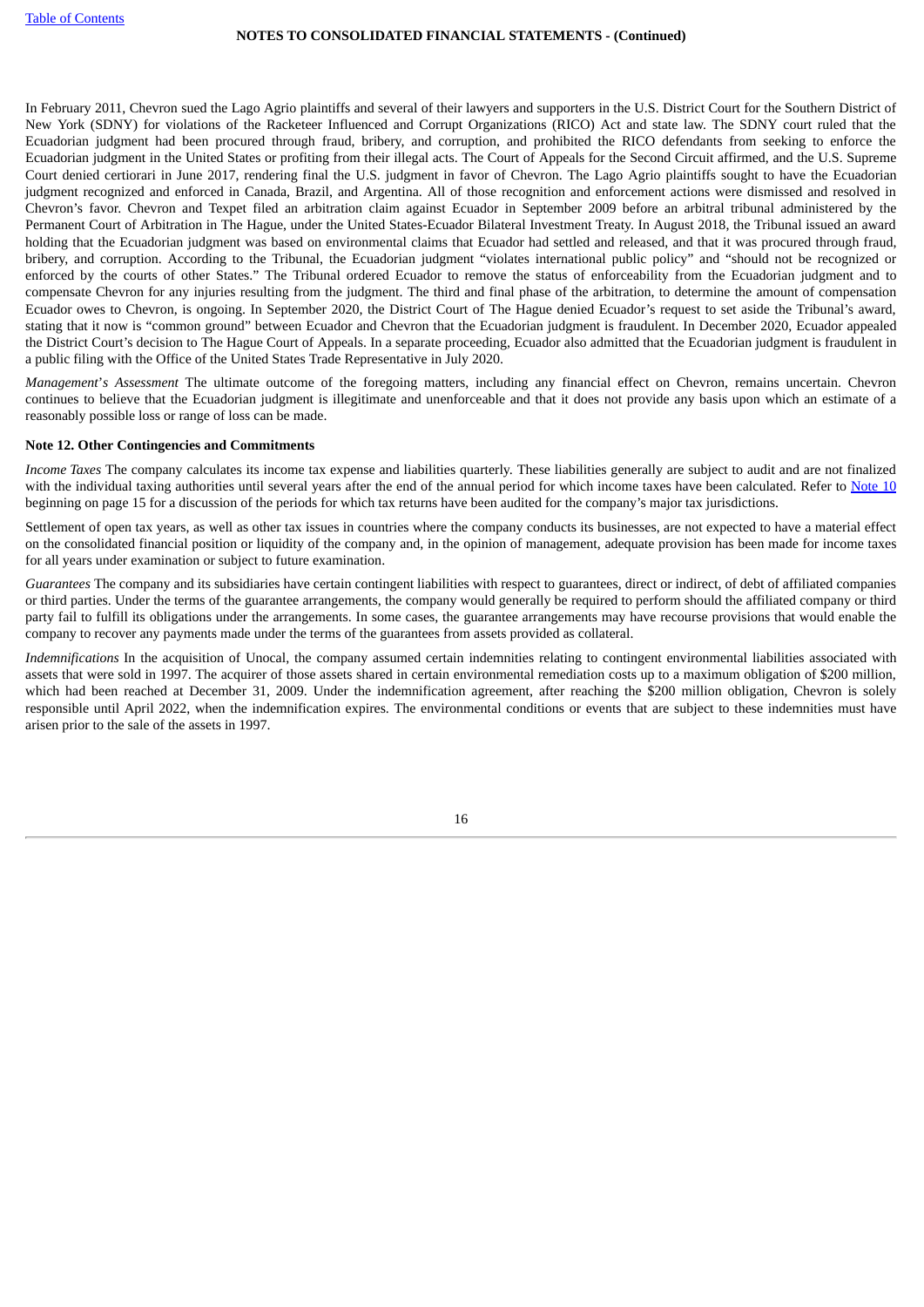Although the company has provided for known obligations under this indemnity that are probable and reasonably estimable, the amount of additional future costs may be material to results of operations in the period in which they are recognized. The company does not expect these costs will have a material effect on its consolidated financial position or liquidity.

*Long-Term Unconditional Purchase Obligations and Commitments, Including Throughput and Take-or-Pay Agreements* The company and its subsidiaries have certain contingent liabilities with respect to long-term unconditional purchase obligations and commitments, including throughput and take-or-pay agreements, some of which may relate to suppliers' financing arrangements. The agreements typically provide goods and services, such as pipeline and storage capacity, utilities, and petroleum products, to be used or sold in the ordinary course of the company's business.

<span id="page-17-0"></span>*Environmental* The company is subject to loss contingencies pursuant to laws, regulations, private claims and legal proceedings related to environmental matters that are subject to legal settlements or that in the future may require the company to take action to correct or ameliorate the effects on the environment of prior release of chemicals or petroleum substances, including MTBE, by the company or other parties. Such contingencies may exist for various sites, including, but not limited to, U.S. federal Superfund sites and analogous sites under state laws, refineries, crude oil fields, service stations, terminals, land development areas, and mining activities, whether operating, closed or divested. These future costs are not fully determinable due to factors such as the unknown magnitude of possible contamination, the unknown timing and extent of the corrective actions that may be required, the determination of the company's liability in proportion to other responsible parties, and the extent to which such costs are recoverable from third parties.

Although the company has provided for known environmental obligations that are probable and reasonably estimable, the amount of additional future costs may be material to results of operations in the period in which they are recognized. The company does not expect these costs will have a material effect on its consolidated financial position or liquidity. Also, the company does not believe its obligations to make such expenditures have had, or will have, any significant impact on the company's competitive position relative to other U.S. or international petroleum or chemical companies.

<span id="page-17-1"></span>*Other Contingencies* Governmental and other entities in various jurisdictions across the United States have filed legal proceedings against fossil fuel producing companies, including Chevron, purporting to seek legal and equitable relief related to climate change. Further such proceedings are likely to be filed by other parties. The unprecedented legal theories set forth in these proceedings entail the possibility of damages liability and injunctions, including, without limitation, injunctions against the production of all fossil fuels, that, while we believe remote, could have a material adverse effect on the company's results of operations and financial condition. Management believes that these proceedings are legally and factually meritless and detract from constructive efforts to address the important policy issues presented by climate change, and will vigorously defend against such proceedings.

Seven coastal parishes and the State of Louisiana have filed 43 separate lawsuits in Louisiana against numerous oil and gas companies seeking damages for coastal erosion in or near oil fields located within Louisiana's coastal zone under Louisiana's State and Local Coastal Resources Management Act (SLCRMA). Chevron entities are defendants in 39 of these cases. The lawsuits allege that the defendants' historical operations were conducted without necessary permits or failed to comply with permits obtained and seek damages and other relief, including the costs of restoring coastal wetlands allegedly impacted by oil field operations. Plaintiffs' SLCRMA theories are unprecedented; thus, there remains significant uncertainty about the scope of the claims and alleged damages and any potential effects on the company's results of operations and financial condition. Management believes that the claims lack legal and factual merit and will continue to vigorously defend against such proceedings.

Chevron receives claims from and submits claims to customers; trading partners; joint venture partners; U.S. federal, state and local regulatory bodies; governments; contractors; insurers; suppliers; and individuals. The amounts of these claims, individually and in the aggregate, may be significant and take lengthy periods to resolve, and may result in gains or losses in future periods.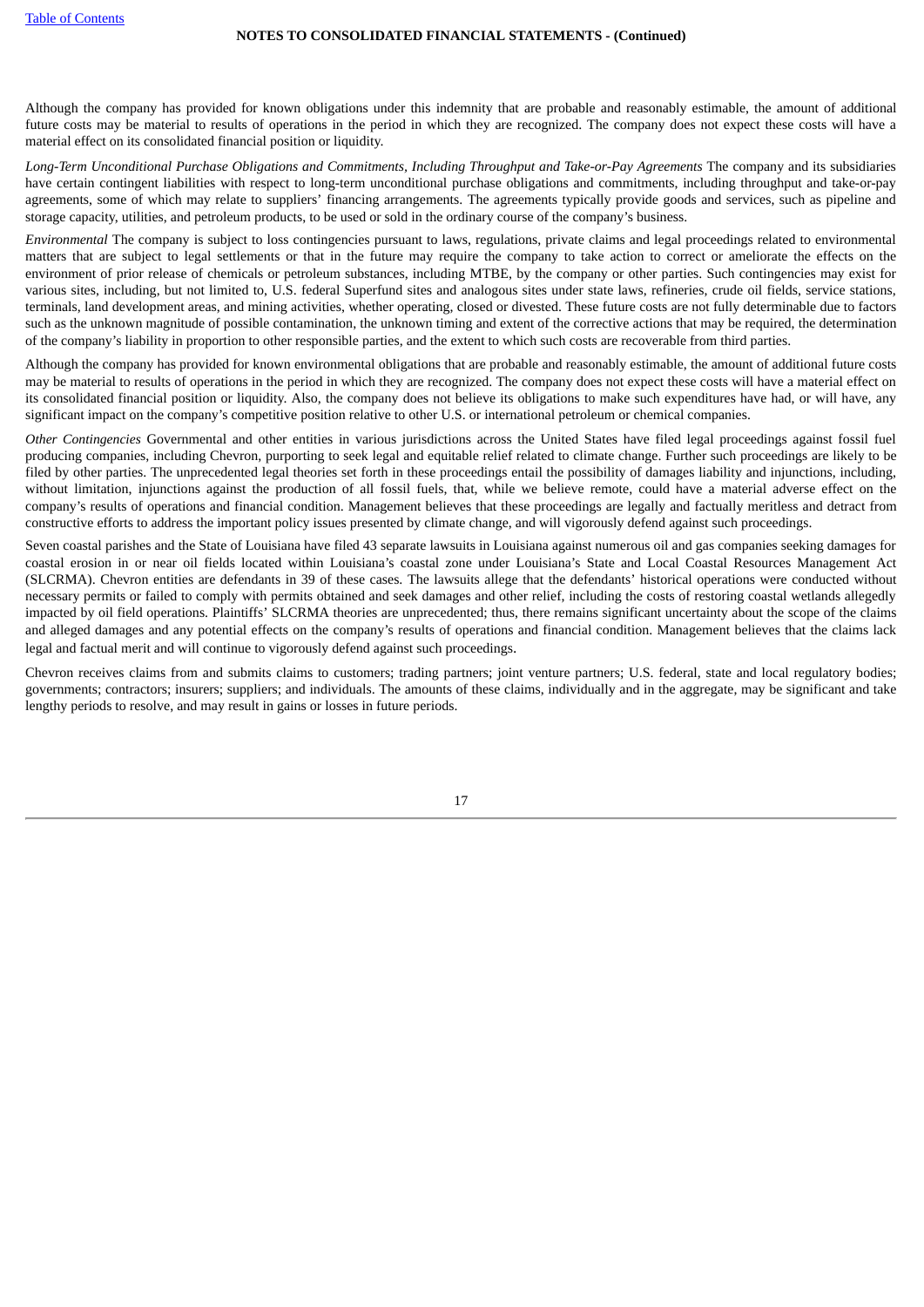The company and its affiliates also continue to review and analyze their operations and may close, decommission, sell, exchange, acquire or restructure assets to achieve operational or strategic benefits and to improve competitiveness and profitability. These activities, individually or together, may result in significant gains or losses in future periods.

#### <span id="page-18-0"></span>**Note 13. Fair Value Measurements**

The three levels of the fair value hierarchy of inputs the company uses to measure the fair value of an asset or liability are described as follows:

Level 1: Quoted prices (unadjusted) in active markets for identical assets and liabilities. For the company, Level 1 inputs include exchange-traded futures contracts for which the parties are willing to transact at the exchange-quoted price and marketable securities that are actively traded.

Level 2: Inputs other than Level 1 that are observable, either directly or indirectly. For the company, Level 2 inputs include quoted prices for similar assets or liabilities, prices obtained through third-party broker quotes and prices that can be corroborated with other observable inputs for substantially the complete term of a contract.

Level 3: Unobservable inputs. The company does not use Level 3 inputs for any of its recurring fair value measurements. Level 3 inputs may be required for the determination of fair value associated with certain nonrecurring measurements of nonfinancial assets and liabilities.

The fair value hierarchy for assets and liabilities measured at fair value on a recurring basis at September 30, 2021, and December 31, 2020, is as follows:

**Assets and Liabilities Measured at Fair Value on a Recurring Basis (Millions of dollars)**

|                                        |       |   | At September 30, 2021   |      |                |                | <b>At December 31, 2020</b> |              |  |                |  |                |  |                               |
|----------------------------------------|-------|---|-------------------------|------|----------------|----------------|-----------------------------|--------------|--|----------------|--|----------------|--|-------------------------------|
|                                        | Total |   | Level 1                 |      | <b>Level 2</b> | <b>Level 3</b> |                             | <b>Total</b> |  | <b>Level 1</b> |  | <b>Level 2</b> |  | <b>Level 3</b>                |
| <b>Marketable Securities</b>           | 34    | ъ | 34                      | - \$ |                |                |                             | 31           |  | 31             |  |                |  |                               |
| Derivatives - not designated           | 494   |   | 494                     |      |                |                |                             | 74           |  | 37             |  | 37             |  |                               |
| <b>Total Assets at Fair Value</b>      | 528   | S | 528                     |      |                |                |                             | 105          |  | 68             |  | 37             |  |                               |
| Derivatives - not designated           | 281   |   | 144                     |      | 137            |                |                             | 173          |  | 58             |  | 115            |  |                               |
| Derivatives - designated               | 4     |   | $\overline{\mathbf{4}}$ |      |                |                |                             |              |  |                |  |                |  |                               |
| <b>Total Liabilities at Fair Value</b> | 285   |   | 148                     |      | 137            |                |                             | 173          |  | 58             |  | 115            |  | $\overbrace{\phantom{aaaaa}}$ |
|                                        |       |   |                         |      |                |                |                             |              |  |                |  |                |  |                               |

*Marketable Securities* The company calculates fair value for its marketable securities based on quoted market prices for identical assets. The fair values reflect the cash that would have been received if the instruments were sold at September 30, 2021.

*Derivatives* The company records most of its derivative instruments — other than any commodity derivative contracts that are accounted for as normal purchase and normal sale — on the Consolidated Balance Sheet at fair value, with the offsetting amount to the Consolidated Statement of Income. The company designates certain derivative instruments as cash flow hedges that, if applicable, are reflected in the table above. Derivatives classified as Level 1 include futures, swaps and options contracts traded in active markets such as the New York Mercantile Exchange. Derivatives classified as Level 2 include swaps, options and forward contracts principally with financial institutions and other oil and gas companies, the fair values of which are obtained from third-party broker quotes, industry pricing services and exchanges. The company obtains multiple sources of pricing information for the Level 2 instruments. Since this pricing information is generated from observable market data, it has historically been very consistent. The company does not materially adjust this information.

Assets and liabilities carried at fair value at September 30, 2021, and December 31, 2020, are as follows:

*Cash and Cash Equivalents* The company holds cash equivalents in U.S. and non-U.S. portfolios. The instruments classified as cash equivalents are primarily bank time deposits with maturities of 90 days or less, and money market funds. "Cash and cash equivalents" had carrying/fair values of \$6.0 billion and \$5.6 billion at September 30, 2021, and December 31, 2020, respectively. The fair values of cash and cash equivalents are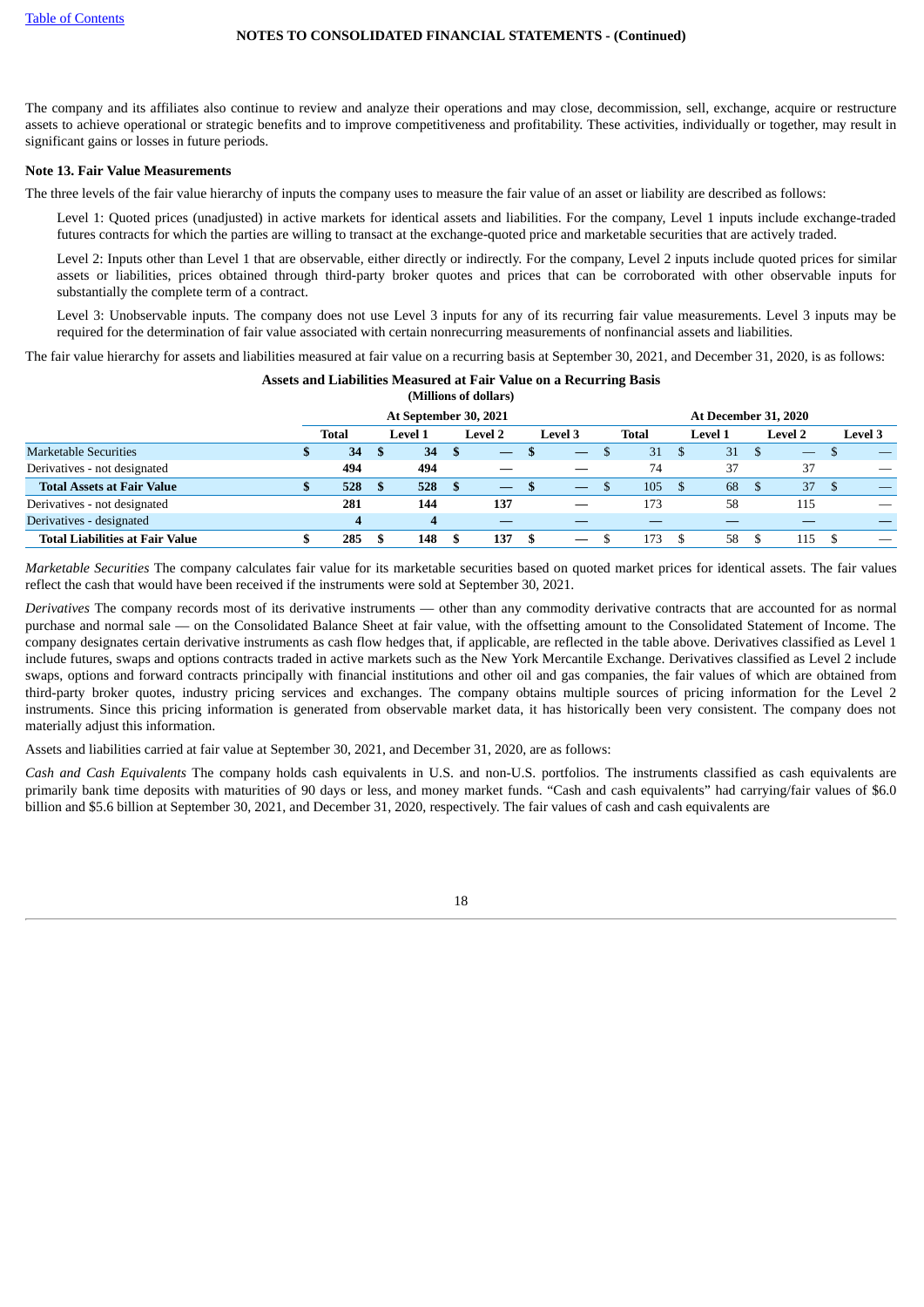classified as Level 1 and reflect the cash that would have been received if the instruments were settled at September 30, 2021.

*Restricted Cash* had a carrying/fair value of \$1.0 billion and \$1.1 billion at September 30, 2021 and December 31, 2020, respectively. At September 30, 2021, restricted cash is classified as Level 1 and includes restricted funds related to certain upstream decommissioning activities and other corporate and tax items, which are reported in "Prepaid expenses and other current assets" and "Deferred charges and other assets" on the Consolidated Balance Sheet.

*Long-Term Debt* had a net carrying value, excluding amounts reclassified from short-term debt, purchase price fair value adjustments and finance lease obligations, of \$26.9 billion and \$30.8 billion at September 30, 2021, and December 31, 2020, respectively. The fair value of long-term debt for the company was \$29.6 billion and \$34.4 billion at September 30, 2021 and December 31, 2020, respectively. Long-term debt primarily includes corporate issued bonds, classified as Level 1 and are \$28.5 billion for the period. The fair value of other long-term debt classified as Level 2 is \$1.1 billion.

The carrying values of other short-term financial assets and liabilities on the Consolidated Balance Sheet approximate their fair values. Fair value remeasurements of other financial instruments at September 30, 2021, and December 31, 2020, were not material.

The fair value hierarchy for assets and liabilities measured at fair value on a nonrecurring basis at September 30, 2021, is as follows:

#### **Assets and Liabilities Measured at Fair Value on a Nonrecurring Basis (Millions of dollars)**

|                                                      |       |                                | At September 30, 2021    |         |                              |                                       |
|------------------------------------------------------|-------|--------------------------------|--------------------------|---------|------------------------------|---------------------------------------|
|                                                      |       |                                |                          |         | <b>Before - Tax Loss</b>     |                                       |
|                                                      | Total | <b>Level 1</b>                 | <b>Level 2</b>           | Level 3 | <b>Three Months</b><br>Ended | Nine<br><b>Months</b><br><b>Ended</b> |
| Properties, plant and equipment, net (held and used) |       |                                | $\overline{\phantom{m}}$ |         |                              |                                       |
| Properties, plant and equipment, net (held for sale) | __    |                                |                          |         |                              |                                       |
| Investments and advances                             | 16    |                                |                          | 16      | כ                            | 26                                    |
| <b>Total Assets at Fair Value</b>                    | 16    | $\qquad \qquad \longleftarrow$ |                          | 16      | 5.                           | 26                                    |

*Properties, plant and equipment* The company did not have any impairments of long-lived assets measured at fair value on a nonrecurring basis to report.

*Investments and advances* The company did not have any material impairments of investments and advances measured at fair value on a nonrecurring basis to report in third quarter 2021. At September 30, 2021, the company had assets measured at fair value Level 3 using unobservable inputs of \$16 million.

#### <span id="page-19-0"></span>**Note 14. Financial and Derivative Instruments**

The company's commodity derivative instruments principally include crude oil, natural gas, liquefied natural gas and refined product futures, swaps, options and forward contracts. The company applies cash flow hedge accounting to certain commodity transactions, where appropriate, to manage the market price risk associated with forecasted sales of crude oil. The company's derivatives are not material to the company's consolidated financial position, results of operations or liquidity. The company believes it has no material market or credit risks to its operations, financial position or liquidity as a result of its commodities and other derivatives activities.

The company uses commodity derivative instruments traded on the New York Mercantile Exchange and on electronic platforms of the Inter-Continental Exchange and Chicago Mercantile Exchange. In addition, the company enters into swap contracts and option contracts principally with major financial institutions and other oil and gas companies in the "over-the-counter" markets, which are governed by International Swaps and Derivatives Association agreements and other master netting arrangements.

Derivative instruments measured at fair value at September 30, 2021, and December 31, 2020, and their classification on the Consolidated Balance Sheet and Consolidated Statement of Income are as follows:

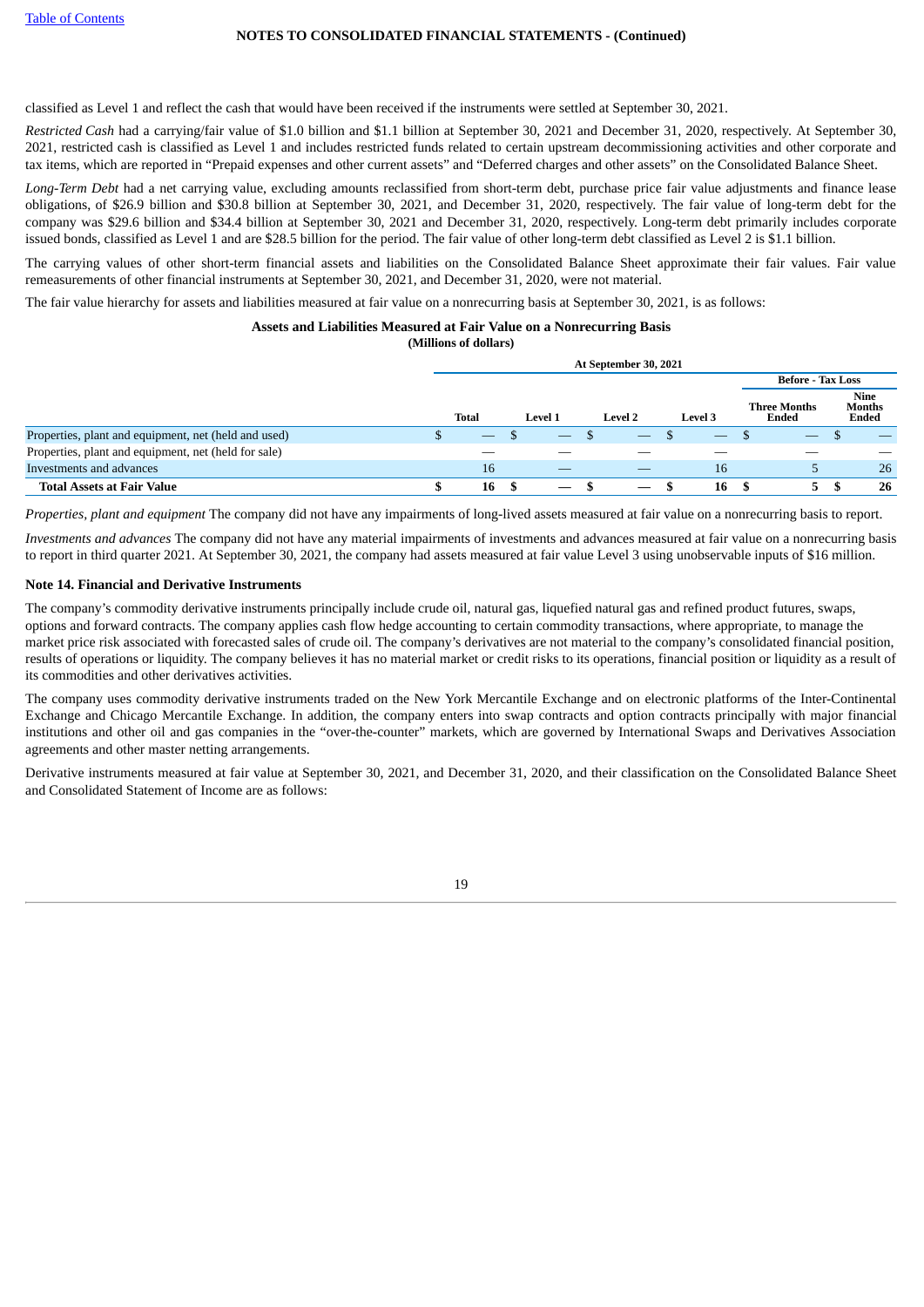| <b>Type of</b><br><b>Contract</b>      | <b>Balance Sheet Classification</b>               | At September 30,<br>2021 | At December 31,<br>2020 |
|----------------------------------------|---------------------------------------------------|--------------------------|-------------------------|
| Commodity                              | Accounts and notes receivable, net                | 404                      | 73                      |
| Commodity                              | Long-term receivables, net                        | 90                       |                         |
| <b>Total Assets at Fair Value</b>      |                                                   | 494                      | 74                      |
| Commodity                              | Accounts payable                                  | 277                      | 172                     |
| Commodity                              | Deferred credits and other noncurrent obligations |                          |                         |
| <b>Total Liabilities at Fair Value</b> |                                                   | 285                      | 173                     |

#### **Consolidated Balance Sheet: Fair Value of Derivatives (Millions of dollars)**

#### **Consolidated Statement of Income: The Effect of Derivatives (Millions of dollars)**

| <b>Type of</b>  | Gain / (Loss)<br><b>Three Months Ended</b><br>September 30 |      | Gain / (Loss)<br><b>Nine Months Ended</b><br>September 30 |       |  |      |  |  |
|-----------------|------------------------------------------------------------|------|-----------------------------------------------------------|-------|--|------|--|--|
| <b>Contract</b> | <b>Statement of Income Classification</b>                  | 2021 | 2020                                                      | 2021  |  | 2020 |  |  |
| Commodity       | Sales and other operating revenues                         | 203  | 38                                                        | (339) |  | 283  |  |  |
| Commodity       | Purchased crude oil and products                           | (21) |                                                           | (45)  |  | (31) |  |  |
| Commodity       | Other income                                               | (8)  |                                                           | (43)  |  |      |  |  |
|                 |                                                            | 174  | 37                                                        | (427) |  | 255  |  |  |

In the nine months ending September 30, 2021, cash flow hedging contracts decreased Sales and other operating revenues by \$2 million compared with no impact in the same period of the prior year. At September 30, 2021, pre-tax deferred losses in Accumulated Other Comprehensive Losses related to outstanding crude oil price hedging contracts were \$4 million, of which all is expected to be reclassified into earnings during the next 12 months as the hedged crude oil sales are recognized in earnings.

The table below represents gross and net derivative assets and liabilities subject to netting agreements on the Consolidated Balance Sheet at September 30, 2021, and December 31, 2020.

#### **Consolidated Balance Sheet: The Effect of Netting Derivative Assets and Liabilities (Millions of dollars)**

| At September 30, 2021                   | <b>Gross Amount</b><br>Recognized | <b>Gross Amounts</b><br><b>Offset</b> |  | <b>Net Amounts</b><br>Presented |  | Gross Amounts<br><b>Not Offset</b> | <b>Net Amount</b> |                  |  |
|-----------------------------------------|-----------------------------------|---------------------------------------|--|---------------------------------|--|------------------------------------|-------------------|------------------|--|
| Derivative Assets - not designated      | 3,537                             | 3.043                                 |  | 494                             |  | —                                  |                   | 494              |  |
| Derivative Liabilities - not designated | 3.324                             | 3.043                                 |  | 281                             |  | $\overbrace{\phantom{12333}}$      |                   | 281              |  |
| Derivative Liabilities - designated     | $\overline{4}$                    | $\overline{\phantom{0}}$              |  | $\overline{4}$                  |  | $\overline{\phantom{0}}$           |                   | $\boldsymbol{A}$ |  |
| <b>At December 31, 2020</b>             |                                   |                                       |  |                                 |  |                                    |                   |                  |  |
| Derivative Assets - not designated      | 818                               | 744                                   |  | 74                              |  | $\overline{\phantom{0}}$           |                   | 74               |  |
| Derivative Liabilities - not designated | 917                               | 744                                   |  | 173.                            |  |                                    |                   | 173              |  |

Derivative assets and liabilities are classified on the Consolidated Balance Sheet as accounts and notes receivable, long-term receivables, accounts payable, and deferred credits and other noncurrent obligations. Amounts not offset on the Consolidated Balance Sheet represent positions that do not meet all the conditions for "a right of offset."

#### **Note 15. Revenue**

"Sales and other operating revenue" on the Consolidated Statement of Income primarily arise from contracts with customers. Related receivables are included in "Accounts and notes receivable, net" on the Consolidated Balance Sheet, net of the current expected credit losses. The net balance of these receivables was \$11.2 billion and \$7.6 billion at September 30, 2021, and December 31, 2020, respectively. Other items included in "Accounts and notes receivable, net" represent amounts due from partners for their share of joint venture operating and project costs and amounts due from others, primarily related to derivatives, leases, buy/sell arrangements and product exchanges, which are accounted for outside the scope of ASC 606*.*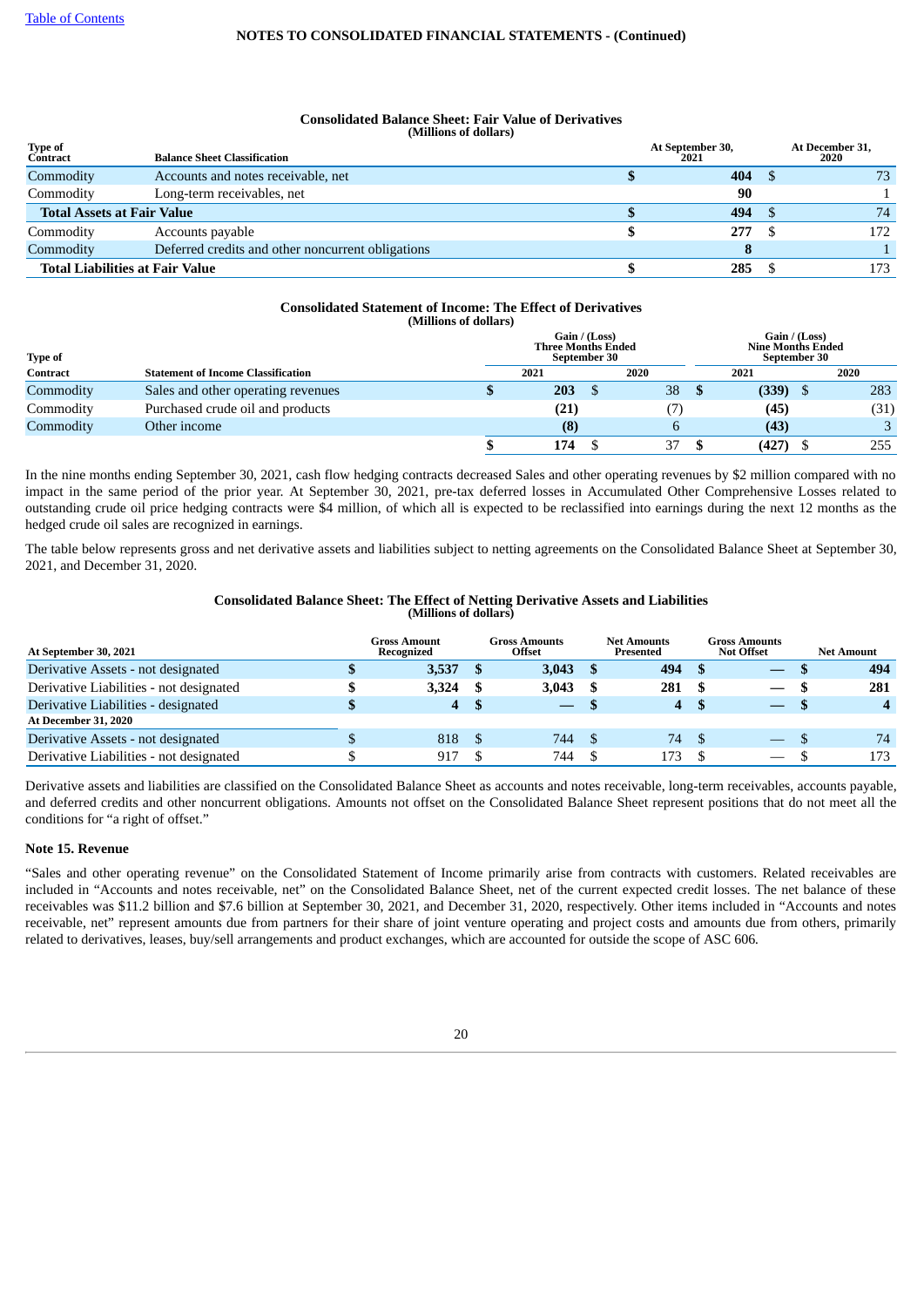#### **Note 16. Financial Instruments - Credit Losses**

Chevron's expected credit loss allowance balance was \$717 million as of September 30, 2021 and \$671 million as of December 31, 2020, with a majority of the allowance relating to non-trade receivable balances.

The majority of the company's receivable balance is concentrated in trade receivables, with a balance of \$14.6 billion as of September 30, 2021, which reflects the company's diversified sources of revenues and is dispersed across the company's broad worldwide customer base. As a result, the company believes the concentration of credit risk is limited. The company routinely assesses the financial strength of its customers. When the financial strength of a customer is not considered sufficient, alternative risk mitigation measures may be deployed, including requiring prepayments, letters of credit or other acceptable forms of collateral. Once credit is extended and a receivable balance exists, the company applies a quantitative calculation to current trade receivable balances that reflects credit risk predictive analysis, including probability of default and loss given default, which takes into consideration current and forward-looking market data as well as the company's historical loss data. This statistical approach becomes the basis of the company's expected credit loss allowance for current trade receivables with payment terms that are typically short-term in nature, with most due in less than 90 days.

<span id="page-21-0"></span>Chevron's non-trade receivable balance was \$3.3 billion as of September 30, 2021, which includes receivables from certain governments in their capacity as joint venture partners. Joint venture partner balances that are paid as per contract terms or not yet due are subject to the statistical analysis described above while past due balances are subject to additional qualitative management quarterly review. This management review includes review of reasonable and supportable repayment forecasts. Non-trade receivables also include employee and tax receivables that are deemed immaterial and low risk. Equity affiliate loans are also considered non-trade and associated allowances of \$560 million are included within Investments and Advances on the Consolidated Balance Sheet at both December 31, 2020, and September 30, 2021.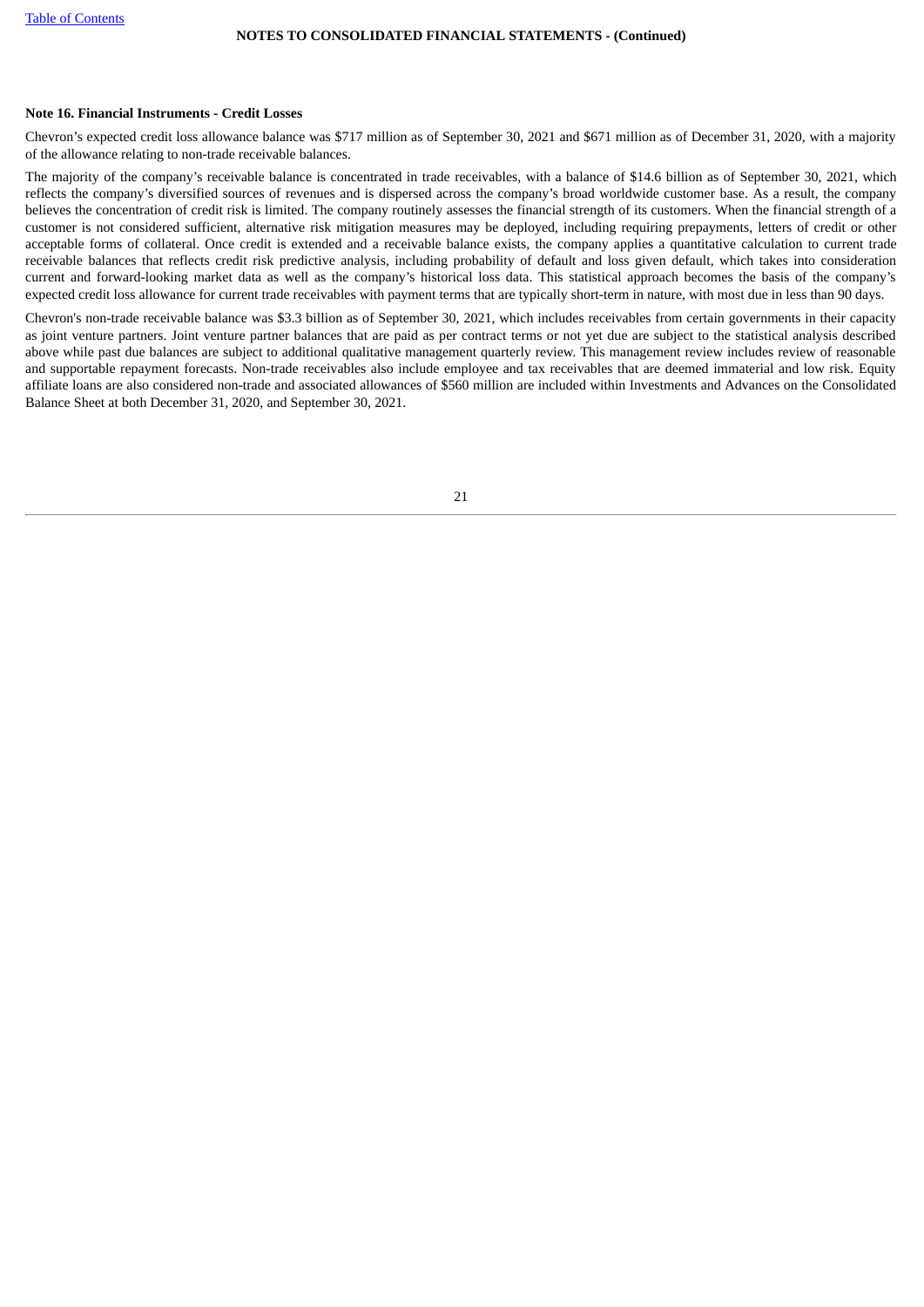#### **Item 2.** *Management's Discussion and Analysis of Financial Condition and Results of Operations*

#### **Third Quarter 2021 Compared with Third Quarter 2020 And Nine Months 2021 Compared with Nine Months 2020**

#### *Key Financial Results*

**Earnings by Business Segment**

|                                                                         | <b>Three Months Ended</b><br>September 30 |    |       |               |                       | <b>Nine Months Ended</b><br>September 30 |         |  |
|-------------------------------------------------------------------------|-------------------------------------------|----|-------|---------------|-----------------------|------------------------------------------|---------|--|
|                                                                         | 2021                                      |    | 2020  |               | 2021                  |                                          | 2020    |  |
|                                                                         | (Millions of dollars)                     |    |       |               | (Millions of dollars) |                                          |         |  |
| <b>Upstream</b>                                                         |                                           |    |       |               |                       |                                          |         |  |
| <b>United States</b>                                                    | \$<br>1,962                               | \$ | 116   | <sup>\$</sup> | 4,349                 | -S                                       | (1,709) |  |
| International                                                           | 3,173                                     |    | 119   |               | 6,314                 |                                          | (1,225) |  |
| <b>Total Upstream</b>                                                   | 5,135                                     |    | 235   |               | 10,663                |                                          | (2,934) |  |
| Downstream                                                              |                                           |    |       |               |                       |                                          |         |  |
| <b>United States</b>                                                    | 1,083                                     |    | 141   |               | 1,729                 |                                          | (397)   |  |
| International                                                           | 227                                       |    | 151   |               | 425                   |                                          | 782     |  |
| <b>Total Downstream</b>                                                 | 1,310                                     |    | 292   |               | 2,154                 |                                          | 385     |  |
| <b>Total Segment Earnings</b>                                           | 6,445                                     |    | 527   |               | 12,817                |                                          | (2,549) |  |
| <b>All Other</b>                                                        | (334)                                     |    | (734) |               | (2, 247)              |                                          | (2,329) |  |
| Net Income (Loss) Attributable to Chevron Corporation <sup>(1)(2)</sup> | \$<br>6,111                               | S  | (207) | S             | 10,570                | S                                        | (4,878) |  |
| (1) Includes foreign currency effects.                                  | \$<br>305                                 | \$ | (188) | -S            | 346                   | - \$                                     | (111)   |  |

 $(2)$  Income (loss) net of tax; also referred to as "earnings" in the discussions that follow.

*Net income attributable to Chevron Corporation* for third quarter 2021 was \$6.11 billion (\$3.19 per share — diluted), compared with a loss of \$207 million (\$(0.12) per share — diluted) in the corresponding 2020 period. The net income attributable to Chevron Corporation for the first nine months of 2021 was \$10.57 billion (\$5.51 per share — diluted), compared with a loss of \$4.88 billion (\$(2.63) per share — diluted) in the first nine months of 2020.

*Upstream* reported earnings of \$5.14 billion in third quarter 2021 compared with \$235 million in the corresponding 2020 period. The quarterly increase was primarily due to higher realizations and higher sales volumes. Earnings for the first nine months of 2021 were \$10.66 billion compared with a loss of \$2.93 billion a year earlier. The increase was primarily due to higher realizations, the absence of second quarter 2020 impairments and write-offs, and higher sales volumes partially offset by the absence of 2020 favorable tax items and lower gains from asset sales.

*Downstream* reported earnings of \$1.31 billion in third quarter 2021 compared with \$292 million in the corresponding 2020 period primarily due to higher margins on refined product sales, higher equity earnings from 50 percent-owned Chevron Phillips Chemical Company LLC (CPChem), and higher sales volumes. Earnings for the first nine months of 2021 were \$2.15 billion compared with \$385 million in the corresponding 2020 period. The increase was primarily due to higher equity earnings from 50 percent-owned CPChem, higher sales volumes and lower operating expenses.

Refer to pages 27 through 29 for additional discussion of results by business segment and "All Other" activities for the third quarter and first nine months 2021 versus the same periods in 2020.

#### *Business Environment and Outlook*

Chevron Corporation\* is a global energy company with substantial business activities in the following countries: Angola, Argentina, Australia, Bangladesh, Brazil, Canada, China, Egypt, Equatorial Guinea, Indonesia, Israel, Kazakhstan, Kurdistan Region of Iraq, Myanmar, Mexico, Nigeria, the Partitioned Zone between Saudi Arabia and Kuwait, the Philippines, Republic of Congo, Singapore, South Korea, Thailand, the United Kingdom, the United States, and Venezuela.

**\_\_\_\_\_\_\_\_\_\_\_\_\_\_\_\_\_\_\_\_\_** Incorporated in Delaware in 1926 as Standard Oil Company of California, the company adopted the name Chevron Corporation in 1984 and ChevronTexaco Corporation in 2001. In 2005, ChevronTexaco Corporation \*changed its name to Chevron Corporation. As used in this report, the term "Chevron" and such terms as "the company," "the corporation," "our," "we," "us" and "its" may refer to Chevron Corporation, one or more of its consolidated subsidiaries, or all of them taken as a whole, but unless stated otherwise they do not include "affiliates" of Chevron — i.e., those companies generally owned 50 percent or less. All of these terms are used for convenience only and are not intended as a precise description of any of the separate companies, each of which manages its own affairs.

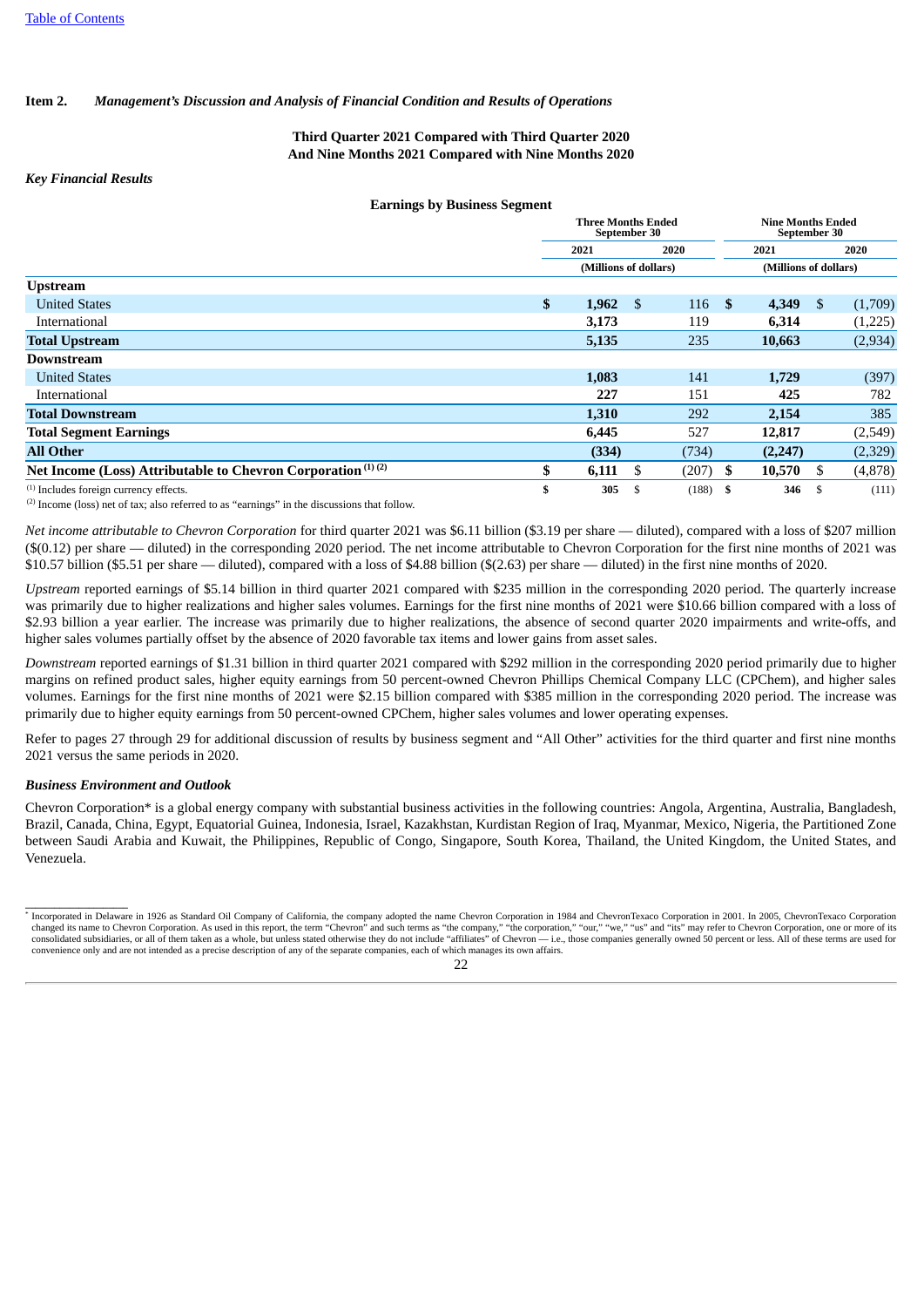The company's objective is to deliver higher returns, lower carbon and superior shareholder value in any business environment. Earnings of the company depend mostly on the profitability of its upstream business segment. The most significant factor affecting the results of operations for the upstream segment is the price of crude oil, which is determined in global markets outside of the company's control. In the company's downstream business, crude oil is the largest cost component of refined products. Periods of sustained lower prices could result in the impairment or write-off of specific assets in future periods and cause the company to adjust operating expenses, including employee reductions, and capital and exploratory expenditures, along with other measures intended to improve financial performance.

The company will continue to develop oil and gas resources to meet customers' demand for energy. At the same time, Chevron believes that the future of energy is lower carbon. As such, the company will continue to maintain flexibility in its portfolio to be responsive to changes in policy, technology, and customer preferences. The company's strategy seeks to combine a high-return, low-growth, lower carbon-intensity traditional oil and gas business with faster-growing, profitable, lower carbon new energy businesses that leverage the company's strengths. Chevron aims to lower the carbon intensity of its operations and grow lower carbon businesses in renewable fuels, hydrogen, carbon capture and offsets. To grow its lower carbon businesses, Chevron plans to target sectors of the economy where emissions are harder to abate or that cannot be easily electrified, while leveraging the company's capabilities, assets and customer relationships.

In March 2021, the company announced its 2028 Upstream production greenhouse gas (GHG) intensity targets and its anticipated spending, as disclosed in the company's Form 10-Q for the quarter ended March 31, 2021. In October 2021, the company announced its aspiration to achieve net zero for Upstream production Scope 1 and 2 GHG emissions on an equity basis by 2050. The company believes accomplishing this aspiration depends on, among other things, partnerships with multiple stakeholders, continuing progress on commercially viable technology, government policy, successful negotiations for carbon capture and storage and nature-based projects, availability of cost-effective, verifiable offsets in the global market, and granting of necessary permits by governing authorities. The company also introduced a portfolio carbon intensity (PCI) metric, which is a measure of the carbon intensity across the full value chain of Chevron's entire business. This metric encompasses the company's Upstream and Downstream business and includes Scope 1 (direct emissions), Scope 2 (indirect emissions from imported electricity and steam), and certain Scope 3 (primarily emissions from use of sold products). The company's PCI target is 71 grams (g) carbon dioxide equivalent  $(CO<sub>2</sub>e)$  per megajoules (MJ) by 2028, a greater than five percent reduction from 2016.

In September 2021, the company increased its planned capital spend to approximately \$10 billion through 2028 to advance its lower carbon strategy, which includes approximately \$2 billion to lower the carbon intensity of its operations, and approximately \$8 billion for lower carbon investments in renewable fuels, hydrogen and carbon capture and offsets.

**Response to Market Conditions and COVID-19** The outbreak of COVID-19 caused a significant decrease in demand for our products and created disruptions and volatility in the global marketplace beginning late in the first quarter 2020. While commodity prices and demand have largely recovered, jet fuel demand is still not back to pre-pandemic levels.

During the third quarter of 2021, the availability of vaccines around the world improved and business activity increased. Nevertheless, some countries face a resurgence of the virus and its variants that could impact demand for our products, workforce availability, logistics and materials movement and pose a risk to our business. We continue to take precautionary measures to reduce the risk of exposure to and spread of the COVID-19 virus in our operations through screening, testing and, when appropriate, quarantining personnel upon arrival to our operated facilities.

Despite the challenges posed by the pandemic, progress continues on the Future Growth Project / Wellhead Pressure Management Project (FGP/WPMP) at TCO. Staffing has returned to targeted levels and at the end of October 2021, 85 percent of the TCO workforce on-site was fully vaccinated. COVID-19 testing and isolation protocols remain in place to minimize the spread of the virus.

Demand for some refined products, primarily jet fuel, has continued to be below pre-COVID-19 levels as a result of travel restrictions and other constraints implemented in many countries to combat the spread of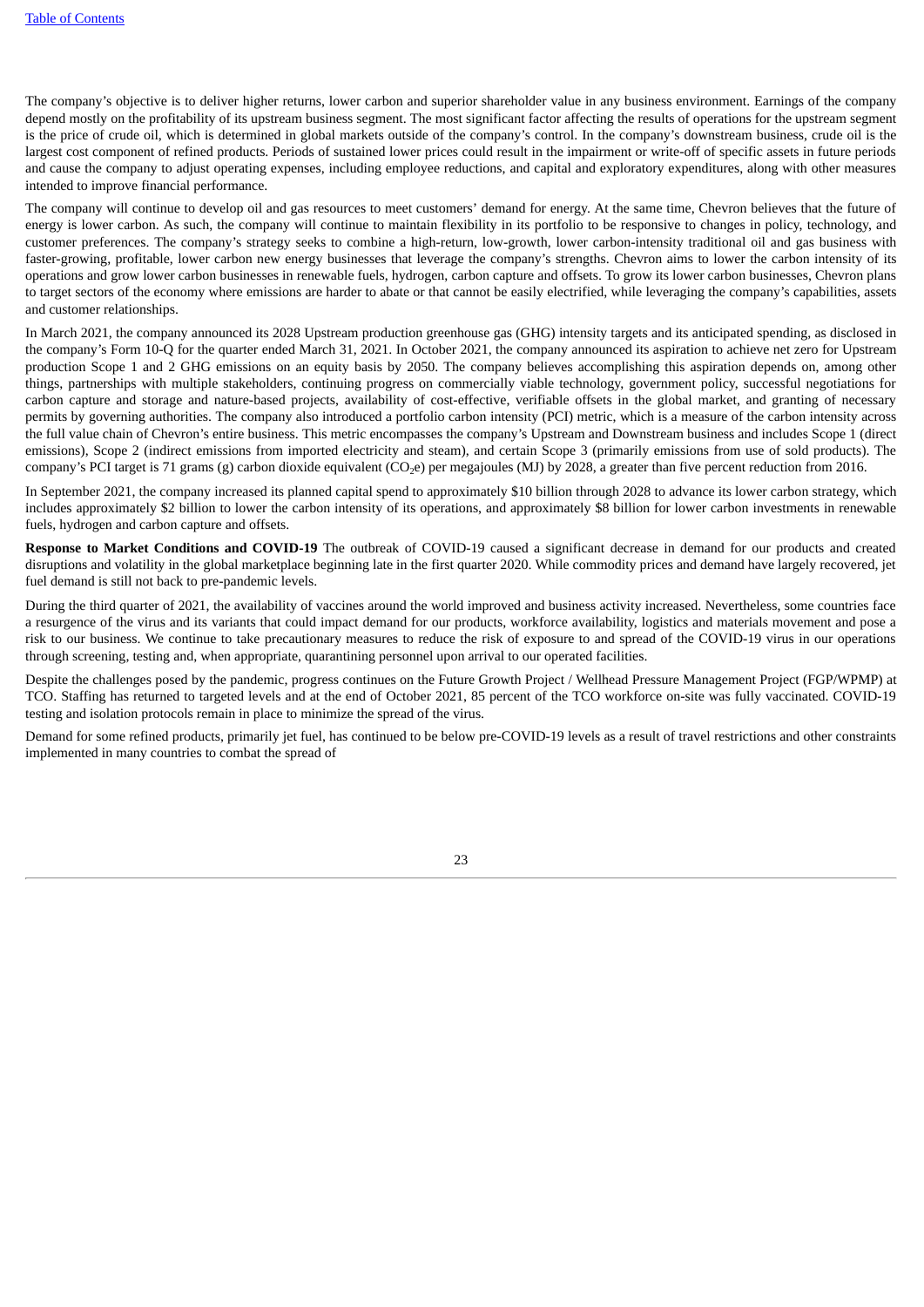COVID-19. Chevron continued to take steps to maximize diesel and motor gasoline production, given the decline in jet fuel demand, to align with the global recovery. Chevron's total refined product sales were up approximately 13 percent year-over-year in the third quarter 2021, but were down approximately 3 percent from the same period in 2019, primarily due to lower jet fuel sales. Refining crude utilization was approximately 80 percent in the third quarter 2021.

Refer to the "Cautionary Statements Relevant to Forward-Looking Information" on page 2 and to "Risk Factors" on pages 18 through 23 of the company's 2020 Annual Report on Form 10-K for a discussion of some of the inherent risks that could materially impact the company's results of operations or financial condition.

The effective tax rate for the company can change substantially during periods of significant earnings volatility. This is due to the mix effects that are impacted by both the absolute level of earnings or losses and whether they arise in higher or lower tax rate jurisdictions. As a result, a decline or increase in the effective income tax rate in one period may not be indicative of expected results in future periods. Additional information related to the company's effective income tax rate is included in [Note](#page-14-0) 10 to the Consolidated Financial Statements.

The company continually evaluates opportunities to dispose of assets that are not expected to provide sufficient long-term value and to acquire assets or operations complementary to its asset base to help augment the company's financial performance and value growth. Asset dispositions and restructurings may result in significant gains or losses in future periods.

The company closely monitors developments in the financial and credit markets, the level of worldwide economic activity, and the implications for the company of movements in prices for crude oil and natural gas. Management takes these developments into account in the conduct of daily operations and for business planning.

Comments related to earnings trends for the company's major business areas are as follows:

*Upstream* Earnings for the upstream segment are closely aligned with industry prices for crude oil and natural gas. Crude oil and natural gas prices are subject to external factors over which the company has no control, including product demand connected with global economic conditions, industry production and inventory levels, technology advancements, production quotas or other actions imposed by OPEC+ countries, actions of regulators, weather-related damage and disruptions, competing fuel prices, natural and human causes beyond the company's control such as the COVID-19 pandemic, and regional supply interruptions or fears thereof that may be caused by military conflicts, civil unrest or political uncertainty. Any of these factors could also inhibit the company's production capacity in an affected region. The company closely monitors developments in the countries in which it operates and holds investments and seeks to manage risks in operating its facilities and businesses.

The longer-term trend in earnings for the upstream segment is also a function of other factors, including the company's ability to find or acquire and efficiently produce crude oil and natural gas, changes in fiscal terms of contracts, and changes in tax, environmental and other applicable laws and regulations.

The company is actively managing its schedule of work, contracting, procurement, and supply chain activities to effectively manage costs and ensure supply chain resiliency and continuity in support of operational goals. Third party costs for capital, exploration, and operating expenses can be subject to external factors beyond the company's control including, but not limited to: global and local supply chain or distribution issues, the general level of inflation, tariffs or other taxes imposed on goods or services, and market based prices charged by the industry's material and service providers. Chevron utilizes contracts with various pricing mechanisms, so there may be a lag before the company's costs reflect the changes in market trends.

Prices for goods and services in various sectors have risen over the last 12 months. Some factors behind this trend include expectations of the timing and strength of the economic recovery, order backlogs and supply chain issues in shipping and trucking. Not all markets (industries or regions) have experienced the same price increases. As U.S. and international drilling activity continues to accelerate, continued upward market pressure is expected for oil and gas industry inputs (such as rigs, well services, etc.). Cost increases are likely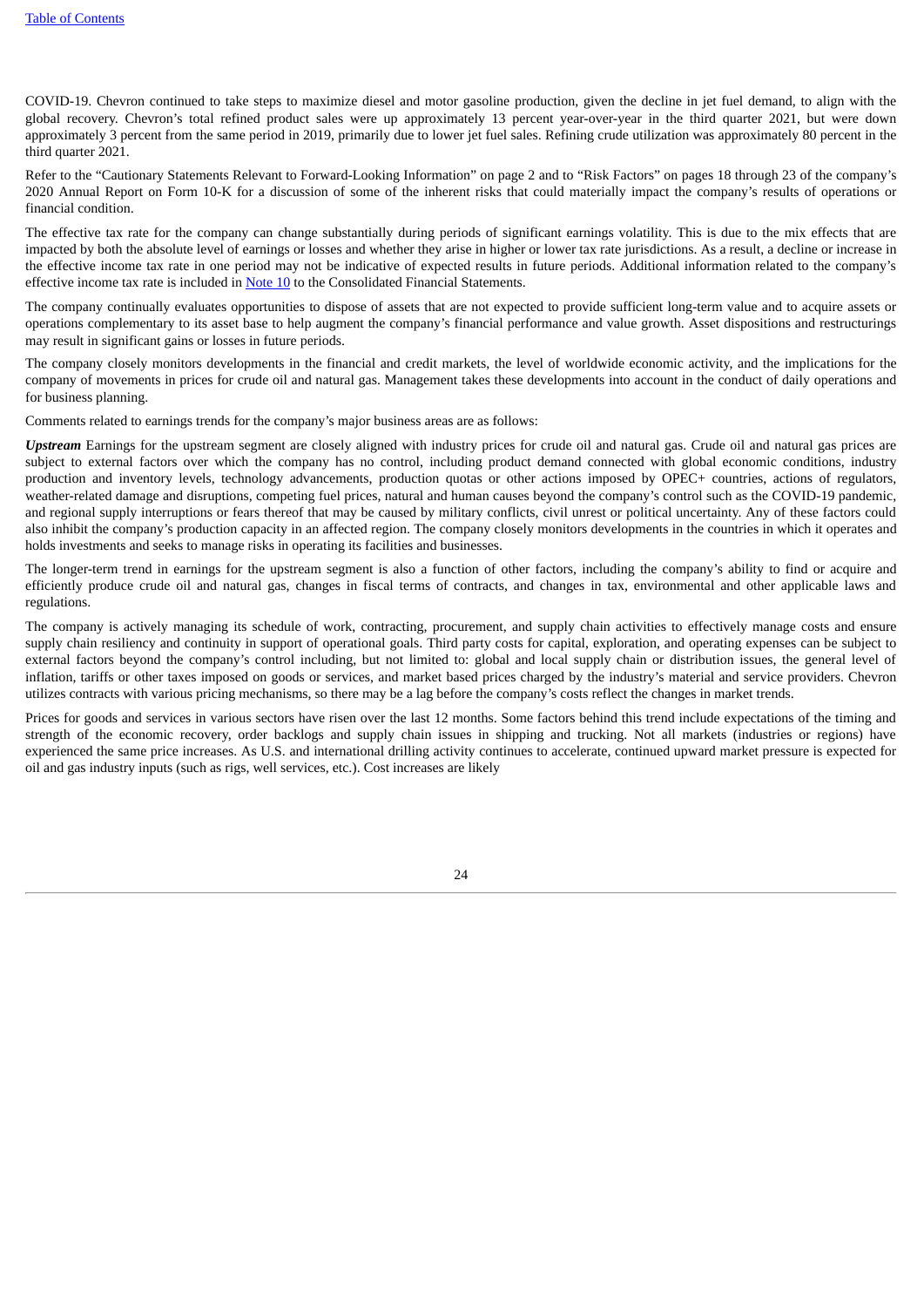to be correlated with rising rig counts by region. The pace of the economic recovery and shifting spending patterns may lead to more cross-industry competition for resources, which could impact the cost of certain non-oil and gas industry goods and services.



The chart above shows the trend in benchmark prices for Brent crude oil, West Texas Intermediate (WTI) crude oil, and U.S. Henry Hub natural gas. The Brent price averaged \$42 per barrel for the full-year 2020. During the third quarter 2021, Brent averaged \$74 per barrel and ended October at about \$84. The WTI price averaged \$39 per barrel for the full-year 2020. During the third quarter 2021, WTI averaged \$71 per barrel and ended October at about \$84. The majority of the company's equity crude production is priced based on the Brent and WTI benchmarks. Crude prices have increased in the third quarter of 2021 driven by continued supply management by OPEC+ and demand recovery due to easing of COVID-19 restrictions. (See page 33 for the company's average U.S. and international crude oil sales prices).

In contrast to price movements in the global market for crude oil, price changes for natural gas are more closely aligned with seasonal supply/demand and infrastructure conditions in local markets. In the United States, prices at Henry Hub averaged \$3.52 per thousand cubic feet (MCF) for the first nine months of 2021, compared with \$1.88 during the first nine months of 2020. At the end of October 2021, the Henry Hub spot price was \$5.62 per MCF.

Outside the United States, price changes for natural gas depend on a wide range of supply, demand and regulatory circumstances. The company's long-term contract prices for liquefied natural gas (LNG) are typically linked to crude oil prices. Most of the equity LNG offtake from the operated Australian LNG assets is committed under binding long-term contracts, with some sold in the Asian spot LNG market. International natural gas realizations averaged \$5.30 per MCF during the first nine months of 2021, compared with \$4.71 per MCF in the same period last year. (See page 33 for the company's average natural gas sales prices for the U.S. and international regions.)

The company's worldwide net oil-equivalent production in the first nine months of 2021 averaged 3.09 million barrels per day, a 2 percent increase from the first nine months of 2020. About 26 percent of the company's net oil-equivalent production in the first nine months of 2021 occurred in OPEC+ member countries of Angola, Equatorial Guinea, Kazakhstan, Nigeria, the Partitioned Zone between Saudi Arabia and Kuwait and Republic of Congo.

Refer to the "Results of Operations" section on page 27 for additional discussion of the company's upstream business.

*Downstream* Earnings for the downstream segment are closely tied to margins on the refining, manufacturing and marketing of products that include gasoline, diesel, jet fuel, lubricants, fuel oil, fuel and lubricant additives, and petrochemicals. Industry margins are sometimes volatile and can be affected by the global and regional supply-and-demand balance for refined products and petrochemicals, and by changes in the price of crude oil, other refinery and petrochemical feedstocks, and natural gas. Industry margins can also be influenced by inventory levels, geopolitical events, costs of materials and services, refinery or chemical plant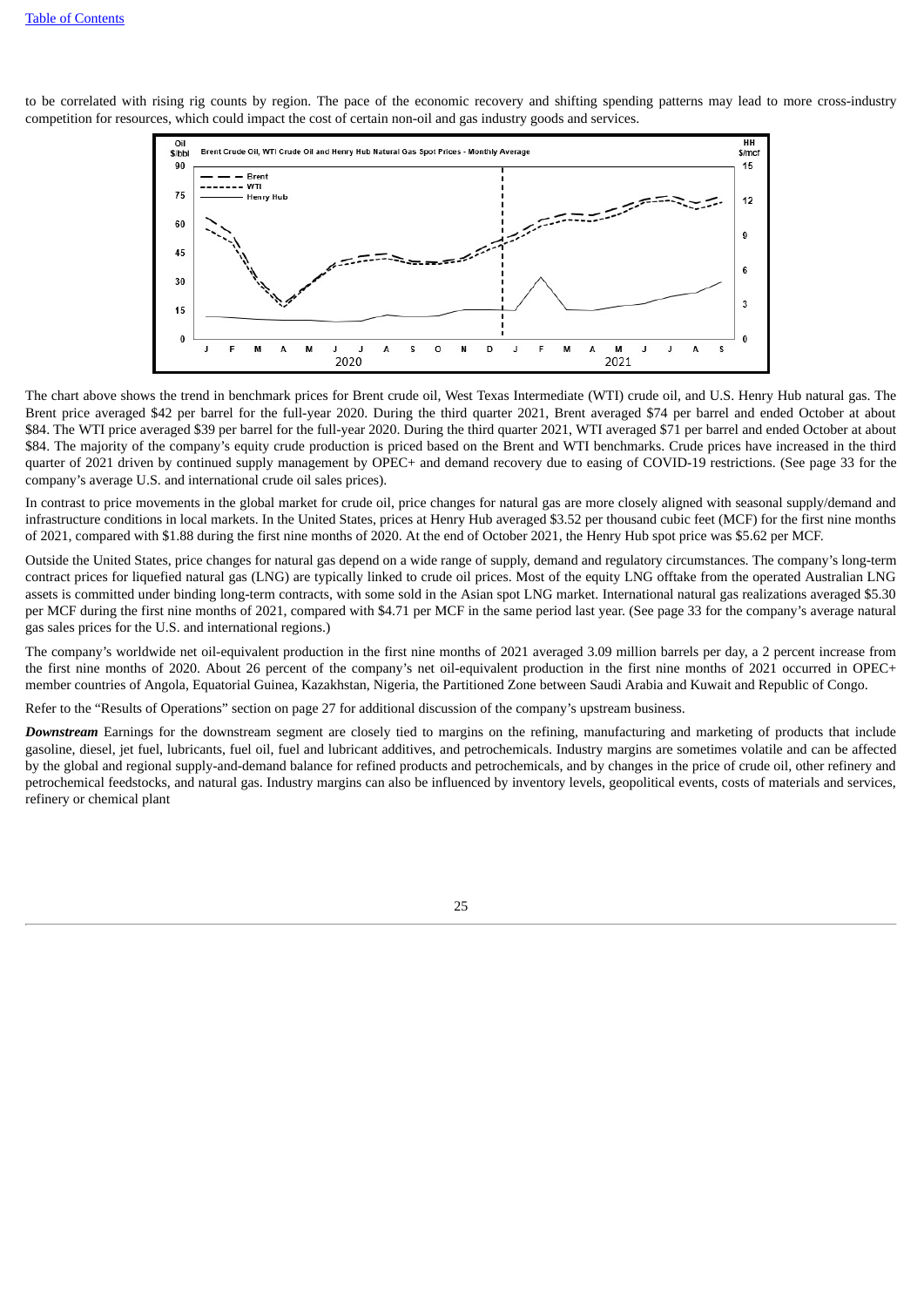capacity utilization, maintenance programs, and disruptions at refineries or chemical plants resulting from unplanned outages due to severe weather, fires or other operational events.

Other factors affecting profitability for downstream operations include the reliability and efficiency of the company's refining, marketing and petrochemical assets, the effectiveness of its crude oil and product supply functions, and the volatility of tanker-charter rates for the company's shipping operations, which are driven by the industry's demand for crude oil and product tankers. Other factors beyond the company's control include the general level of inflation and energy costs to operate the company's refining, marketing and petrochemical assets, and changes in tax, environmental, and other applicable laws and regulations.

The company's most significant marketing areas are the West Coast and Gulf Coast of the United States and Asia Pacific. Chevron operates or has significant ownership interests in refineries in each of these areas.

Refer to the "Results of Operations" section beginning on page 28 for additional discussion of the company's downstream operations.

*All Other* consists of worldwide cash management and debt financing activities, corporate administrative functions, insurance operations, real estate activities and technology companies.

#### *Operating Developments*

Noteworthy operating developments in recent months included the following:

- Finland Announced an agreement to acquire Neste Oyj's Group III base oil business, including its related sales and marketing business, and brand  $NEXBASE^{TM}.$
- United States Invested in several lower-carbon technologies, including Raven SR Inc. (modular waste-to-green hydrogen and renewable synthetic fuel facilities), Sapphire Technologies (waste energy recovery systems), Hydrogenious LOHC Technologies (liquid organic hydrogen carriers), gr3n SA (plastics recycling technology) and Malta Inc. (thermal energy storage).
- United States Announced the second expansion of its joint venture, Brightmark RNG Holdings LLC, to own projects across the United States to produce and market dairy biomethane, a renewable natural gas.
- United States Announced a memorandum of understanding of a proposed 50/50 joint venture with Bunge North America, Inc., to help meet the demand for renewable fuels and to develop lower carbon intensity feedstocks.
- United States Announced a memorandum of understanding with Delta Air Lines and Google to track sustainable aviation fuel test batch emissions data using cloud-based technology.
- United States Announced a collaboration agreement with Caterpillar Inc. to develop hydrogen demonstration projects in transportation and stationary power applications, including prime power.
- United States Announced a letter of intent with Gevo, Inc. to jointly invest in building and operating one or more new facilities that process inedible corn to produce sustainable aviation fuel.
- United States Announced agreement on a framework to acquire an equity interest in ACES Delta, LLC that owns the Advanced Clean Energy Storage project. This project aims to produce, store and transport green hydrogen at utility scale.
- United States Acquired an equity interest in American Natural Gas LLC and its network of 60 compressed natural gas stations across the United States to grow its renewable natural gas value chain.
- United States Announced a framework with Enterprise Product Partners L.P. to study and evaluate opportunities for carbon dioxide capture, utilization, and storage from their respective business operations in the U.S. Midcontinent and Gulf Coast.

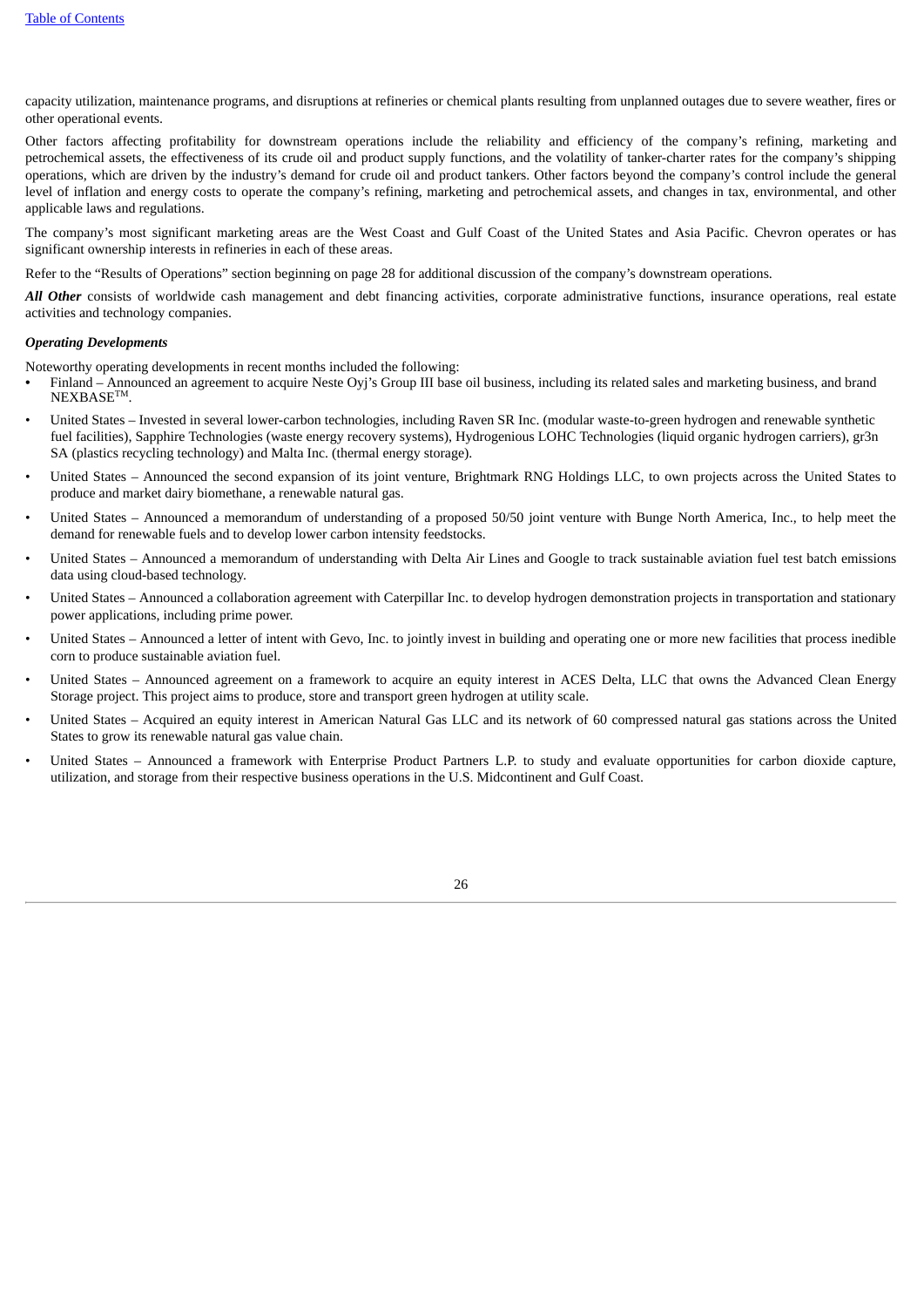#### *Results of Operations*

*Business Segments* The following section presents the results of operations and variances on an after-tax basis for the company's business segments -Upstream and Downstream — as well as for "All Other." (Refer to [Note](#page-11-0) 7, beginning on page 11, for a discussion of the company's "reportable segments," as defined under the accounting standards for segment reporting.)

#### *Upstream*

|                               | <b>Three Months Ended</b><br>September 30 |  |                       |      | <b>Nine Months Ended</b><br><b>September 30</b> |  |         |  |
|-------------------------------|-------------------------------------------|--|-----------------------|------|-------------------------------------------------|--|---------|--|
|                               | 2021<br>2020                              |  |                       | 2021 |                                                 |  | 2020    |  |
|                               |                                           |  | (Millions of dollars) |      |                                                 |  |         |  |
| <b>U.S. Upstream Earnings</b> | 1,962                                     |  | 116                   |      | 4,349                                           |  | (1,709) |  |

U.S. upstream reported earnings of \$1.96 billion in third quarter 2021, compared with \$116 million from a year earlier. The increase was primarily due to higher crude oil realizations of \$1.28 billion and higher sales volumes of \$490 million. Gains on assets sales of \$200 million during the quarter also contributed to the improvement between periods.

U.S. upstream reported earnings of \$4.35 billion for the first nine months of 2021, compared with a loss of \$1.71 billion from a year earlier. The increase was due to higher crude oil realizations of \$3.47 billion, the absence of 2020 impairments and write-offs of \$1.19 billion and higher crude oil sales volumes of \$1.04 billion.

The average realization per barrel for U.S. crude oil and natural gas liquids in third quarter 2021 was \$58, compared with \$31 a year earlier. The average realization per barrel for U.S. crude oil and natural gas liquids in the first nine months of 2021 was \$53, compared with \$30 a year earlier. The average natural gas realization in third quarter 2021 was \$3.25 per thousand cubic feet, compared with \$0.89 in the 2020 period. The average natural gas realization in the first nine months of 2021 was \$2.53 per thousand cubic feet, compared with \$0.77 in the comparable 2020 period.

Net oil-equivalent production of 1.13 million barrels per day in third quarter 2021 was up 145,000 barrels per day, or 15 percent, from a year earlier. The increase was due to an additional 224,000 barrels per day of production from the Noble Energy acquisition, partially offset by a 69,000 barrels per day decrease related to the Appalachian asset sale. Net oil-equivalent production of 1.11 million barrels per day in the first nine months of 2021 was up 101,000 barrels per day, or 10 percent, from a year earlier. The increase was due to an additional 220,000 barrels per day of production from the Noble Energy acquisition, partially offset by a 68,000 barrels per day decrease related to the Appalachian asset sale and lower production in the base business.

The net liquids component of oil-equivalent production of 842,000 barrels per day in third quarter 2021 was up 15 percent from the corresponding 2020 period. The net liquids component of oil-equivalent production of 834,000 barrels per day in the 2021 nine-month period was up 10 percent from the 2020 period. Net natural gas production increased 13 percent to 1.71 billion cubic feet per day in third quarter 2021 from the 2020 comparative period. Net natural gas production was 1.68 billion cubic feet per day in the first nine months of 2021, an increase of 11 percent from the 2020 period.

|                                     | <b>Three Months Ended</b><br>September 30 |  |                       |             | <b>Nine Months Ended</b><br><b>September 30</b> |         |
|-------------------------------------|-------------------------------------------|--|-----------------------|-------------|-------------------------------------------------|---------|
|                                     | 2021                                      |  | 2020                  |             |                                                 | 2020    |
| International Upstream Earnings*    |                                           |  | (Millions of dollars) |             |                                                 |         |
|                                     | 3.173                                     |  | 119                   | $\triangle$ | 6,314                                           | (1,225) |
| * Includes foreign currency effects | 285                                       |  | (107)                 |             | 311                                             | 99      |

International upstream reported earnings of \$3.17 billion in third quarter 2021, compared with \$119 million a year ago. The increase in earnings was primarily due to higher realizations of \$2.48 billion and higher sales volumes of \$370 million. Foreign currency effects had a favorable impact on earnings of \$392 million between periods.

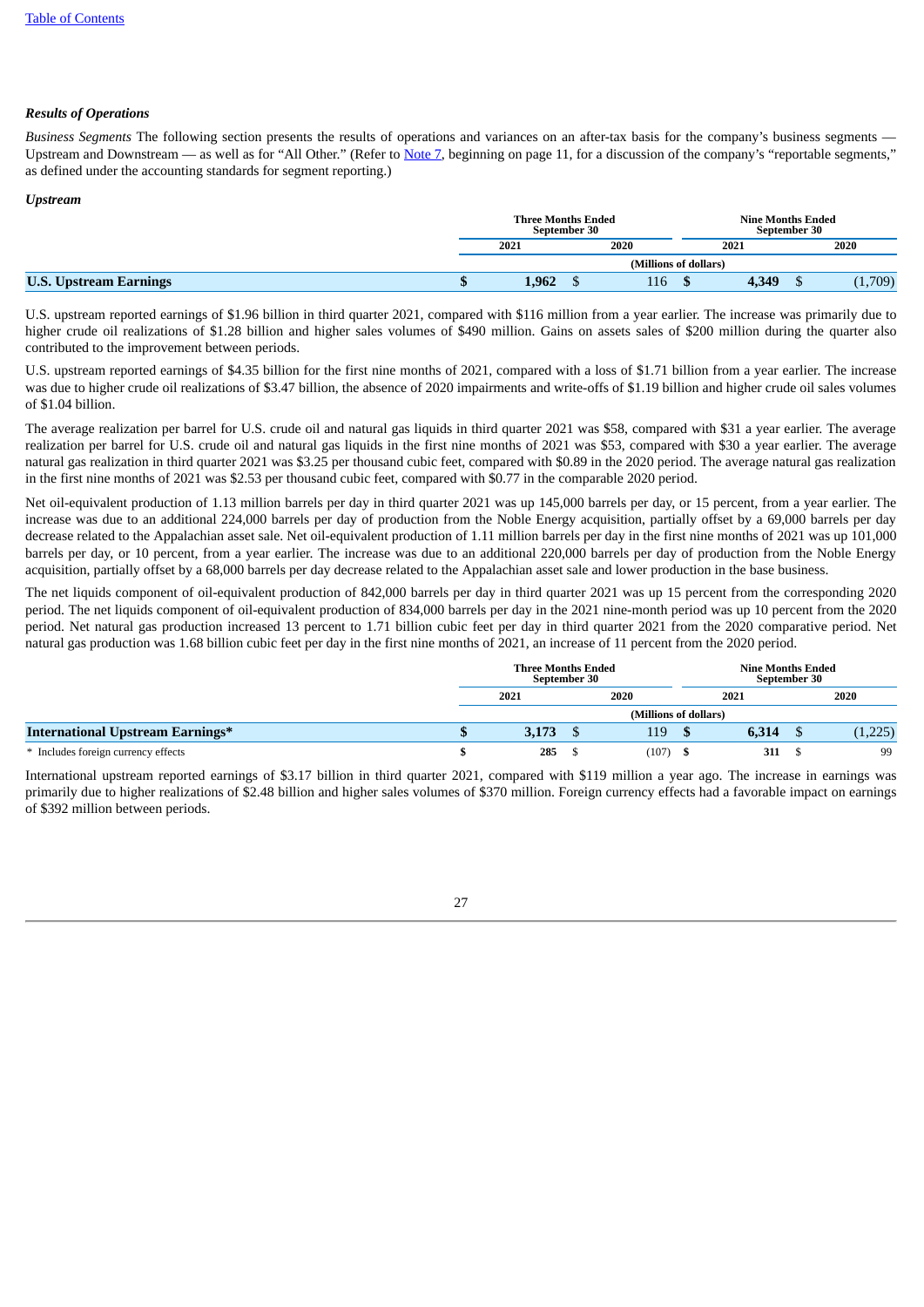International upstream reported earnings of \$6.31 billion in the first nine months of 2021 compared with a loss of \$1.23 billion a year earlier. The increase was primarily due to higher realizations of \$4.82 billion, along with the absence of second quarter 2020 impairments and write-offs of \$3.59 billion and severance charges of \$290 million, partially offset by the absence of favorable 2020 tax impacts of \$820 million and asset sales gains of \$550 million. Foreign currency effects had a favorable impact on earnings of \$212 million between periods.

The average realization per barrel of crude oil and natural gas liquids in third quarter 2021 was \$68, compared with \$39 a year earlier. The average realization per barrel of crude oil and natural gas liquids in the first nine months of 2021 was \$62, compared with \$35 a year earlier. The average natural gas realization in third quarter 2021 was \$6.28 per thousand cubic feet, compared with \$3.89 in the 2020 period. The average natural gas realization in the first nine months of 2021 was \$5.30 per thousand cubic feet, compared with \$4.71 in the 2020 period.

International net oil-equivalent production of 1.91 million barrels per day in third quarter 2021 increased 55,000 barrels per day from the corresponding 2020 period. Higher production was driven by 158,000 barrels per day from the Noble Energy acquisition and lower production curtailments, which were partially offset by unfavorable entitlement effects, normal field declines, and operational impacts mainly from the planned turnaround at Tengizchevroil. International net oil-equivalent production of 1.98 million barrels per day in the first nine months of 2021 was down 26,000 barrels per day, or 1 percent, from a year earlier. The decrease is due to unfavorable entitlement effects, normal field declines and operational impacts, partially offset by 148,000 barrels per day associated with the Noble Energy acquisition.

The net liquids component of oil-equivalent production of 915,000 barrels per day in third quarter 2021 decreased 6 percent from the 2020 period. The net liquids component of oil-equivalent production of 976,000 barrels per day in the first nine months of 2021 decreased 9 percent from the 2020 period. Net natural gas production of 5.95 billion cubic feet per day in third quarter 2021 increased 13 percent from the 2020 period. Net natural gas production of 6.02 billion cubic feet per day in the first nine months of 2021 increased 7 percent from the 2020 period.

#### *Downstream*

|                                 | <b>Three Months Ended</b><br><b>September 30</b> |  |                       |   | Nine Months Ended |  | September 30 |  |
|---------------------------------|--------------------------------------------------|--|-----------------------|---|-------------------|--|--------------|--|
|                                 | 2020<br>2021                                     |  | 2021                  |   | 2020              |  |              |  |
|                                 |                                                  |  | (Millions of dollars) |   |                   |  |              |  |
| <b>U.S. Downstream Earnings</b> | 1,083                                            |  | 141                   | w | 1,729             |  | (397         |  |

U.S. downstream reported earnings of \$1.08 billion in third quarter 2021, compared with \$141 million a year earlier. The increase was mainly due to higher margins on refined product sales of \$550 million, higher earnings from the 50 percent-owned Chevron Phillips Chemical Company of \$330 million, and higher sales volumes of \$110 million.

U.S. downstream reported earnings of \$1.73 billion for the first nine months of 2021 compared with a loss of \$397 million a year earlier. The increase was primarily due to higher earnings from 50 percent-owned CPChem of \$820 million, higher margins on refined product sales of \$770 million, and higher sales volumes of \$390 million.

Refinery crude oil input in third quarter 2021 increased 9 percent to 895,000 barrels per day and for the first nine months of 2021, crude oil input increased 15 percent to 911,000 barrels per day from the corresponding 2020 period. The increase for both comparative periods was due to the company's increased refinery runs in response to higher demand and the improved refining margin environment.

Refined product sales in third quarter 2021 were up 18 percent to 1.19 million barrels per day and for the first nine months of 2021, refined product sales were up 14 percent to 1.13 million barrels per days from the corresponding 2020 period. The increase for both comparative periods was mainly due to higher gasoline, jet fuel and diesel demand as travel restrictions associated with the COVID-19 pandemic continue to ease.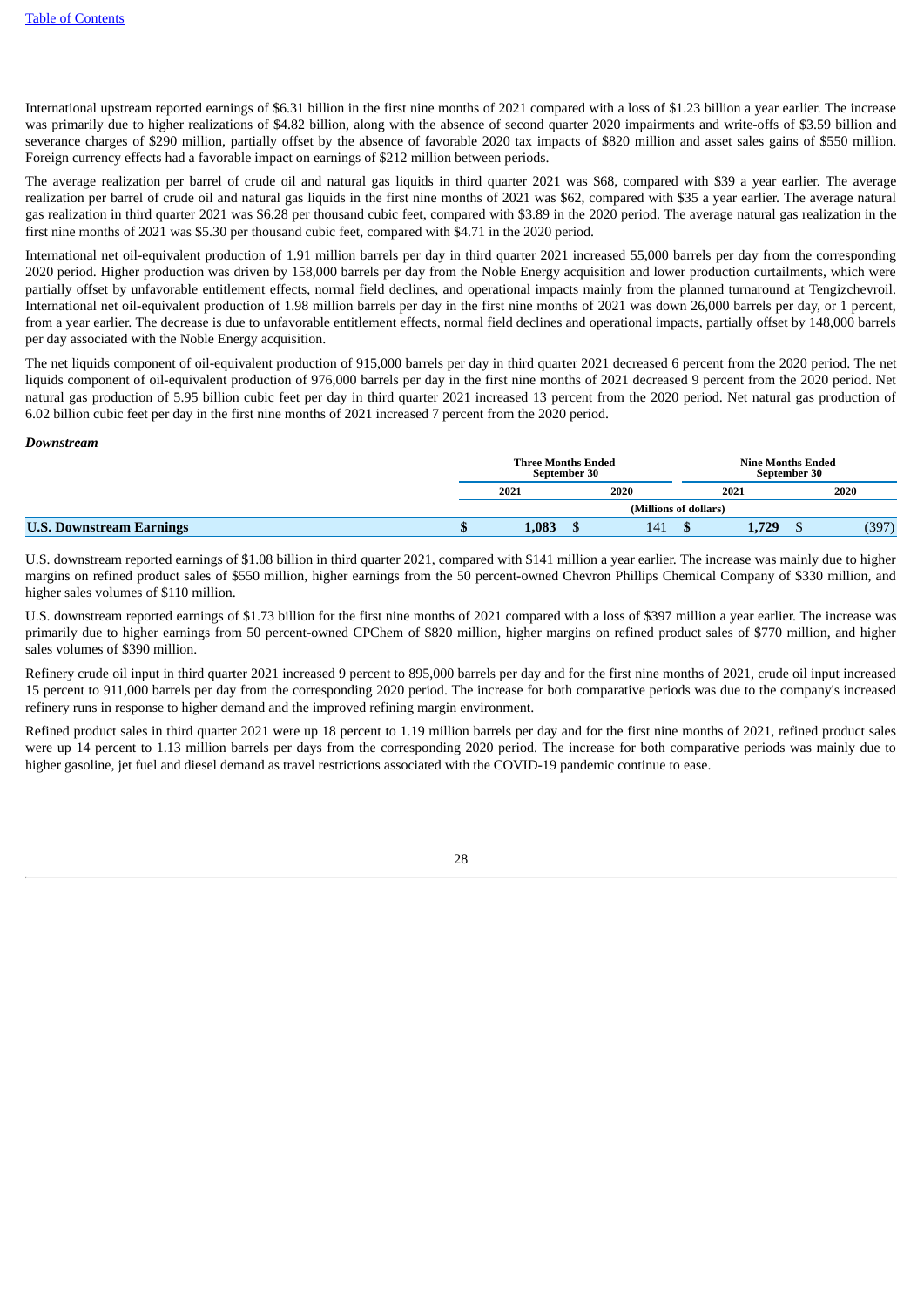|                                           | <b>Three Months Ended</b><br>September 30 |  |                       |  | Nine Months Ended<br>September 30 |  |      |
|-------------------------------------------|-------------------------------------------|--|-----------------------|--|-----------------------------------|--|------|
|                                           | 2021                                      |  | 2020                  |  | 2021                              |  | 2020 |
| <b>International Downstream Earnings*</b> |                                           |  | (Millions of dollars) |  |                                   |  |      |
|                                           | 227                                       |  | 151                   |  | 425                               |  | 782  |
| * Includes foreign currency effects       | 123                                       |  | (49)                  |  | 183                               |  | (12) |

International downstream reported earnings of \$227 million in third quarter 2021, compared with \$151 million a year earlier. The increase in earnings was largely due to favorable foreign currency effects of \$172 million between periods, partially offset by higher operating expenses of \$90 million that were mostly related to transportation.

International downstream reported earnings of \$425 million for the first nine months of 2021, compared with \$782 million a year earlier. The decrease in earnings was largely due to lower margins on refined product sales of \$700 million, partially offset by favorable tax items of \$60 million and lower operating expenses of \$60 million. Foreign currency effects had a favorable impact on earnings of \$195 million between periods.

Refinery crude oil input of 584,000 barrels per day in third quarter 2021 increased 2 percent from the year-ago period. For the first nine months of 2021, crude oil input was 567,000 barrels per day, down 5 percent from the year-ago period.

Total refined product sales of 1.39 million barrels per day in third quarter 2021 were up 8 percent from the year-ago period, mainly due to higher gasoline and jet fuel demand. Total refined product sales for the first nine months of 2021 of 1.31 million barrels per day were up 8 percent from the year-ago period, mainly due to the end of second quarter 2020 acquisition of Puma Energy (Australia) Holdings Pty Ltd. and higher diesel and gasoline demand, partially offset by lower jet fuel.

#### *All Other*

|                                     |      | <b>Three Months Ended</b><br>September 30 |  |                       |      | <b>Nine Months Ended</b><br><b>September 30</b> |         |  |
|-------------------------------------|------|-------------------------------------------|--|-----------------------|------|-------------------------------------------------|---------|--|
|                                     | 2021 |                                           |  | 2020                  | 2021 |                                                 | 2020    |  |
|                                     |      |                                           |  | (Millions of dollars) |      |                                                 |         |  |
| Earnings/(Charges)*                 |      | (334)                                     |  | (734)                 |      | (2,247)                                         | (2,329) |  |
| * Includes foreign currency effects |      | (103)                                     |  | (32)                  |      | (148)                                           | (198)   |  |

All Other consists of worldwide cash management and debt financing activities, corporate administrative functions, insurance operations, real estate activities and technology companies.

Net charges in third quarter 2021 were \$334 million, compared to \$734 million a year earlier. The decrease in net charges between periods was mainly due to favorable tax items and lower corporate charges. Foreign currency effects increased net charges by \$71 million between periods.

Net charges for the first nine months of 2021 were \$2.25 billion, compared with \$2.33 billion a year earlier. The change between periods was mainly due to lower corporate charges, the absence of second quarter 2020 severance charges and favorable tax items, partially offset by higher employee benefit and pension settlement costs. Foreign currency effects decreased net charges by \$50 million between periods.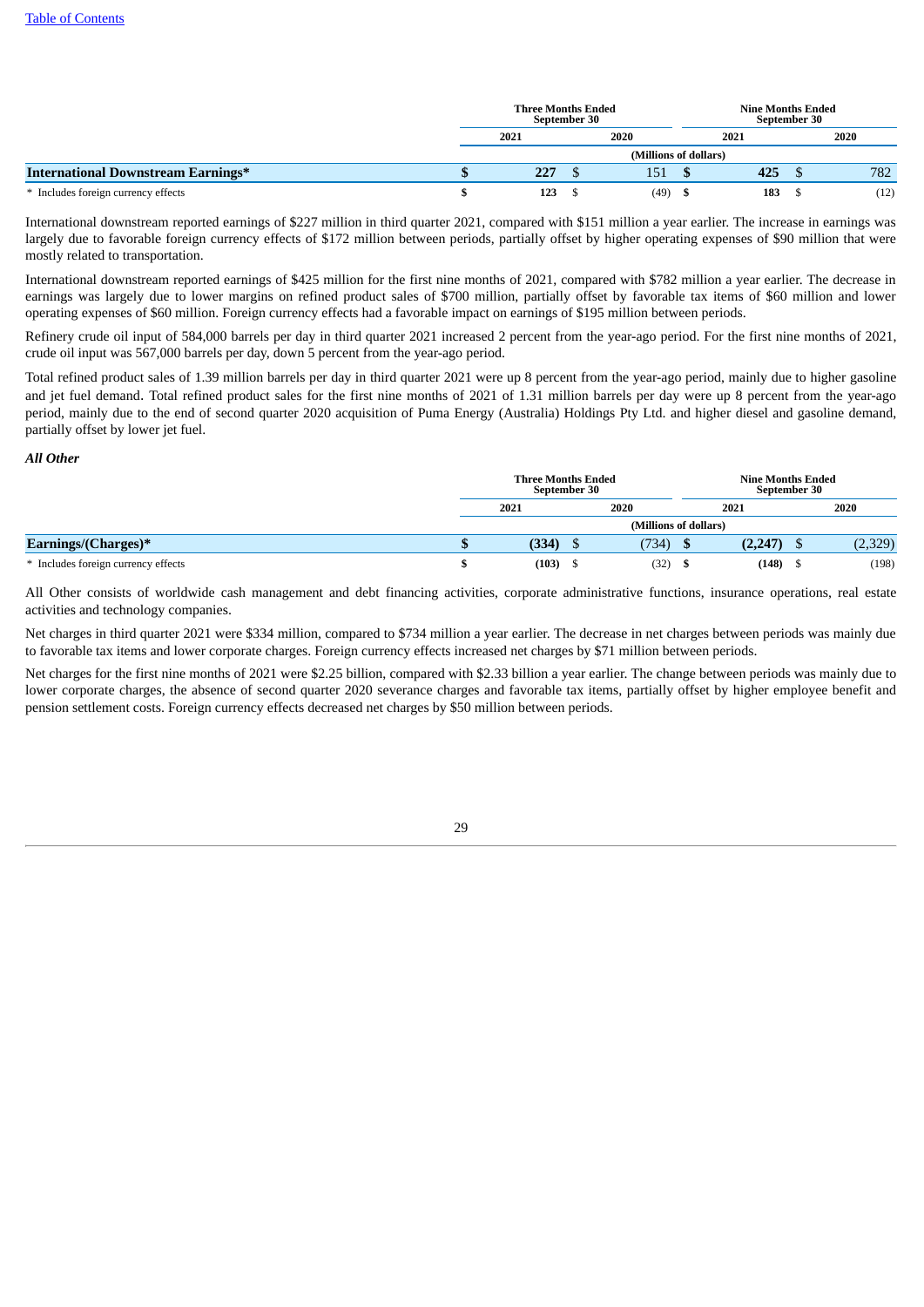### *Consolidated Statement of Income*

Explanations of variations between periods for selected income statement categories are provided below:

|                                    |                       | <b>Three Months Ended</b><br><b>September 30</b> |  |        |      | <b>Nine Months Ended</b><br><b>September 30</b> |  |        |  |
|------------------------------------|-----------------------|--------------------------------------------------|--|--------|------|-------------------------------------------------|--|--------|--|
|                                    |                       | 2021<br>2020                                     |  |        | 2021 |                                                 |  | 2020   |  |
|                                    | (Millions of dollars) |                                                  |  |        |      |                                                 |  |        |  |
| Sales and other operating revenues |                       | 42,552                                           |  | 23.997 |      | 109,745                                         |  | 69,628 |  |

Sales and other operating revenues increased \$18.6 billion for the third quarter and \$40.1 billion for the nine-month period mainly due to higher refined product, crude oil and natural gas prices and sales volumes.

|                                      | Three Months Ended<br><b>September 30</b> |  |                       |  | <b>Nine Months Ended</b><br>September 30 |      |         |  |
|--------------------------------------|-------------------------------------------|--|-----------------------|--|------------------------------------------|------|---------|--|
|                                      | 2021<br>2020                              |  | 2021                  |  |                                          | 2020 |         |  |
|                                      |                                           |  | (Millions of dollars) |  |                                          |      |         |  |
| <b>Income from equity affiliates</b> | 1,647                                     |  | 510                   |  | 4,000                                    |      | (1,040) |  |

Income from equity affiliates in the third quarter and nine-month period increased mainly due to higher upstream-related earnings from TCO in Kazakhstan and Angola LNG and higher downstream-related earnings from CPChem and GS Caltex in South Korea. Results for the nine-month period also improved due to the absence of the full impairment of Petropiar and Petroboscan in Venezuela in 2020.

| 2021<br>2020                            |  | 2021                         |                                          | 2020 |     |
|-----------------------------------------|--|------------------------------|------------------------------------------|------|-----|
|                                         |  |                              |                                          |      |     |
|                                         |  | (56)                         |                                          | 591  | 858 |
| Three Months Ended<br>September 30<br>w |  | (Millions of dollars)<br>511 | <b>Nine Months Ended</b><br>September 30 |      |     |

Other income for the third quarter increased due to a favorable swing in foreign currency effects and higher gains on asset sales, partially offset by lower non-operating revenue. Other income for the nine-month period decreased due to lower gains on asset sales and lower non-operating revenue, partially offset by a favorable swing in foreign currency effects.

|                                  | <b>Three Months Ended</b><br><b>September 30</b> |  |                       |      | <b>Nine Months Ended</b><br>September 30 |  |        |
|----------------------------------|--------------------------------------------------|--|-----------------------|------|------------------------------------------|--|--------|
|                                  | 2021<br>2020                                     |  |                       | 2021 |                                          |  | 2020   |
|                                  |                                                  |  | (Millions of dollars) |      |                                          |  |        |
| Purchased crude oil and products | 23,834                                           |  | 13,448                |      | 62,031                                   |  | 37,101 |

Purchased crude oil and products increased \$10.4 billion for the third quarter and \$24.9 billion for the nine-month period primarily due to higher crude oil, natural gas and refined product prices and higher refined product volumes.

|                                                         | <b>Three Months Ended</b> | September 30 |                       |      | Nine Months Ended<br>September 30 |  |        |  |
|---------------------------------------------------------|---------------------------|--------------|-----------------------|------|-----------------------------------|--|--------|--|
|                                                         | 2021<br>2020              |              |                       | 2021 |                                   |  | 2020   |  |
|                                                         |                           |              | (Millions of dollars) |      |                                   |  |        |  |
| Operating, selling, general and administrative expenses | 6,010                     |              | 5,436                 |      | 17,962                            |  | 18,509 |  |

Operating, selling, general and administrative expenses in the third quarter increased \$574 million primarily due to higher services and fees, transportation expenses and materials and supplies. Operating, selling, general and administrative expenses decreased \$547 million in the nine-month period primarily due to lower employee expenses associated with the absence of 2020 severance accruals.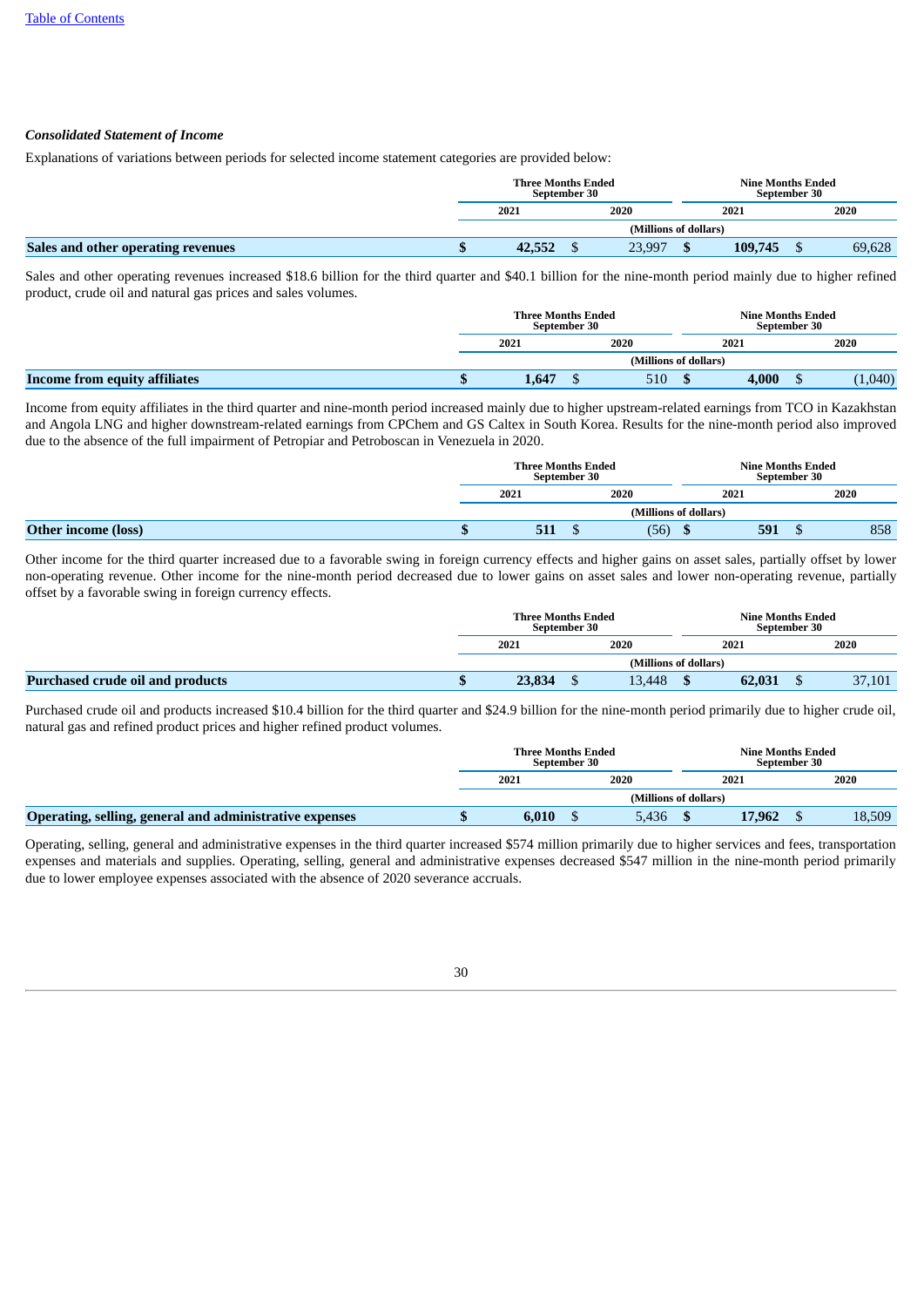|                             | <b>Three Months Ended</b><br>September 30<br>2020<br>2021<br>(Millions of dollars) |     | <b>Nine Months Ended</b><br>September 30 |     |      |       |
|-----------------------------|------------------------------------------------------------------------------------|-----|------------------------------------------|-----|------|-------|
|                             |                                                                                    |     | 2021                                     |     | 2020 |       |
|                             |                                                                                    |     |                                          |     |      |       |
| <b>Exploration expenses</b> |                                                                                    | 158 | 117                                      | 357 |      | 1,170 |

Exploration expenses in the third quarter increased primarily due to higher charges for well write-offs. Exploration expenses in the nine-month period decreased primarily due to lower charges for well write-offs.

|                                          | <b>Three Months Ended</b><br><b>September 30</b> |       |  |       | Nine Months Ended<br>September 30 |      |  |        |
|------------------------------------------|--------------------------------------------------|-------|--|-------|-----------------------------------|------|--|--------|
|                                          |                                                  | 2021  |  | 2020  |                                   | 2021 |  | 2020   |
|                                          | (Millions of dollars)                            |       |  |       |                                   |      |  |        |
| Depreciation, depletion and amortization |                                                  | 4.304 |  | 4.017 |                                   |      |  | 15,022 |

Depreciation, depletion and amortization expenses for the third quarter increased primarily due to higher production. Depreciation, depletion and amortization expenses for the nine-month period decreased primarily due to the absence of second quarter 2020 impairment charges, partially offset by higher rates and production.

|                            | <b>Three Months Ended</b><br>September 30 |       |      |       | <b>Nine Months Ended</b><br>September 30 |       |      |               |
|----------------------------|-------------------------------------------|-------|------|-------|------------------------------------------|-------|------|---------------|
|                            | 2021                                      |       | 2020 |       | 2021                                     |       | 2020 |               |
|                            | (Millions of dollars)                     |       |      |       |                                          |       |      |               |
| Taxes other than on income |                                           | 2,075 |      | 1,091 | w                                        | 5,061 |      | רר ב<br>ں∠∠,ں |

Taxes other than on income increased for the third quarter and nine-month period mainly due to higher regulatory expenses, taxes on production and excise taxes.

|                           | <b>Three Months Ended</b><br><b>September 30</b> |     |  | <b>Nine Months Ended</b><br>September 30 |      |  |     |
|---------------------------|--------------------------------------------------|-----|--|------------------------------------------|------|--|-----|
|                           | 2020<br>2021                                     |     |  | 2021                                     | 2020 |  |     |
|                           | (Millions of dollars)                            |     |  |                                          |      |  |     |
| Interest and debt expense |                                                  | 174 |  | 164                                      | 557  |  | 498 |

Interest and debt expenses for the third quarter and the nine-month period increased mainly due to interest expense associated with debt acquired in the Noble Energy acquisition.

|                                                | <b>Three Months Ended</b><br>September 30 |     |  | <b>Nine Months Ended</b><br><b>September 30</b> |      |  |      |
|------------------------------------------------|-------------------------------------------|-----|--|-------------------------------------------------|------|--|------|
|                                                | 2021                                      |     |  | 2020                                            | 2021 |  | 2020 |
|                                                |                                           |     |  | (Millions of dollars)                           |      |  |      |
| Other components of net periodic benefit costs |                                           | 100 |  | 222                                             | 602  |  | 419  |

Other components of net periodic benefit costs for the third quarter decreased due to lower pension settlement costs as fewer lump-sum pension distributions were made in the current quarter. Other components of net periodic benefit costs for the nine-month period increased due to higher pension settlement costs as a large number of lump-sum pension distributions were made following last year's restructuring.

|                              |   | <b>Three Months Ended</b><br>September 30 |  |                       | <b>Nine Months Ended</b><br>September 30 |  |       |  |
|------------------------------|---|-------------------------------------------|--|-----------------------|------------------------------------------|--|-------|--|
|                              |   | 2021                                      |  | 2020                  | 2021                                     |  | 2020  |  |
|                              |   |                                           |  | (Millions of dollars) |                                          |  |       |  |
| Income tax expense/(benefit) | w | 1,940                                     |  | 165                   | 4,047                                    |  | 1,591 |  |
|                              |   |                                           |  |                       |                                          |  |       |  |

The increase in income tax expense for the third quarter 2021 of \$1.78 billion is consistent with the increase in total income before tax for the company of \$8.10 billion.

U.S. income before tax increased from a loss of \$662 million in third quarter 2020 to income of \$3.04 billion in third quarter 2021. This \$3.70 billion increase in income was primarily driven by higher crude oil realizations, higher downstream margins and an increase in upstream sales volumes. The increase in income had a direct impact on the company's U.S. income tax resulting in an increase to tax expense of \$538 million between year-over-year periods, from a tax benefit of \$183 million in 2020 to a charge of \$355 million in 2021.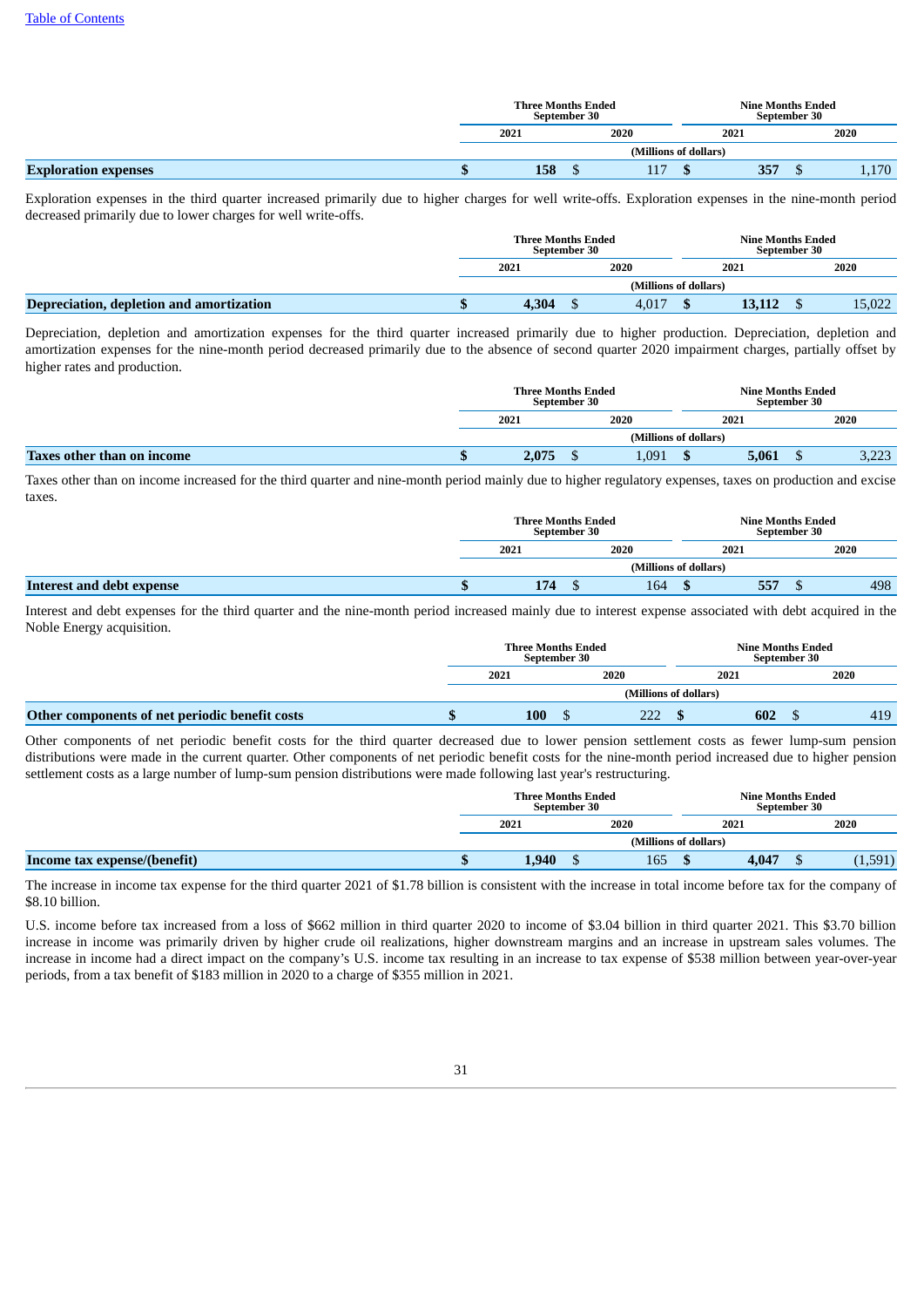International income before tax increased from \$618 million in third quarter 2020 to \$5.02 billion in third quarter 2021. This \$4.40 billion increase in income was primarily driven by higher realizations and higher upstream sales volumes. The increased income primarily drove the \$1.24 billion increase in international income tax expense between year-over-year periods, from \$348 million in 2020 to \$1.59 billion in 2021.

The company's increase in income tax expense for the first nine months of 2021 of \$5.64 billion was primarily due to the increase in the total before-tax income in 2021 of \$21.15 billion.

U.S. income before tax increased between the nine-month periods, from a loss of \$5.70 billion in 2020 to income of \$4.62 billion in 2021. This increase in income was primarily driven by higher crude oil realizations, the absence of 2020 impairments and write-offs, increase in upstream sales volumes and higher downstream margins. The increase in income had a direct impact on the company's U.S. income tax resulting in an increase in tax expense of \$2.02 billion between the nine-month periods, from a benefit of \$1.25 billion in 2020 to a charge of \$770 million in 2021.

International income before tax increased for the nine-month periods, from a loss of \$799 million in 2020 to income of \$10.04 billion in 2021. This increase in income was primarily driven by higher realizations and the absence of 2020 impairments and write-offs, partially offset by the absence of 2020 asset sale gains and lower refined product sales margins. The increase in income and absence of various favorable international tax items primarily drove the \$3.61 billion increase in international income tax expense between year-over-year periods, from a benefit of \$337 million in 2020 to a charge of \$3.28 billion in 2021.

Additional information related to the company's effective income tax rate is included in [Note](#page-14-0) [10](#page-14-0) to the Consolidated Financial Statements.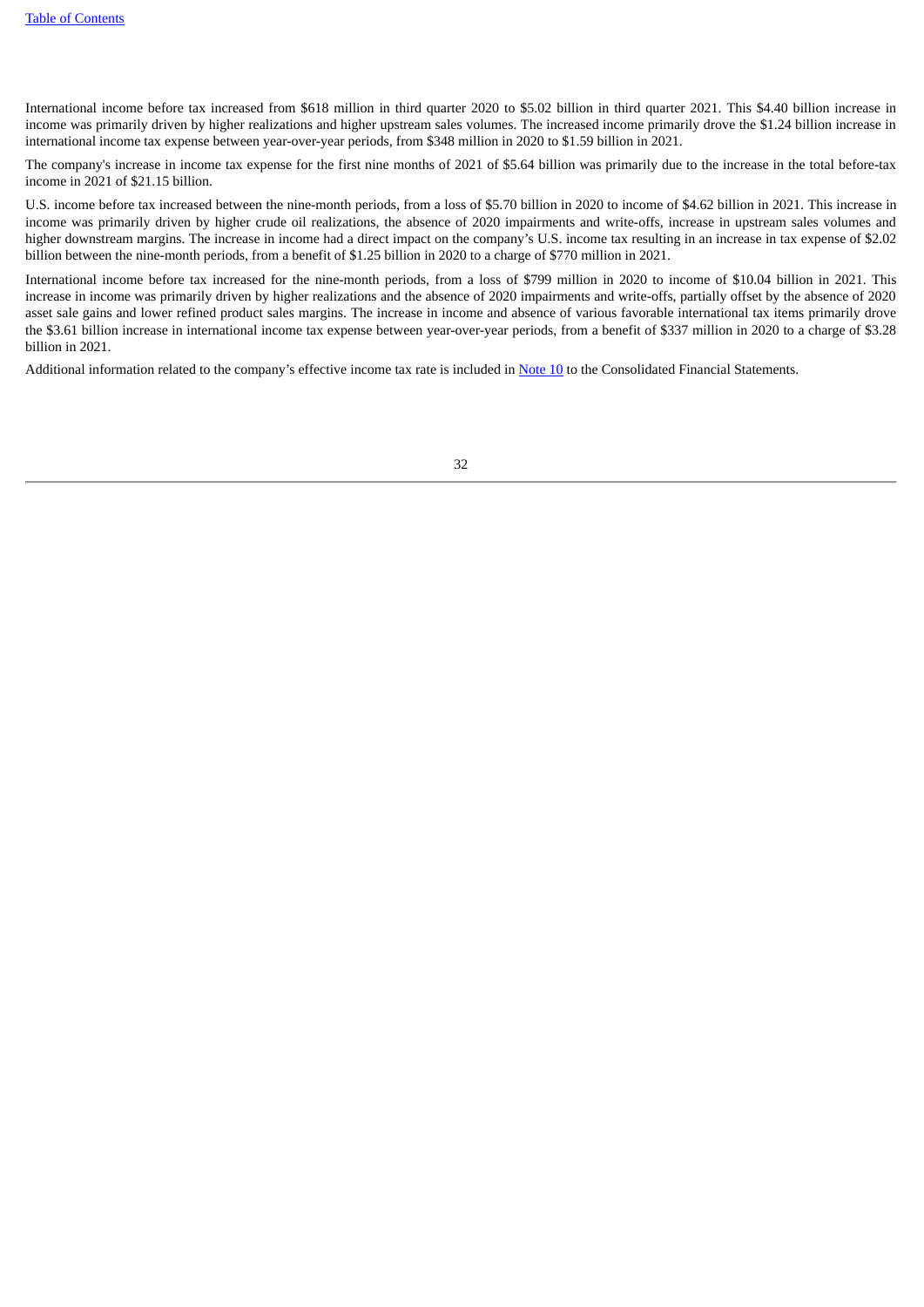## *Selected Operating Data*

The following table presents a comparison of selected operating data:

|                                                                        | Selected Operating Data (1)(2) |                                           |                |       |                                                 |                           |       |
|------------------------------------------------------------------------|--------------------------------|-------------------------------------------|----------------|-------|-------------------------------------------------|---------------------------|-------|
|                                                                        |                                | <b>Three Months Ended</b><br>September 30 |                |       | <b>Nine Months Ended</b><br><b>September 30</b> |                           |       |
|                                                                        |                                | 2021                                      |                | 2020  | 2021                                            |                           | 2020  |
| <b>U.S. Upstream</b>                                                   |                                |                                           |                |       |                                                 |                           |       |
| Net crude oil and natural gas liquids production (MBPD)                |                                | 842                                       |                | 731   | 834                                             |                           | 760   |
| Net natural gas production (MMCFPD) <sup>(3)</sup>                     |                                | 1,708                                     |                | 1,507 | 1,677                                           |                           | 1,511 |
| Net oil-equivalent production (MBOEPD)                                 |                                | 1,127                                     |                | 982   | 1,113                                           |                           | 1,012 |
| Sales of natural gas (MMCFPD)                                          |                                | 4,076                                     |                | 3,776 | 3,922                                           |                           | 4,000 |
| Sales of natural gas liquids (MBPD)                                    |                                | 188                                       |                | 205   | 181                                             |                           | 203   |
| Revenue from net production                                            |                                |                                           |                |       |                                                 |                           |       |
| Liquids (\$/Bbl)                                                       | \$                             | 57.81                                     | $\mathfrak{F}$ | 31.33 | \$<br>53.33                                     | \$                        | 29.53 |
| Natural gas (\$/MCF)                                                   | \$                             | 3.25                                      | \$             | 0.89  | \$<br>2.53                                      | \$                        | 0.77  |
| <b>International Upstream</b>                                          |                                |                                           |                |       |                                                 |                           |       |
| Net crude oil and natural gas liquids production (MBPD) <sup>(4)</sup> |                                | 915                                       |                | 976   | 976                                             |                           | 1,072 |
| Net natural gas production (MMCFPD) <sup>(3)</sup>                     |                                | 5,952                                     |                | 5,257 | 6,023                                           |                           | 5,609 |
| Net oil-equivalent production (MBOEPD) <sup>(4)</sup>                  |                                | 1,907                                     |                | 1,852 | 1,980                                           |                           | 2,006 |
| Sales of natural gas (MMCFPD)                                          |                                | 5,450                                     |                | 5,513 | 5,212                                           |                           | 5,722 |
| Sales of natural gas liquids (MBPD)                                    |                                | 84                                        |                | 53    | 89                                              |                           | 47    |
| Revenue from liftings                                                  |                                |                                           |                |       |                                                 |                           |       |
| Liquids (\$/Bbl)                                                       | \$                             | 67.92                                     | \$             | 38.96 | \$<br>61.77                                     | \$                        | 34.70 |
| Natural gas (\$/MCF)                                                   | $\boldsymbol{\$}$              | 6.28                                      | $\mathfrak{s}$ | 3.89  | \$<br>5.30                                      | $\boldsymbol{\mathsf{S}}$ | 4.71  |
| <b>U.S. and International Upstream</b>                                 |                                |                                           |                |       |                                                 |                           |       |
| Total net oil-equivalent production (MBOEPD) <sup>(4)</sup>            |                                | 3,034                                     |                | 2,834 | 3,093                                           |                           | 3,018 |
| <b>U.S. Downstream</b>                                                 |                                |                                           |                |       |                                                 |                           |       |
| Gasoline sales (MBPD) <sup>(5)</sup>                                   |                                | 671                                       |                | 603   | 652                                             |                           | 577   |
| Other refined product sales (MBPD)                                     |                                | 517                                       |                | 401   | 481                                             |                           | 420   |
| Total refined product sales (MBPD)                                     |                                | 1,188                                     |                | 1,004 | 1,133                                           |                           | 997   |
| Sales of natural gas liquids (MBPD)                                    |                                | 23                                        |                | 25    | 27                                              |                           | 25    |
| Refinery input (MBPD)                                                  |                                | 895                                       |                | 820   | 911                                             |                           | 789   |
| <b>International Downstream</b>                                        |                                |                                           |                |       |                                                 |                           |       |
| Gasoline sales (MBPD) <sup>(5)</sup>                                   |                                | 314                                       |                | 242   | 280                                             |                           | 227   |
| Other refined product sales (MBPD)                                     |                                | 717                                       |                | 690   | 686                                             |                           | 640   |
| Share of affiliate sales (MBPD)                                        |                                | 355                                       |                | 350   | 346                                             |                           | 352   |
| Total refined product sales (MBPD)                                     |                                | 1,386                                     |                | 1,282 | 1,312                                           |                           | 1,219 |
| Sales of natural gas liquids (MBPD)                                    |                                | 129                                       |                | 80    | 97                                              |                           | 79    |
| Refinery input (MBPD)                                                  |                                | 584                                       |                | 570   | 567                                             |                           | 598   |
| (1) Includes company share of equity affiliates.                       |                                |                                           |                |       |                                                 |                           |       |

Includes company share of equity affiliates.

MBPD — thousands of barrels per day; MMCFPD — millions of cubic feet per day; Bbl — Barrel; MCF — thousands of cubic feet; oil-equivalent gas conversion ratio is 6,000 cubic feet of<br>natural gas = 1 barrel of crude oil; MBO (2)

| <sup>(3)</sup> Includes natural gas consumed in operations (MMCFPD): |     |     |     |     |
|----------------------------------------------------------------------|-----|-----|-----|-----|
| <b>United States</b>                                                 | -47 | ر ر | 46  | 34  |
| International                                                        | 540 | 535 | 547 | 571 |
| <sup>(4)</sup> Includes net production of synthetic oil:             |     |     |     |     |
| Canada                                                               | эı  | 55  | ככ  | 52  |
| <sup>(5)</sup> Includes branded and unbranded gasoline.              |     |     |     |     |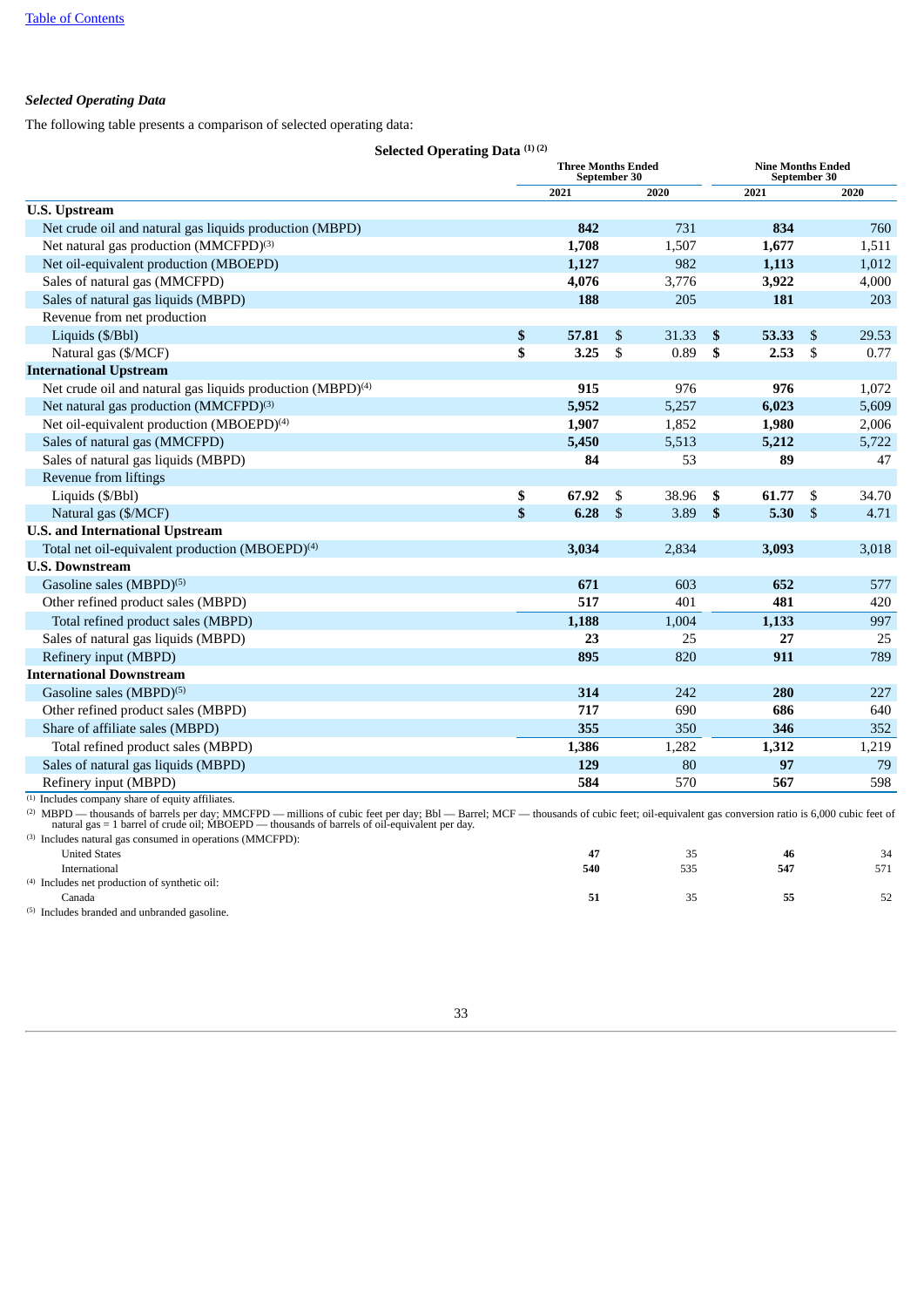#### *Liquidity and Capital Resources*

*Cash, cash equivalents and marketable securities* totaled \$6.0 billion at September 30, 2021 and \$5.6 billion at year-end 2020. Cash provided by operating activities in the first nine months of 2021 was \$19.7 billion, compared with \$8.3 billion in the year-ago period. Cash capital and exploratory expenditures totaled \$5.8 billion in the first nine months of 2021, down \$1.5 billion from the year-ago period. Proceeds and deposits related to asset sales and returns of investment totaled \$563 million and \$23 million, respectively, in the first nine months of 2021, compared to \$1.9 billion and \$67 million, respectively, in the year-ago period.

*Dividends* The company paid dividends of \$7.6 billion to common stockholders during the first nine months of 2021. In October 2021, the company declared a quarterly dividend of \$1.34 per common share, payable in December 2021.

*Debt and Finance Lease Liabilities* Chevron's total debt and finance lease liabilities were \$37.3 billion at September 30, 2021, down from \$44.3 billion at December 31, 2020, as the company repaid long-term notes that matured during the year, early retired long-term notes and the credit facility held by Noble Midstream Partners LP, and reduced borrowings under its commercial paper program. In October 2021, the company completed a tender offer, with the objective of lowering future interest expenses, and redeemed bonds with a book value of \$3.4 billion; this resulted in a non-recurring after-tax loss on the extinguishment of debt of approximately \$265 million, which will be reflected in fourth quarter 2021 results.

The company's primary financing source for working capital needs is its commercial paper program. The outstanding balance for the company's commercial paper program at September 30, 2021 was \$2.0 billion. The company's debt and finance lease liabilities due within one year, consisting primarily of commercial paper, redeemable long-term obligations and the current portion of long-term debt, totaled \$8.5 billion at September 30, 2021, and \$11.4 billion at December 31, 2020. Of these amounts, \$8.2 billion was reclassified to long-term at the end of September 30, 2021. At December 31, 2020, \$9.8 billion was reclassified to long-term. At September 30, 2021, settlement of these obligations was not expected to require the use of working capital within one year, as the company had the intent and the ability, as evidenced by committed credit facilities, to refinance them on a long-term basis.

At September 30, 2021, the company had \$9.825 billion in 364-day committed credit facilities with various major banks that enable the refinancing of short-term obligations on a long-term basis. The credit facilities allow the company to convert any amounts outstanding into a term loan for a period of up to one year. These facilities support commercial paper borrowing and can also be used for general corporate purposes. The company's practice has been to continually replace expiring commitments with new commitments on substantially the same terms, maintaining levels management believes appropriate. Any borrowings under the facilities would be unsecured indebtedness at interest rates based on the London Interbank Offered Rate or an average of base lending rates published by specified banks and on terms reflecting the company's strong credit rating. No borrowings were outstanding under these facilities at September 30, 2021. In addition, the company has an automatic shelf registration statement that expires in August 2023 for an unspecified amount of nonconvertible debt securities issued by Chevron Corporation or CUSA.

The major debt rating agencies routinely evaluate the company's debt, and the company's cost of borrowing can increase or decrease depending on these debt ratings. The company has outstanding bonds issued by Chevron Corporation, CUSA, Texaco Capital Inc and Noble Energy, Inc. Most of these securities are the obligations of, or guaranteed by, Chevron Corporation and are rated AA- by Standard and Poor's Corporation (S&P) and Aa2 by Moody's Investors Service (Moody's). The company's U.S. commercial paper is rated A-1+ by S&P and P-1 by Moody's. All of these ratings denote high-quality, investment-grade securities.

The company's future debt level is dependent primarily on results of operations, cash that may be generated from asset dispositions, the capital program, lending commitments to affiliates, and shareholder distributions. Based on its high-quality debt ratings, the company believes that it has substantial borrowing capacity to meet unanticipated cash requirements. During extended periods of low prices for crude oil and natural gas and narrow margins for refined products and commodity chemicals, the company has the flexibility to modify capital spending plans, discontinue or curtail the stock repurchase program, sell assets, and increase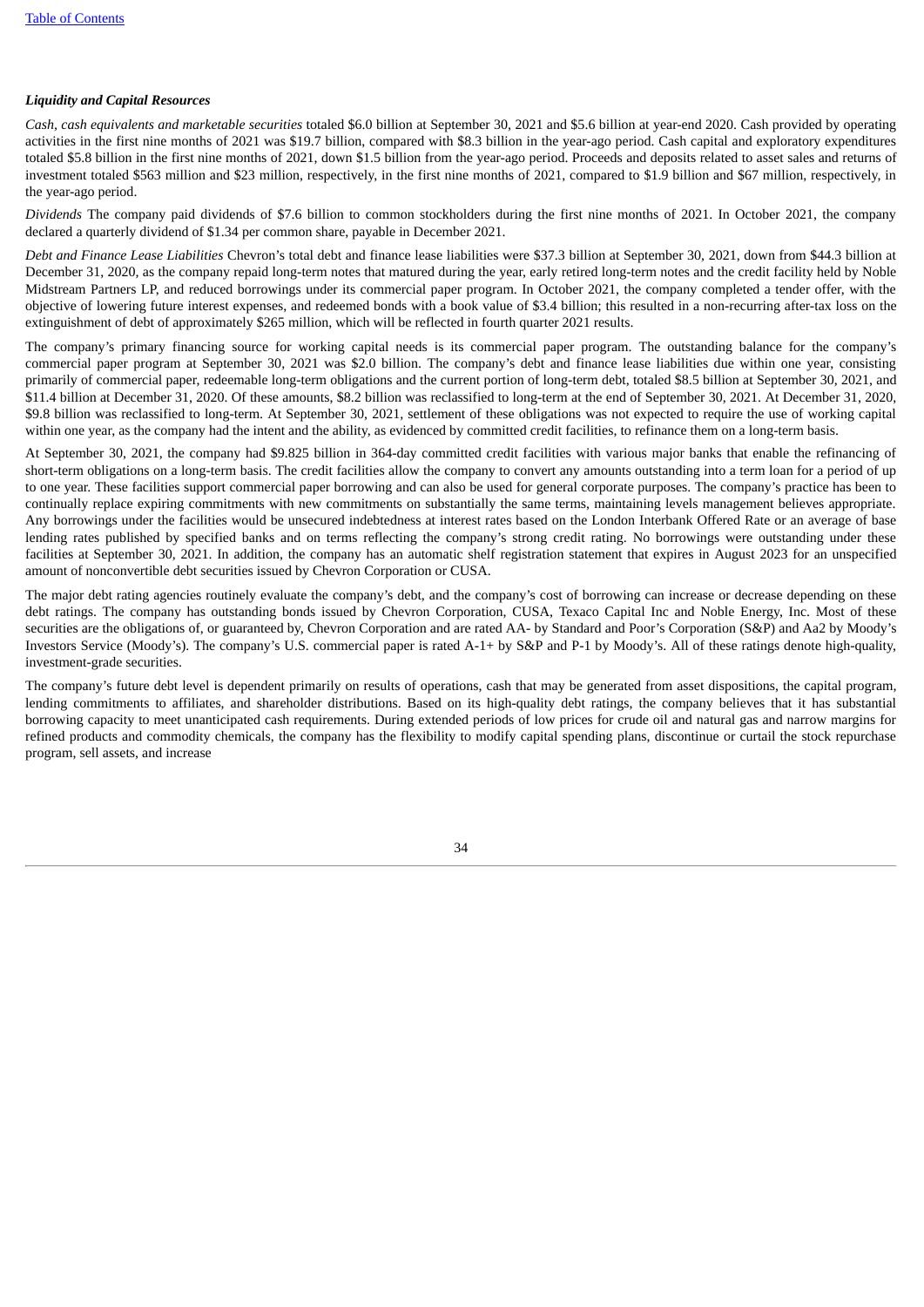borrowings to continue paying the common stock dividend. The company remains committed to retaining its high-quality debt ratings.

*Summarized Financial Information for Guarantee of Securities of Subsidiaries* CUSA issued bonds that are fully and unconditionally guaranteed on an unsecured basis by Chevron Corporation (together, the "Obligor Group"). The tables below contain summary financial information for Chevron Corporation, as Guarantor, excluding its consolidated subsidiaries, and CUSA, as the issuer, excluding its consolidated subsidiaries. The summary financial information of the Obligor Group is presented on a combined basis, and transactions between the combined entities have been eliminated. Financial information for non-guarantor entities has been excluded.

|                                                    | <b>Nine Months Ended September</b><br>30, 2021 | <b>Year Ended</b><br><b>December 31, 2020</b> |
|----------------------------------------------------|------------------------------------------------|-----------------------------------------------|
|                                                    | (Millions of dollars) (unaudited)              |                                               |
| Sales and other operating revenues                 | $62,544$ \$                                    | 49,636                                        |
| Sales and other operating revenues - related party | 20,094                                         | 17,044                                        |
| Total costs and other deductions                   | 61,170                                         | 57,575                                        |
| Total costs and other deductions - related party   | 20,506                                         | 14,052                                        |
| Net income (loss)                                  | 3,576                                          | (1,610)                                       |

|                                     |   | At September 30,<br>2021          | At December 31,<br>2020 |  |  |  |  |  |  |
|-------------------------------------|---|-----------------------------------|-------------------------|--|--|--|--|--|--|
|                                     |   | (Millions of dollars) (unaudited) |                         |  |  |  |  |  |  |
| Current assets                      | Φ | 14,013                            | 9,196<br>- \$           |  |  |  |  |  |  |
| Current assets - related party      |   | 11,352                            | 5,719                   |  |  |  |  |  |  |
| Other assets                        |   | 47,840                            | 48,993                  |  |  |  |  |  |  |
| Current liabilities                 |   | 22,397                            | 20,965                  |  |  |  |  |  |  |
| Current liabilities - related party |   | 70,565                            | 55,273                  |  |  |  |  |  |  |
| Other liabilities                   |   | 38,344                            | 34,983                  |  |  |  |  |  |  |
| Total net equity (deficit)          |   | $(58, 101)$ \$                    | (47,313)                |  |  |  |  |  |  |

*Common Stock Repurchase Program* On February 1, 2019, the company announced that the Board of Directors authorized a new stock repurchase program with a maximum dollar limit of \$25 billion and no set term limits. As of September 30, 2021, the company had purchased 54.9 million shares for \$6.1 billion, resulting in \$18.9 billion remaining under the authorized program. After suspending the stock repurchase program on March 24, 2020 in response to market conditions, the company announced the resumption of the stock repurchase program on July 30, 2021 at an expected rate of \$2-3 billion per year. In the third quarter 2021, the company repurchased 6.3 million shares for \$625 million.

Repurchases may be made from time to time in the open market, by block purchases, in privately negotiated transactions or in such other manner as determined by the company. The timing of the repurchases and the actual amount repurchased will depend on a variety of factors, including the market price of the company's shares, general market and economic conditions, and other factors. The stock repurchase program does not obligate the company to acquire any particular amount of common stock, and it may be discontinued or resumed at any time.

*Noncontrolling Interests* The company had noncontrolling interests of \$0.9 billion at September 30, 2021 and \$1.0 billion at December 31, 2020. The decrease was primarily due to the acquisition of all of the publicly held common units representing limited partner interests in Noble Midstream Partners LP not already owned by Chevron and its affiliates. Included within noncontrolling interests is \$131 million at September 30, 2021 and \$120 million at December 31, 2020 of redeemable noncontrolling interest associated with Noble Midstream.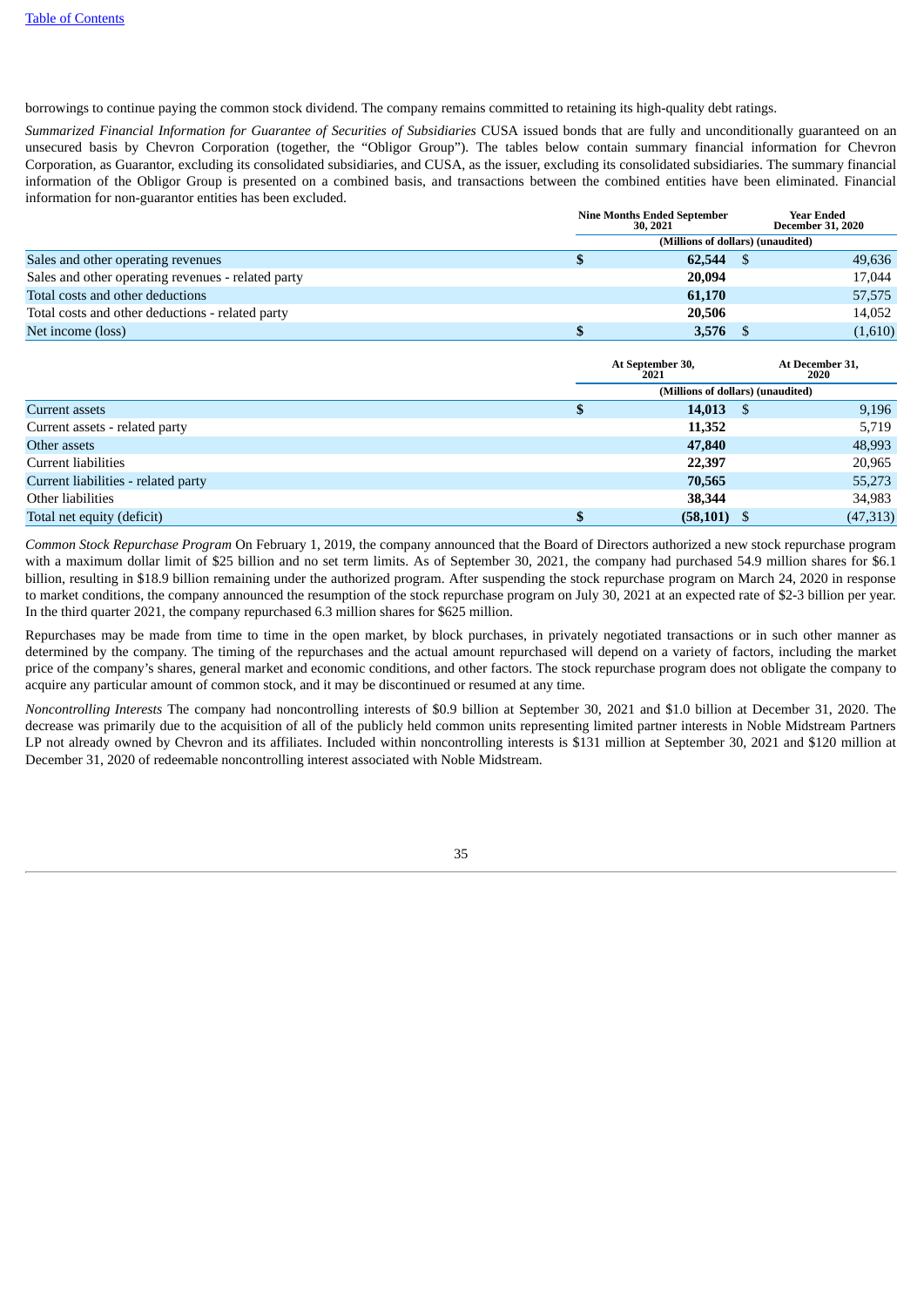#### *Financial Ratios and Metrics*

|                               | At September 30,<br>2021 | At December 31,<br>2020 |
|-------------------------------|--------------------------|-------------------------|
| Current Ratio <sup>(1)</sup>  | 1.3                      | $\pm$ .2                |
| Debt Ratio                    | 21.6 %                   | 25.2 %                  |
| Net Debt Ratio <sup>(2)</sup> | $\frac{0}{2}$<br>18.7    | 22.7 %                  |

 $(1)$  At September 30, 2021, the book value of inventory was lower than replacement cost.

(2) Net Debt Ratio for September 30, 2021 is calculated as short-term debt of \$0.3 billion plus long-term debt of \$37.1 billion (together, "total debt") less cash and cash equivalents of \$6.0 billion and marketable securities of \$34 million as a percentage of total debt less cash and cash equivalents and marketable securities, plus Chevron Corporation Stockholders' Equity of \$135.9 billion. For the December 31, 2020 calculation, please refer to page 46 of Chevron's 2020 Annual Report on Form 10-K.

|                                           | <b>Nine Months Ended</b><br>September 30 |         |          |  |  |
|-------------------------------------------|------------------------------------------|---------|----------|--|--|
|                                           | 2021                                     |         | 2020     |  |  |
|                                           |                                          |         |          |  |  |
| Net cash provided by operating activities |                                          | 19,729  | 8,339    |  |  |
| Less: Capital expenditures                |                                          | (5,450) | (6, 855) |  |  |
| <b>Free Cash Flow</b>                     |                                          | 14,279  | 1,484    |  |  |

*Pension Obligations* Information related to pension plan contributions is included on page 14 in [Note](#page-13-0) 8 to the Consolidated Financial Statements.

*Capital and Exploratory Expenditures* Total expenditures, including the company's share of spending by affiliates, were \$8.1 billion in the first nine months of 2021, compared with \$10.3 billion in the corresponding 2020 period. The amounts included the company's share of affiliates' expenditures of \$2.3 billion and \$3.1 billion in the 2021 and 2020 periods, respectively, which did not require cash outlays by the company. Expenditures for upstream projects in the first nine months of 2021 were \$6.7 billion, representing 84 percent of the company wide total. In October, the company updated its expectation for 2021 organic capital expenditure spending to \$12-13 billion, down from the original estimate of \$14 billion.

#### **Capital and Exploratory Expenditures by Major Operating Area**

|                           | <b>Three Months Ended</b><br>September 30 |    |       |      | <b>Nine Months Ended</b><br>September 30 |                       |        |
|---------------------------|-------------------------------------------|----|-------|------|------------------------------------------|-----------------------|--------|
|                           | 2021                                      |    | 2020  |      | 2021                                     |                       | 2020   |
|                           |                                           |    |       |      |                                          |                       |        |
|                           |                                           |    |       |      |                                          |                       |        |
| $\boldsymbol{\mathsf{s}}$ | 1,135                                     | \$ | 904   | - \$ | 3,258                                    | \$                    | 3,932  |
|                           | 295                                       |    | 296   |      | 801                                      |                       | 750    |
|                           | 53                                        |    | 44    |      | 136                                      |                       | 183    |
|                           | 1,483                                     |    | 1,244 |      | 4,195                                    |                       | 4,865  |
|                           |                                           |    |       |      |                                          |                       |        |
|                           | 1,179                                     |    | 1,119 |      | 3,475                                    |                       | 4,499  |
|                           | 105                                       |    | 228   |      | 377                                      |                       | 949    |
|                           | 3                                         |    |       |      | 13                                       |                       | 9      |
|                           | 1,287                                     |    | 1,348 |      | 3,865                                    |                       | 5,457  |
| \$                        | 2,770                                     | \$ | 2,592 | - 5  | 8,060                                    | \$.                   | 10,322 |
|                           |                                           |    |       |      |                                          | (Millions of dollars) |        |

#### *Contingencies and Significant Litigation*

*MTBE* Information related to methyl tertiary butyl ether (MTBE) matters is included on page 15 in [Note](#page-15-0) 11 to the Consolidated Financial Statements under the heading "MTBE."

*Ecuador* Information related to Ecuador matters is included beginning on page 15 in [Note](#page-15-0) 11 to the Consolidated Financial Statements under the heading "Ecuador."

*Income Taxes* Information related to income tax contingencies is included beginning on page 15 in [Note](#page-16-0) 10 and page 16 in Note 12 to the Consolidated Financial Statements under the heading "Income Taxes."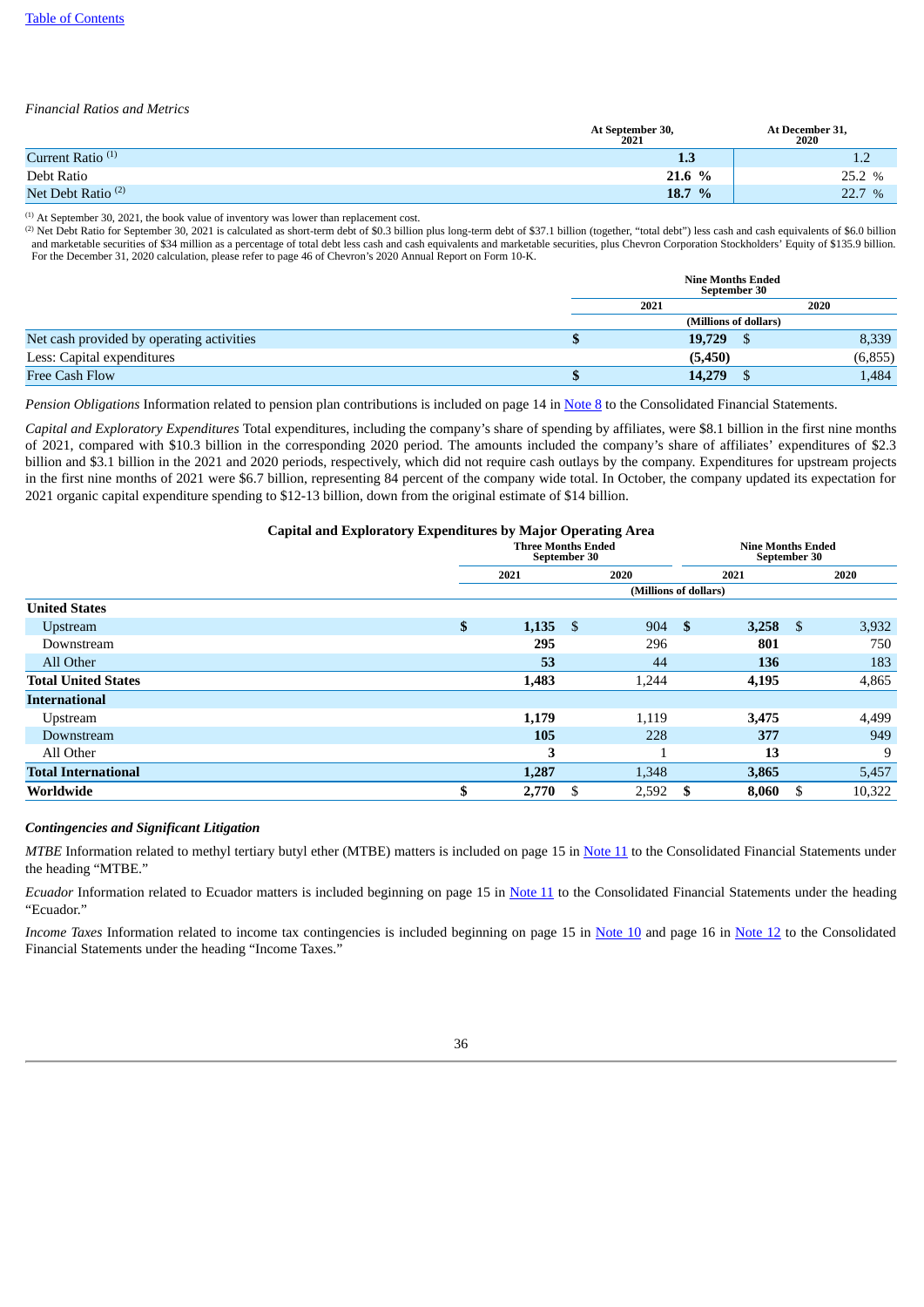*Guarantees* Information related to the company's guarantees is included on page 16 in [Note](#page-16-1) 12 to the Consolidated Financial Statements under the heading "Guarantees."

*Indemnifications* Information related to indemnifications is included on page 16 in [Note](#page-16-2) 12 to the Consolidated Financial Statements under the heading "Indemnifications."

*Long-Term Unconditional Purchase Obligations and Commitments, Including Throughput and Take-or-Pay Agreements* Information related to the company's long-term unconditional purchase obligations and commitments is included on page 17 in [Note](#page-16-0) 12 to the Consolidated Financial Statements under the heading "Long-Term Unconditional Purchase Obligations and Commitments, Including Throughput and Take-or-Pay Agreements."

*Environmental* Information related to environmental matters is included on page 17 in [Note](#page-17-0) 12 to the Consolidated Financial Statements under the heading "Environmental."

*Other Contingencies* Information related to the company's other contingencies is included on page 17 in [Note](#page-17-1) 12 to the Consolidated Financial Statements under the heading "Other Contingencies."

#### <span id="page-37-0"></span>**Item 3.** *Quantitative and Qualitative Disclosures About Market Risk*

Information about market risks for the nine months ended September 30, 2021, does not differ materially from that discussed under Item 7A of Chevron's 2020 Annual Report on Form 10-K.

#### <span id="page-37-1"></span>**Item 4.** *Controls and Procedures*

#### (a) Evaluation of disclosure controls and procedures

The company's management has evaluated, with the participation of the Chief Executive Officer and Chief Financial Officer, the effectiveness of the company's disclosure controls and procedures (as defined in Rules 13a-15(e) and 15d-15(e) under the Securities Exchange Act of 1934, as amended) as of the end of the period covered by this report. Based on this evaluation, the Chief Executive Officer and Chief Financial Officer concluded that the company's disclosure controls and procedures were effective as of September 30, 2021.

#### (b) Changes in internal control over financial reporting

<span id="page-37-2"></span>During the quarter ended September 30, 2021, there were no changes in the company's internal control over financial reporting that have materially affected, or are reasonably likely to materially affect, the company's internal control over financial reporting.

#### **PART II**

#### **OTHER INFORMATION**

### <span id="page-37-3"></span>**Item 1.** *Legal Proceedings*

*Governmental Proceedings* The following is a description of legal proceedings that involve governmental authorities as a party and the company reasonably believes would result in \$1,000,000 or more of monetary sanctions, exclusive of interest and costs, under federal, state and local laws that have been enacted or adopted regulating the discharge of materials into the environment or primarily for the purpose of protecting the environment. The following proceedings include those matters relating to third quarter 2021 and any material developments with respect to matters previously reported in Chevron's 2020 Annual Report on Form 10-K.

As previously disclosed, the United States Department of Justice and the United States Environmental Protection Agency notified Noble Energy, Inc., Noble Midstream Partners LP and Noble Midstream Services, LLC of potential penalties for alleged Clean Water Act violations at two facilities in Weld County, Colorado relating to a 2014 flood event and requirements for a Spill Prevention and Countermeasures Plan and Facility Response Plan. The parties have negotiated a resolution of these issues with the agencies, which was approved by the U.S. District Court, District of Colorado on September 28, 2021. Resolution of these alleged violations resulted in the payment of a civil penalty of \$1,000,000.

<span id="page-37-4"></span>*Other Proceedings* Information related to legal proceedings, including Ecuador, is included beginning on page 15 in [Note](#page-15-0) 11 to the Consolidated Financial Statements.

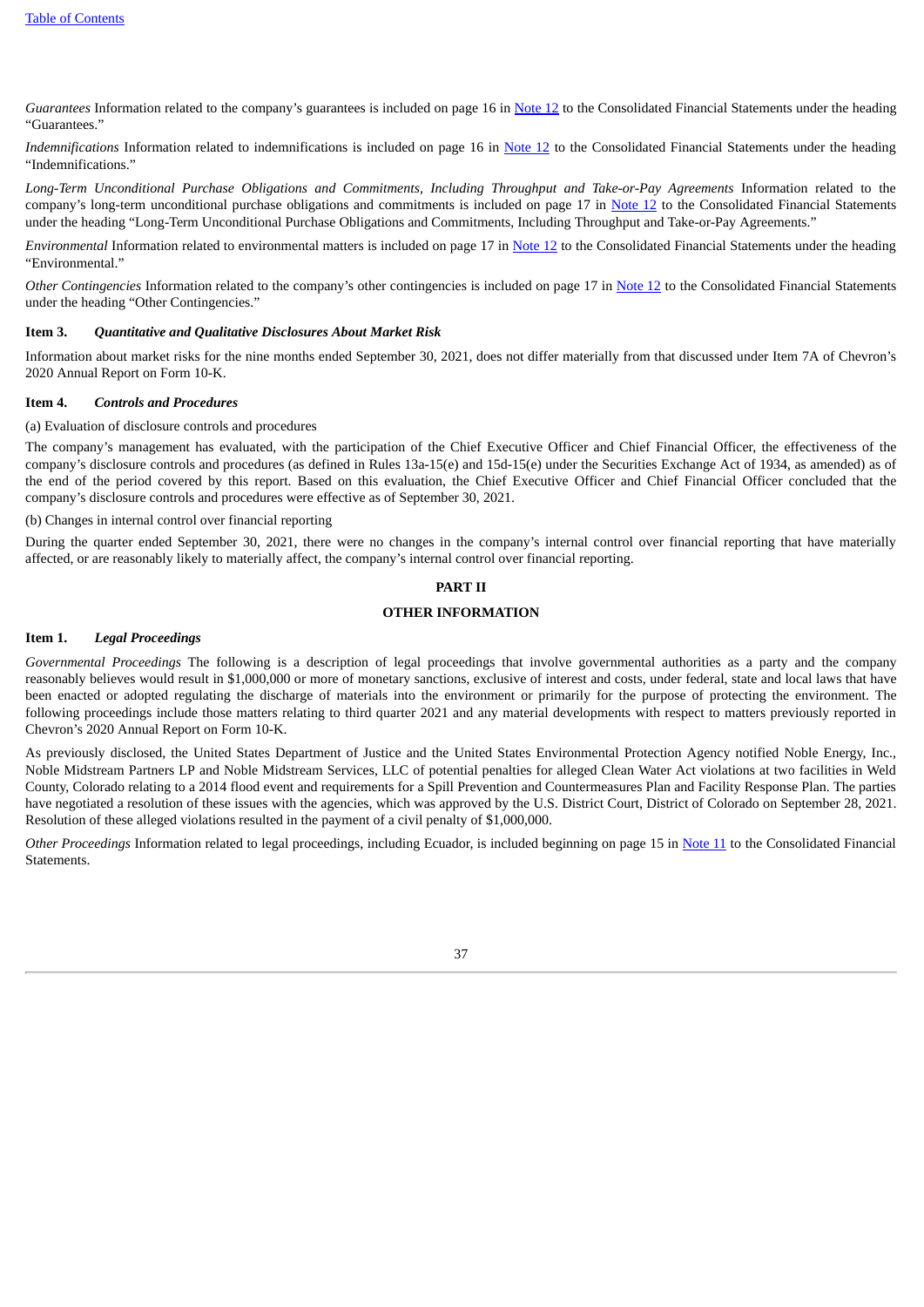#### **Item 1A.** *Risk Factors*

Some inherent risks could materially impact the company's financial results of operations or financial condition. Information about risk factors for the nine months ended September 30, 2021, does not differ materially from that set forth under the heading "Risk Factors" on pages 18 through 23 of the company's 2020 Annual Report on Form 10-K, other than as reflected in the risk factor below.

Increasing attention to environmental, social, and governance (ESG) matters may impact our business Increasing attention to climate change, increasing societal expectations on companies to address climate change, and potential consumer and customer use of substitutes to Chevron's products may result in increased costs, reduced demand for our products, reduced profits, increased investigations and litigation, and negative impacts on our stock price and access to capital markets. Increasing attention to climate change, for example, may result in demand shifts for our hydrocarbon products and additional governmental investigations and private litigation against the company. For instance, we recently received investigative requests and demands from the U.S. Congress for information relating to the oil and gas industry's participation in public discourse about climate change, and further such requests and/or demands are likely. At this time, Chevron cannot predict the ultimate impact any Congressional investigations may have on the company.

In addition, organizations that provide information to investors on corporate governance and related matters have developed ratings processes for evaluating companies on their approach to ESG matters. Such ratings are used by some investors to inform their investment and voting decisions. Also, some stakeholders, including but not limited to sovereign wealth, pension, and endowment funds, have been promoting divestment of fossil fuel equities and urging lenders to limit funding to companies engaged in the extraction of fossil fuel reserves. Unfavorable ESG ratings and investment community divestment initiatives may lead to negative investor sentiment toward Chevron and to the diversion of investment to other industries, which could have a negative impact on our stock price and our access to and costs of capital.

#### <span id="page-38-0"></span>**Item 2.** *Unregistered Sales of Equity Securities and Use of Proceeds*

### **CHEVRON CORPORATION ISSUER PURCHASES OF EQUITY SECURITIES**

| Period                           | <b>Total Number</b><br>of Shares<br>Purchased <sup>(1)(2)</sup> | Average<br><b>Price Paid</b><br>per Share | Total Number of<br><b>Shares Purchased as</b><br><b>Part of Publicly</b><br><b>Announced Program</b> | <u></u><br><b>Dollar Value of Shares</b><br>that May Yet Be<br><b>Purchased Under</b><br>the Program $(2)$<br>(Billions of dollars) |
|----------------------------------|-----------------------------------------------------------------|-------------------------------------------|------------------------------------------------------------------------------------------------------|-------------------------------------------------------------------------------------------------------------------------------------|
| July 1 – July 31, 2021           | 7.623                                                           | \$105.10                                  |                                                                                                      | \$19.5                                                                                                                              |
| August $1 -$ August 31, 2021     | 3,393,687                                                       | \$99.55                                   | 3,392,493                                                                                            | \$19.2                                                                                                                              |
| September 1 – September 30, 2021 | 2.920.481                                                       | \$98.41                                   | 2,919,259                                                                                            | \$18.9                                                                                                                              |
| <b>Total</b>                     | 6,321,791                                                       | \$99.03                                   | 6,311,752                                                                                            |                                                                                                                                     |

**Approximate**

Includes common shares repurchased from participants in the company's deferred compensation plans for personal income tax withholdings. (1)

Refer to "Liquidity and Capital Resources" on pages 34 to 36 for additional information regarding the company's authorized stock repurchase program. The stock repurchase program was resumed in third quarter 2021. (2)

#### <span id="page-38-1"></span>**Item 5.** *Other Information*

#### *Rule 10b5-1 Plan Elections*

Rhonda J. Morris, Vice President and Chief Human Resources Officer, and her spouse each entered into pre-arranged stock trading plans in August 2021. The plans for Ms. Morris and her spouse provide for the potential exercise of vested stock options and the associated sale of up to 9,400 and 6,200 shares of Chevron common stock, respectively, between November 2021 and January 2022.

<span id="page-38-2"></span>These trading plans were entered into during an open insider trading window and are intended to satisfy Rule 10b5-1(c) under the Securities Exchange Act of 1934, as amended, and Chevron's policies regarding transactions in Chevron securities.

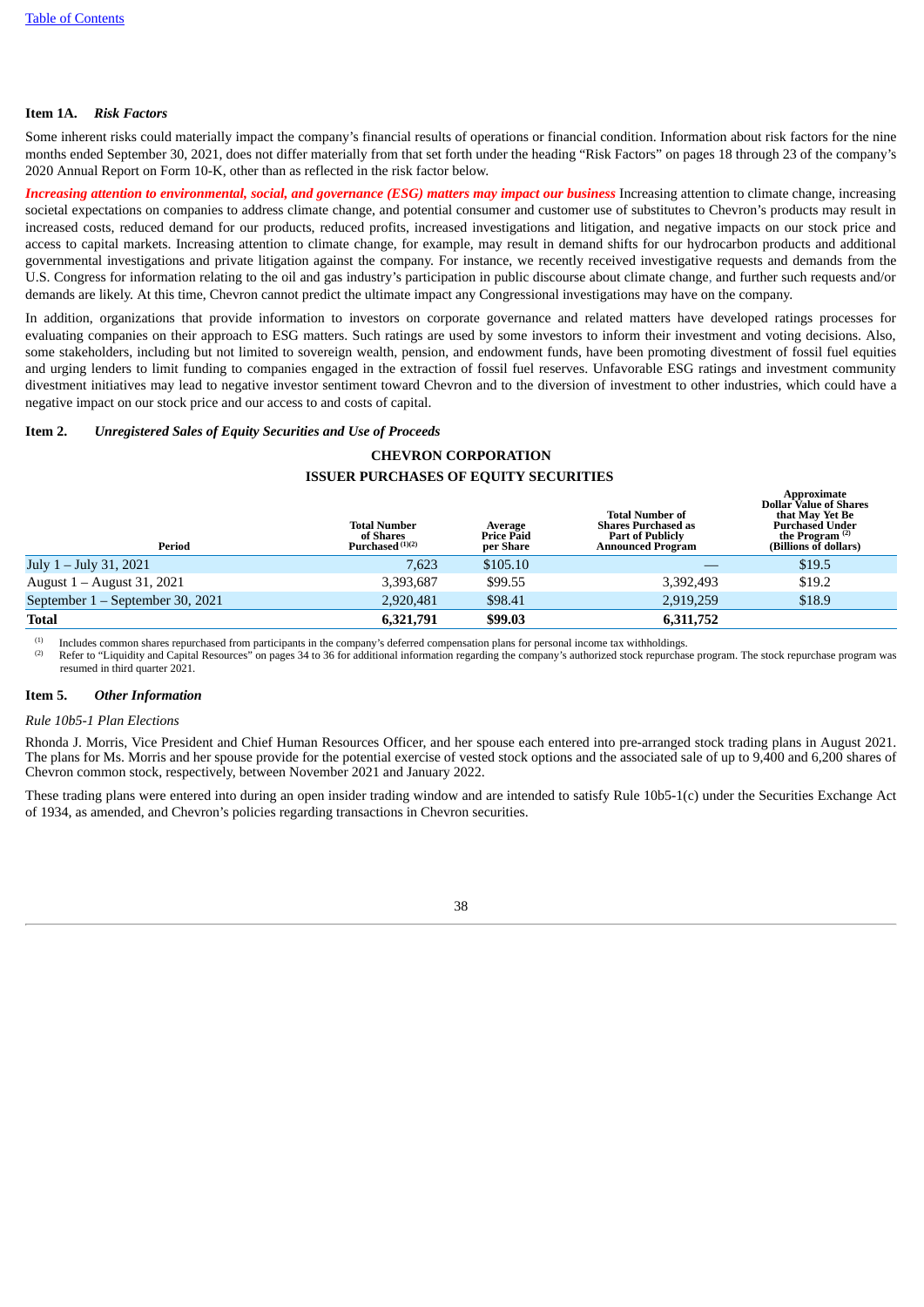### **Item 6.** *Exhibits*

## **Exhibit Index**

| елшен пина               |                                                                                 |  |  |  |
|--------------------------|---------------------------------------------------------------------------------|--|--|--|
| <b>Exhibit</b><br>Number | <b>Description</b>                                                              |  |  |  |
| $31.1*$                  | Rule 13a-14(a)/15d-14(a) Certification by the company's Chief Executive Officer |  |  |  |
| $31.2*$                  | Rule 13a-14(a)/15d-14(a) Certification by the company's Chief Financial Officer |  |  |  |
| $32.1**$                 | Rule 13a-14(b)/15d-14(b) Certification by the company's Chief Executive Officer |  |  |  |
| $32.2**$                 | Rule 13a-14(b)/15d-14(b) Certification by the company's Chief Financial Officer |  |  |  |
| $101.SCH*$               | <b>iXBRL Schema Document</b>                                                    |  |  |  |
| $101.CAL*$               | <i>iXBRL Calculation Linkbase Document</i>                                      |  |  |  |
| $101.$ DEF*              | <b>iXBRL Definition Linkbase Document</b>                                       |  |  |  |
| $101.LAB*$               | iXBRL Label Linkbase Document                                                   |  |  |  |
| 101.PRE*                 | <i>iXBRL Presentation Linkbase Document</i>                                     |  |  |  |
| $104*$                   | Cover Page Interactive Data File (contained in Exhibit 101)                     |  |  |  |
|                          |                                                                                 |  |  |  |

Attached as Exhibit 101 to this report are documents formatted in iXBRL (Inline Extensible Business Reporting Language). The financial information contained in the iXBRL-related documents is "unaudited" or "unreviewed."

 $*$  Filed herewith.

<span id="page-39-0"></span>\*\* Furnished herewith.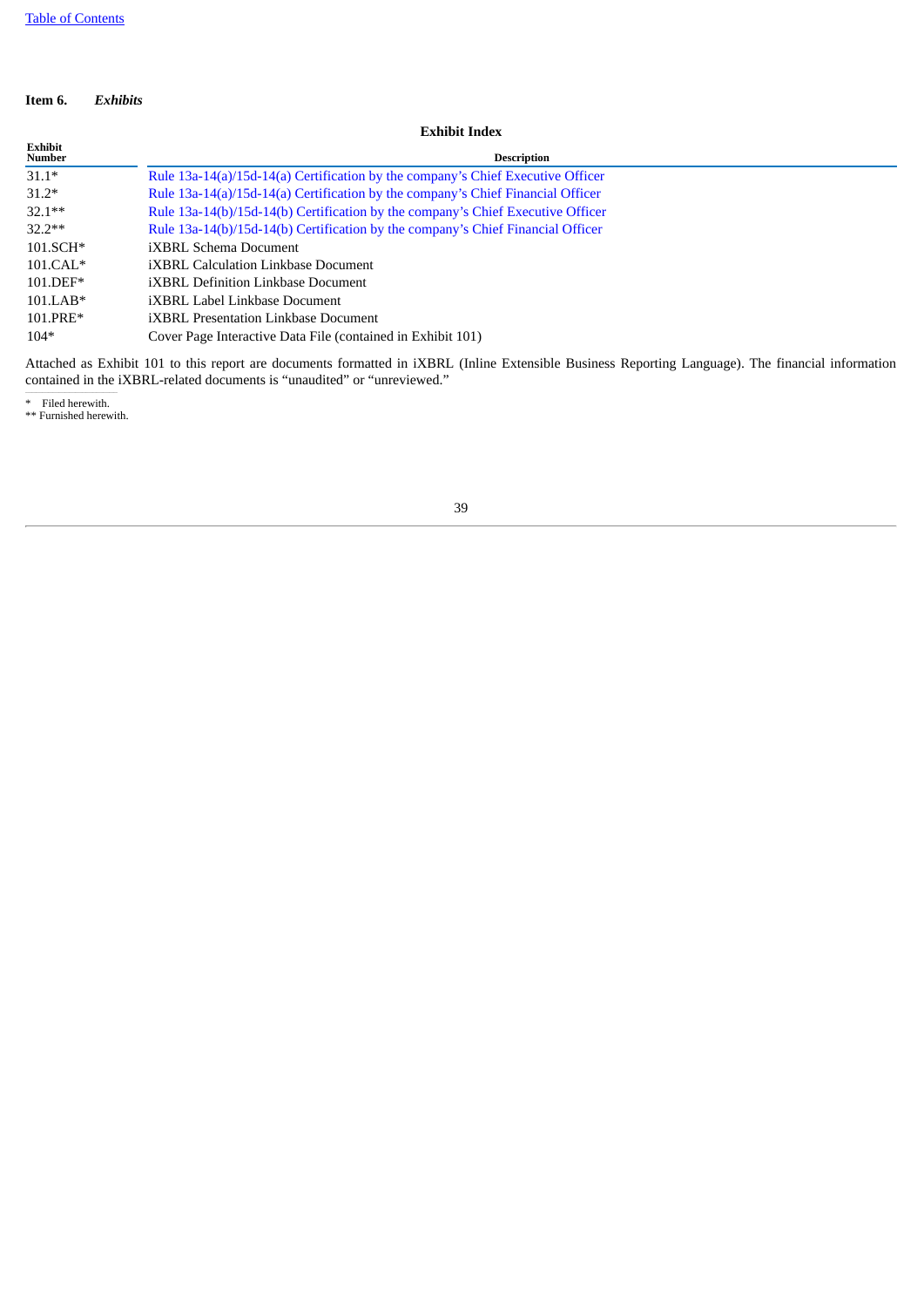### **SIGNATURE**

Pursuant to the requirements of the Securities Exchange Act of 1934, the Registrant has duly caused this report to be signed on its behalf by the undersigned thereunto duly authorized.

> CHEVRON CORPORATION (REGISTRANT)

/S/ DAVID A. INCHAUSTI

David A. Inchausti, Vice President and Controller *(Principal Accounting Officer and Duly Authorized Officer)*

Date: November 4, 2021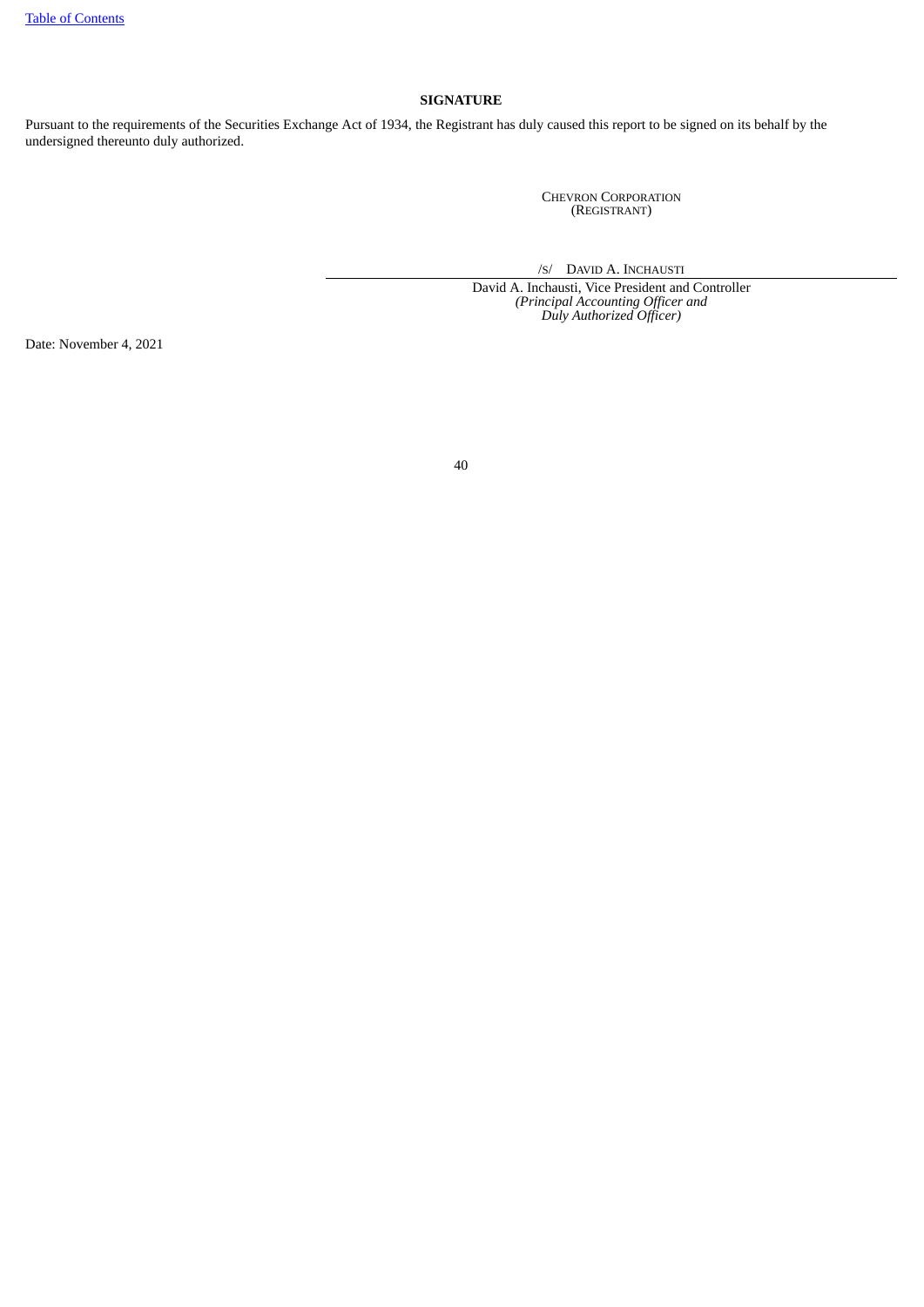#### **RULE 13a-14(a)/15d-14(a) CERTIFICATION PURSUANT TO SECTION 302 OF THE SARBANES-OXLEY ACT OF 2002**

<span id="page-41-0"></span>I, Michael K. Wirth, certify that:

- 1. I have reviewed this Quarterly Report on Form 10-Q of Chevron Corporation;
- 2. Based on my knowledge, this report does not contain any untrue statement of a material fact or omit to state a material fact necessary to make the statements made, in light of the circumstances under which such statements were made, not misleading with respect to the period covered by this report;
- 3. Based on my knowledge, the financial statements, and other financial information included in this report, fairly present in all material respects the financial condition, results of operations and cash flows of the registrant as of, and for, the periods presented in this report;
- 4. The registrant's other certifying officer and I are responsible for establishing and maintaining disclosure controls and procedures (as defined in Exchange Act Rules 13a-15(e) and 15d-15(e)) and internal control over financial reporting (as defined in Exchange Act Rules 13a-15(f) and 15d-15(f)) for the registrant and have:
	- (a) designed such disclosure controls and procedures, or caused such disclosure controls and procedures to be designed under our supervision, to ensure that material information relating to the registrant, including its consolidated subsidiaries, is made known to us by others within those entities, particularly during the period in which this report is being prepared;
	- (b) designed such internal control over financial reporting, or caused such internal control over financial reporting to be designed under our supervision, to provide reasonable assurance regarding the reliability of financial reporting and the preparation of financial statements for external purposes in accordance with generally accepted accounting principles;
	- (c) evaluated the effectiveness of the registrant's disclosure controls and procedures and presented in this report our conclusions about the effectiveness of the disclosure controls and procedures, as of the end of the period covered by this report based on such evaluation; and
	- (d) disclosed in this report any change in the registrant's internal control over financial reporting that occurred during the registrant's most recent fiscal quarter (the registrant's fourth fiscal quarter in the case of an annual report) that has materially affected, or is reasonably likely to materially affect, the registrant's internal control over financial reporting; and
- 5. The registrant's other certifying officer and I have disclosed, based on our most recent evaluation of internal control over financial reporting, to the registrant's auditors and the audit committee of the registrant's board of directors (or persons performing the equivalent functions):
	- (a) all significant deficiencies and material weaknesses in the design or operation of internal control over financial reporting which are reasonably likely to adversely affect the registrant's ability to record, process, summarize and report financial information; and
	- (b) any fraud, whether or not material, that involves management or other employees who have a significant role in the registrant's internal control over financial reporting.

/S/ MICHAEL K. WIRTH

Michael K. Wirth *Chairman of the Board and Chief Executive Officer*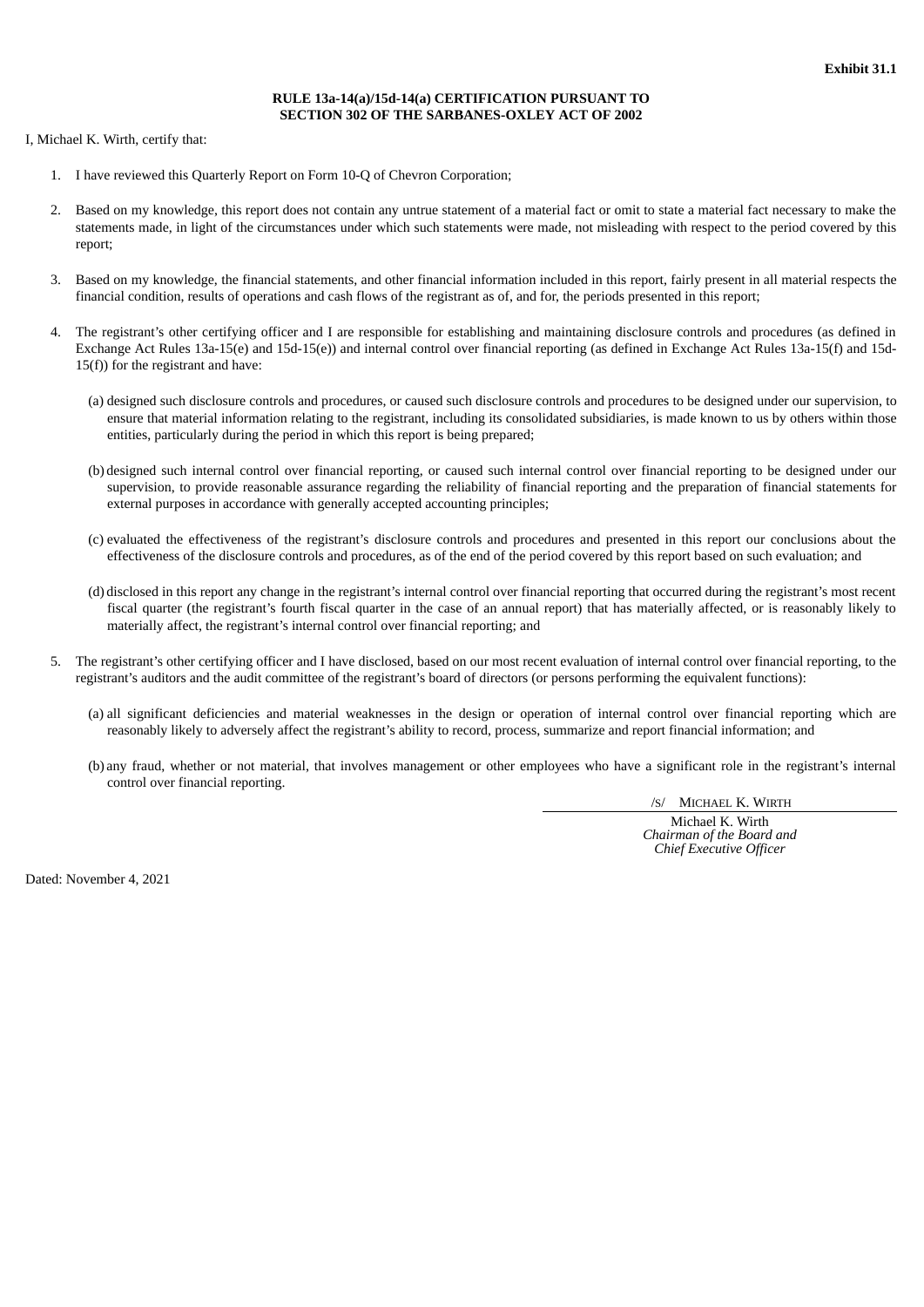#### **RULE 13a-14(a)/15d-14(a) CERTIFICATION PURSUANT TO SECTION 302 OF THE SARBANES-OXLEY ACT OF 2002**

<span id="page-42-0"></span>I, Pierre R. Breber, certify that:

- 1. I have reviewed this Quarterly Report on Form 10-Q of Chevron Corporation;
- 2. Based on my knowledge, this report does not contain any untrue statement of a material fact or omit to state a material fact necessary to make the statements made, in light of the circumstances under which such statements were made, not misleading with respect to the period covered by this report;
- 3. Based on my knowledge, the financial statements, and other financial information included in this report, fairly present in all material respects the financial condition, results of operations and cash flows of the registrant as of, and for, the periods presented in this report;
- 4. The registrant's other certifying officer and I are responsible for establishing and maintaining disclosure controls and procedures (as defined in Exchange Act Rules 13a-15(e) and 15d-15(e)) and internal control over financial reporting (as defined in Exchange Act Rules 13a-15(f) and 15d-15(f)) for the registrant and have:
	- (a) designed such disclosure controls and procedures, or caused such disclosure controls and procedures to be designed under our supervision, to ensure that material information relating to the registrant, including its consolidated subsidiaries, is made known to us by others within those entities, particularly during the period in which this report is being prepared;
	- (b) designed such internal control over financial reporting, or caused such internal control over financial reporting to be designed under our supervision, to provide reasonable assurance regarding the reliability of financial reporting and the preparation of financial statements for external purposes in accordance with generally accepted accounting principles;
	- (c) evaluated the effectiveness of the registrant's disclosure controls and procedures and presented in this report our conclusions about the effectiveness of the disclosure controls and procedures, as of the end of the period covered by this report based on such evaluation; and
	- (d) disclosed in this report any change in the registrant's internal control over financial reporting that occurred during the registrant's most recent fiscal quarter (the registrant's fourth fiscal quarter in the case of an annual report) that has materially affected, or is reasonably likely to materially affect, the registrant's internal control over financial reporting; and
- 5. The registrant's other certifying officer and I have disclosed, based on our most recent evaluation of internal control over financial reporting, to the registrant's auditors and the audit committee of the registrant's board of directors (or persons performing the equivalent functions):
	- (a) all significant deficiencies and material weaknesses in the design or operation of internal control over financial reporting which are reasonably likely to adversely affect the registrant's ability to record, process, summarize and report financial information; and
	- (b) any fraud, whether or not material, that involves management or other employees who have a significant role in the registrant's internal control over financial reporting.

/S/ PIERRE R. BREBER

Pierre R. Breber *Vice President and Chief Financial Officer*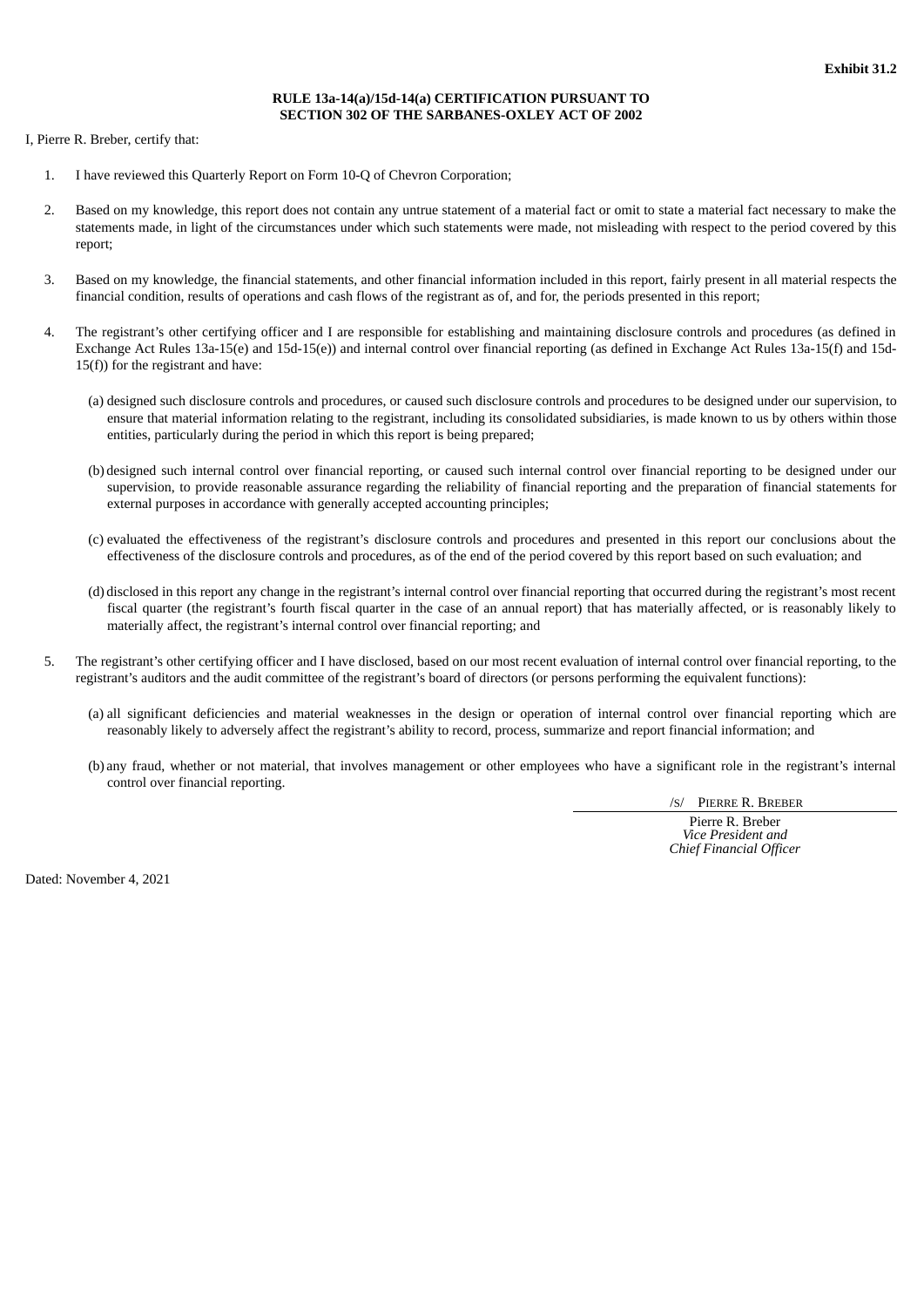#### **RULE 13a-14(b)/15d-14(b) CERTIFICATION PURSUANT TO SECTION 906 OF THE SARBANES-OXLEY ACT OF 2002 (18 U.S.C. SECTION 1350)**

<span id="page-43-0"></span>In connection with the Quarterly Report on Form 10-Q of Chevron Corporation (the "Company") for the period ended September 30, 2021, as filed with the U.S. Securities and Exchange Commission on the date hereof (the "Report"), I, Michael K. Wirth, Chairman and Chief Executive Officer of the Company, certify, pursuant to 18 U.S.C. Section 1350, as adopted pursuant to Section 906 of the Sarbanes-Oxley Act of 2002, that, to my knowledge:

- (1) the Report fully complies with the requirements of Section 13(a) or 15(d) of the Securities Exchange Act of 1934; and
- (2) the information contained in the Report fairly presents, in all material respects, the financial condition and results of operations of the Company.

/S/ MICHAEL K. WIRTH

Michael K. Wirth *Chairman of the Board and Chief Executive Officer*